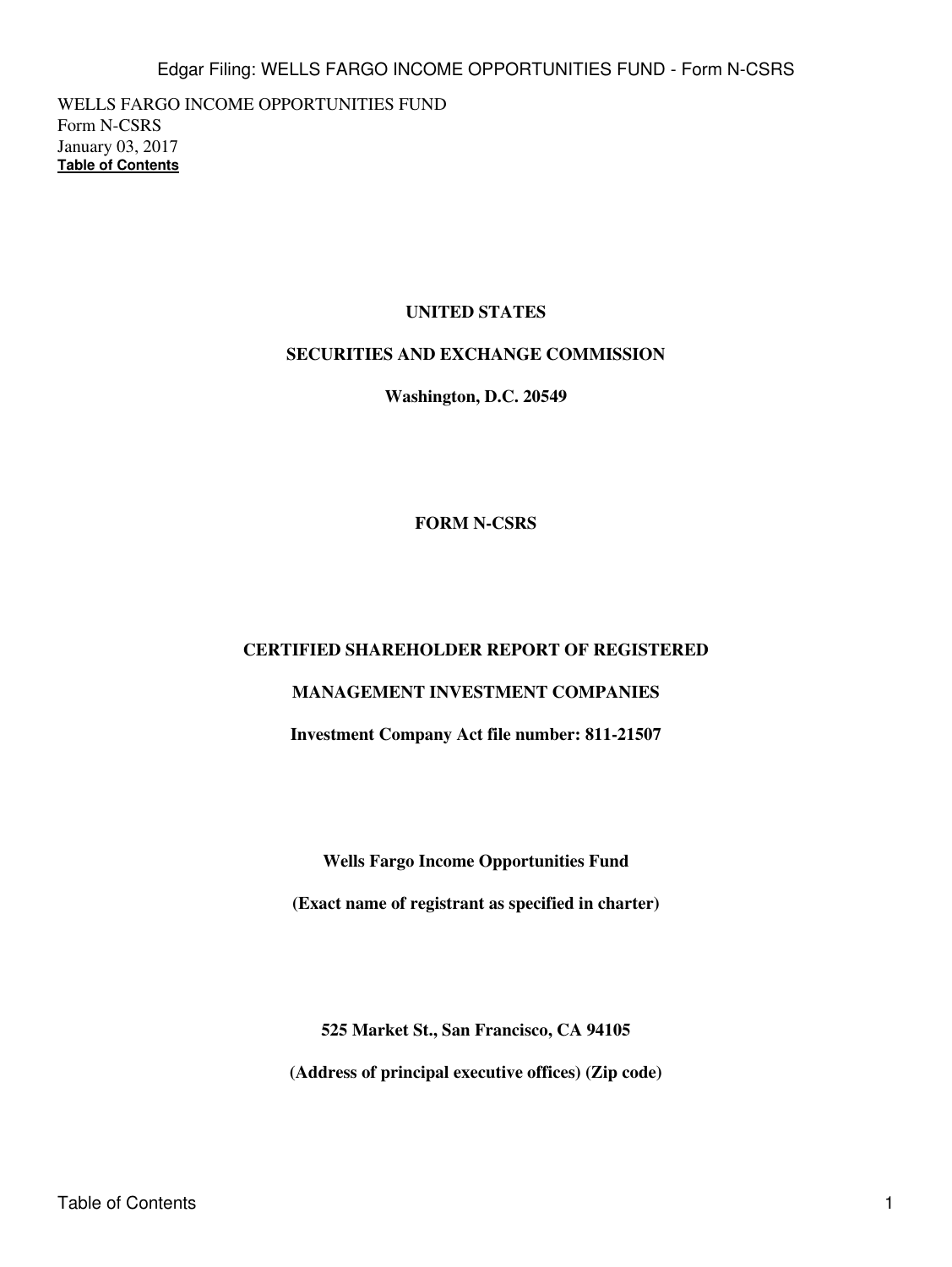Edgar Filing: WELLS FARGO INCOME OPPORTUNITIES FUND - Form N-CSRS

# **C. David Messman**

**Wells Fargo Funds Management, LLC**

**525 Market St., San Francisco, CA 94105**

**(Name and address of agent for service)**

Registrant s telephone number, including area code: 800-222-8222

**Date of fiscal year end: April 30**

**Date of reporting period: October 31, 2016**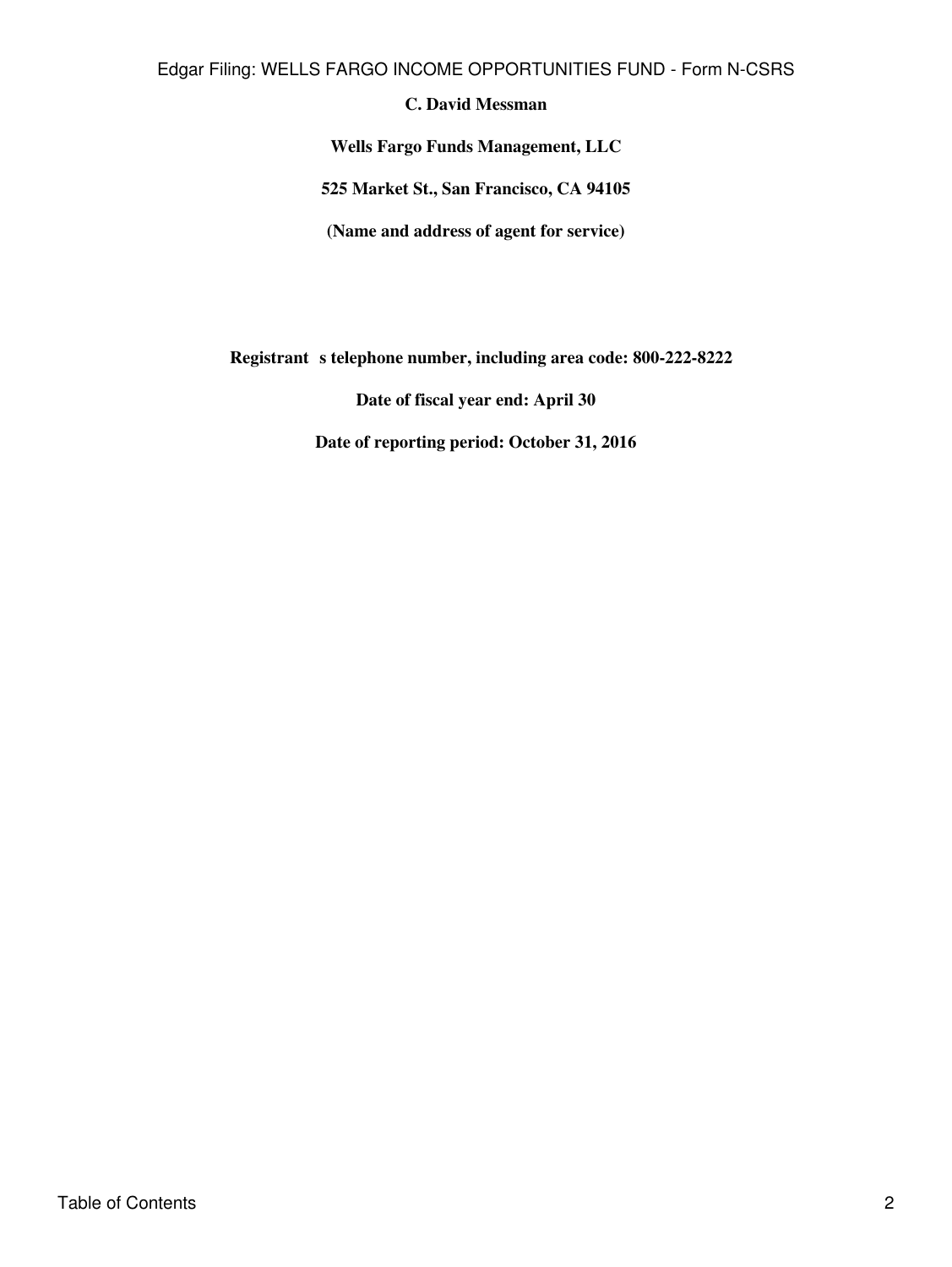ITEM 1. REPORT TO STOCKHOLDERS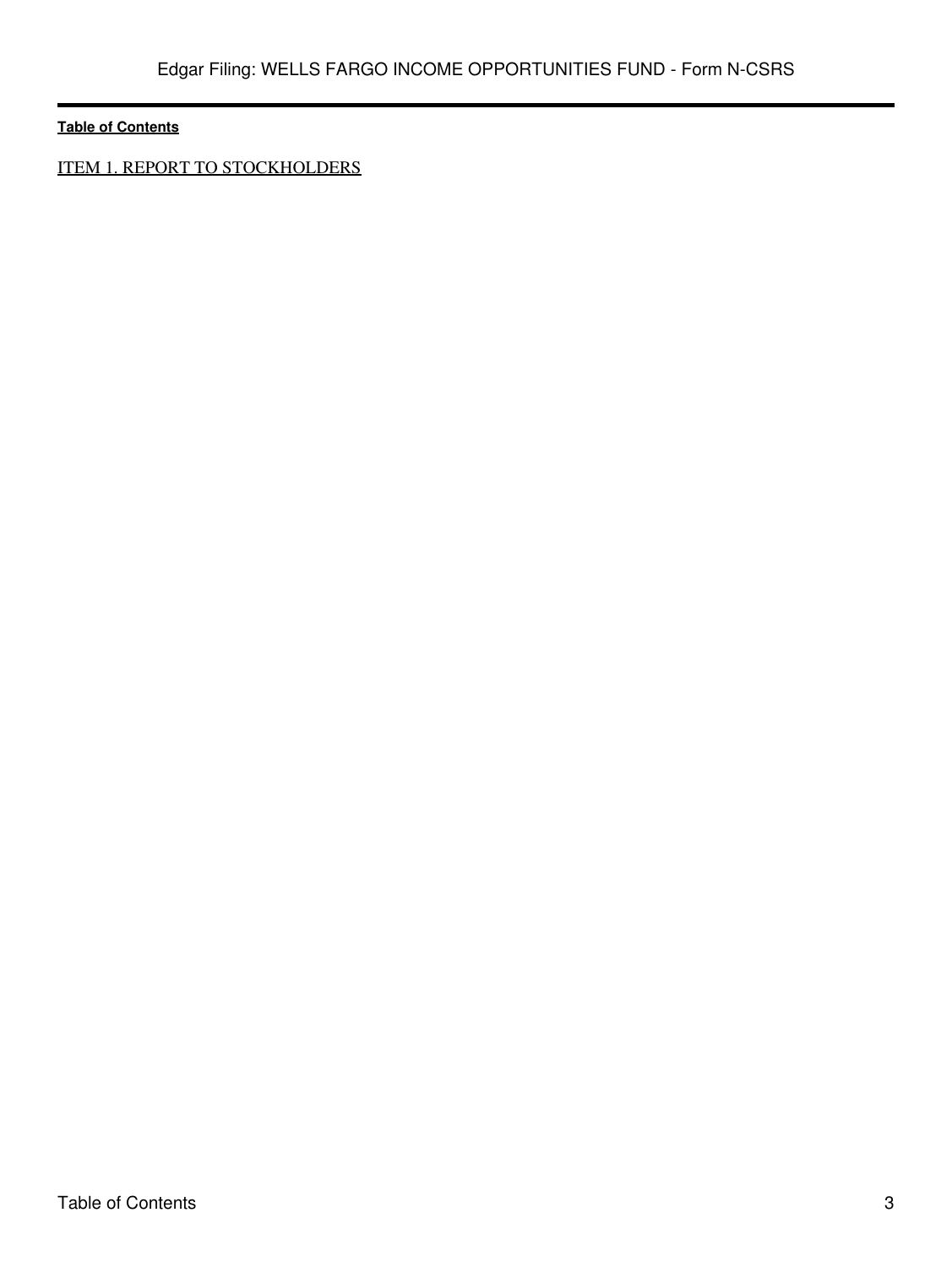**Semi-Annual Report**

October 31, 2016

**Wells Fargo Income Opportunities Fund (EAD)**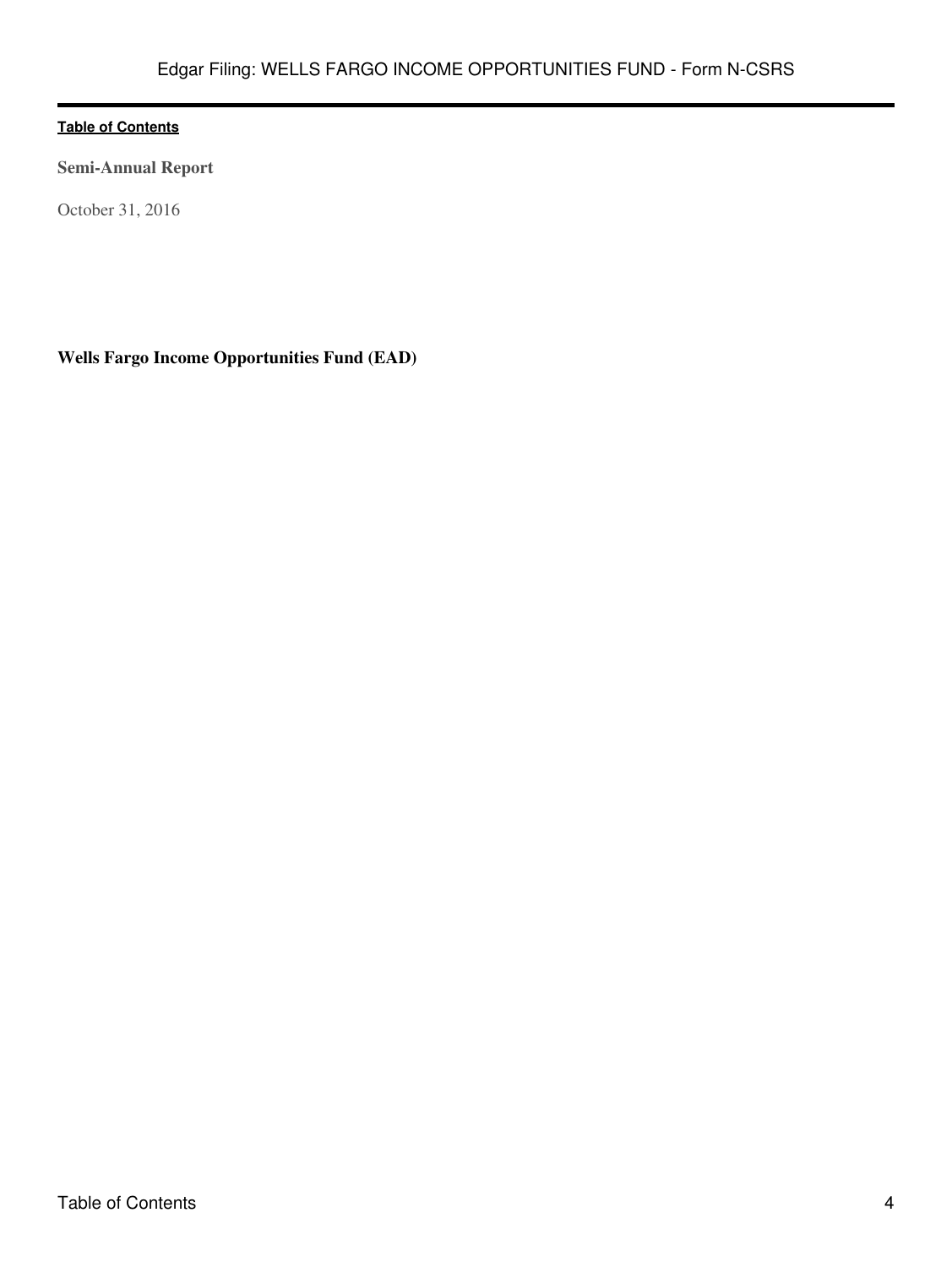*Reduce clutter. Save trees.*

Sign up for electronic delivery of prospectuses and shareholder reports at **wellsfargo.com/advantagedelivery**

<span id="page-4-0"></span>Contents

| <b>Letter to shareholders</b>        | $\overline{2}$ |
|--------------------------------------|----------------|
| <b>Performance highlights</b>        | 4              |
| <b>Portfolio of investments</b>      | 7              |
| <b>Financial statements</b>          |                |
| Statement of assets and liabilities  | 19             |
| Statement of operations              | 20             |
| Statement of changes in net assets   | 21             |
| Statement of cash flows              | 22             |
| <b>Financial highlights</b>          | 23             |
| <b>Notes to financial statements</b> | 24             |
| <b>Other information</b>             | 29             |
| Automatic dividend reinvestment plan | 35             |
| <b>List of abbreviations</b>         | 36             |

The views expressed and any forward-looking statements are as of October 31, 2016, unless otherwise noted, and are those of the Fund managers and/or Wells Fargo Funds Management, LLC. Discussions of individual securities, or the markets generally, or any Wells Fargo Fund are not intended as individual recommendations. Future events or results may vary significantly from those expressed in any forward-looking statements. The views expressed are subject to change at any time in response to changing circumstances in the market. Wells Fargo Funds Management, LLC and the Fund disclaim any obligation to publicly update or revise any views expressed or forward-looking statements.

**NOT FDIC INSURED NO BANK GUARANTEE MAY LOSE VALUE**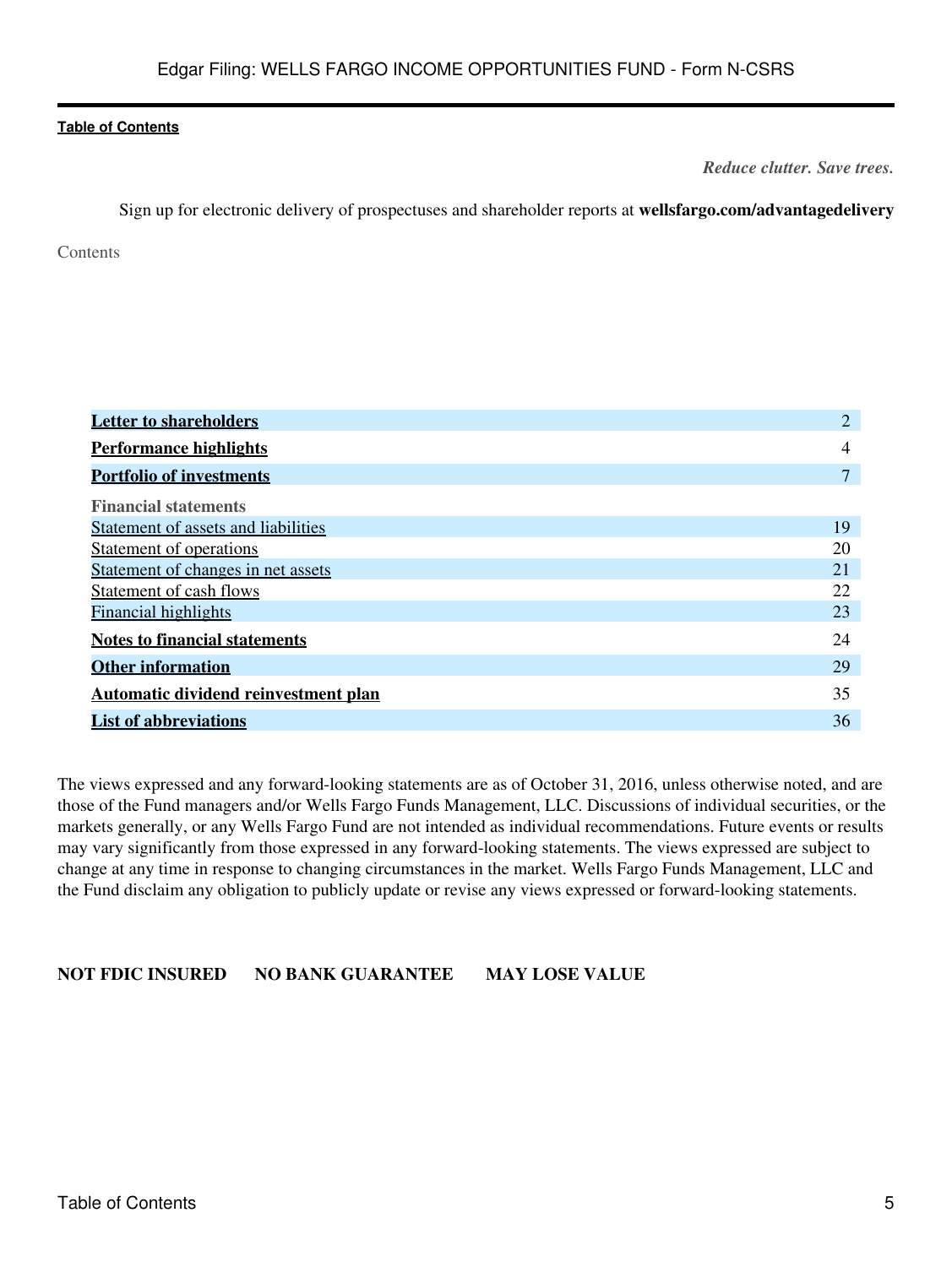<span id="page-5-0"></span>2 Wells Fargo Income Opportunities Fund Letter to shareholders (unaudited)

### **Karla M. Rabusch**

President

Wells Fargo Funds

**In a marked difference from the prior 12 months, muted volatility characterized the high-yield bond market.**

**In another departure from the prior year, default events among energy and materials companies moderated during the period.**

**Dear Shareholder:**

We are pleased to offer you this semi-annual report for the Wells Fargo Income Opportunities Fund for the six-month period that ended October 31, 2016. High-yield bonds enjoyed favorable market conditions during the period. Credit spreads narrowed, prices strengthened, and volatility was subdued in comparison to the prior year. These conditions attracted greater interest in high-yield bonds among investors, helping the market as measured by the BofA Merrill Lynch U.S. High Yield Index<sup>1</sup> to achieve a 7.74% return for the period.

In a marked difference from the prior 12 months, muted volatility characterized the high-yield bond market. Once again, the Federal Open Market Committee the policy-making committee of the U.S Federal Reserve (Fed) deferred an interest-rate hike at its September meeting. Throughout the period, the Fed cited inconsistent employment or jobs creation data and other mixed economic and manufacturing indicators to explain its hesitancy to raise rates. Based on high-yield bond pricing at the close of the period, it appeared the market still is anticipating that there is a more-than-even chance that the Fed will announce an interest-rate hike at its December 2016 meeting.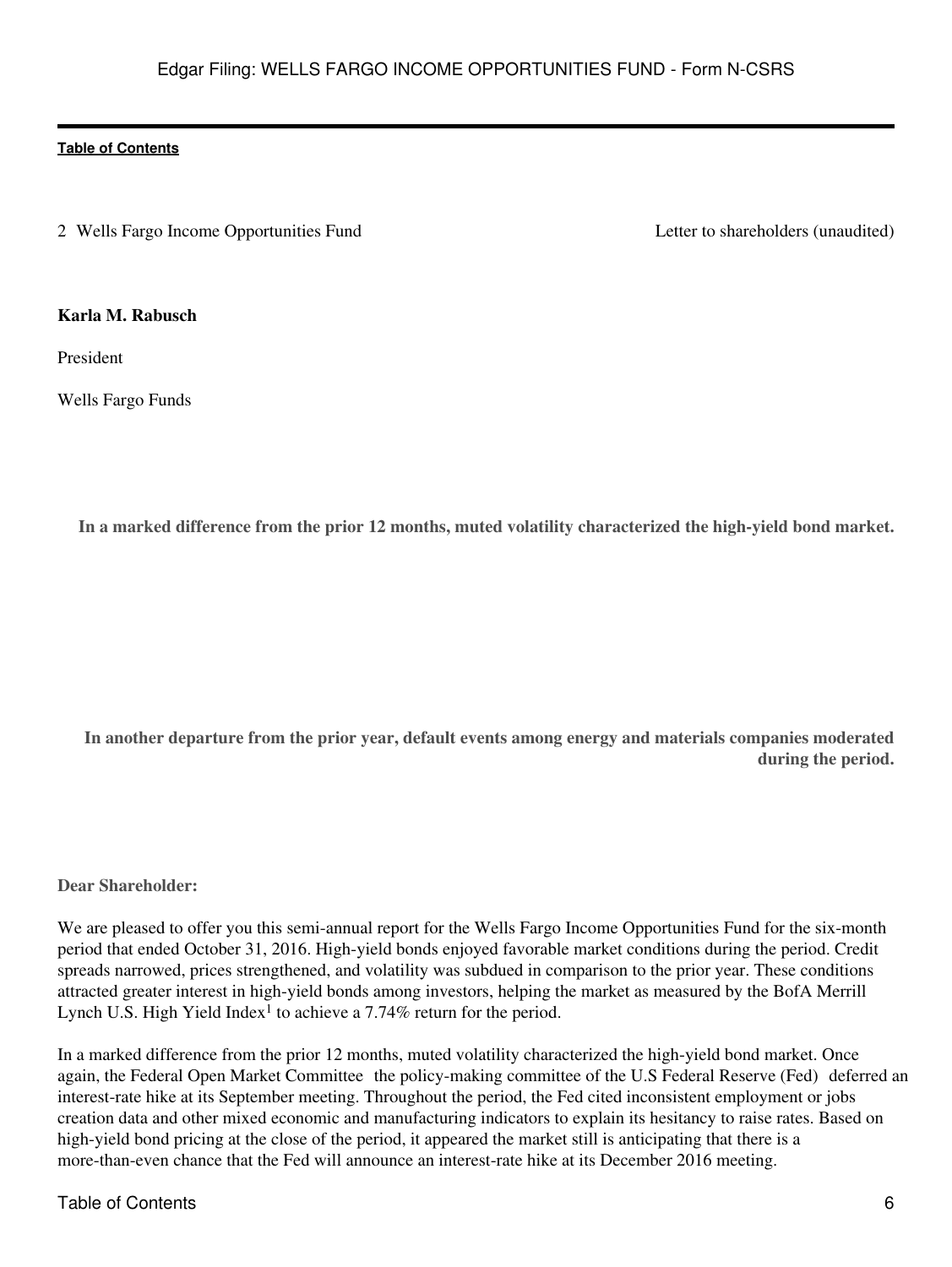# Edgar Filing: WELLS FARGO INCOME OPPORTUNITIES FUND - Form N-CSRS

The U.S. economy continued to grow at a moderate pace during the six-month reporting period. The country delivered annualized real gross domestic product (GDP) growth of 1.4% in the second quarter of 2016. GDP growth accelerated to 2.9% in the third quarter that ended September 30, 2016. Reported inflation, as measured by the core personal consumption expenditures price index, remained below the Fed s target of 2.0%.

The U.K. s vote in June to exit the European Union (Brexit) created some initial volatility in the U.S. high-yield market but had little enduring overall effect during the period. Credit spreads tightened primarily due to monetary policy in major global financial markets that was accommodative of economic and business activity. Further accommodation out of major central banks the European Central Bank, the People s Bank of China, and the Bank of Japan offered strong encouragement that they would maintain low and in some cases negative interest rates as well as provide liquidity to the markets through bond purchases. To a certain degree, accommodative monetary policies around the globe, including negative interest rates on some sovereign bonds, drove yields down and supported the investment case for riskier assets such as high-yield bonds as investors sought higher yields than were available in other sectors of the bond market or from equity investments.

In another departure from the prior year, default events among energy and materials companies moderated during the period. While defaults continue, the overall default rate is less than 1% when those occurring among commodity-related businesses are excluded. Outside of the stressed commodity sector, the majority of U.S. high-yield companies are meeting their debt obligations, largely because of continued low interest rates. High-yield companies can obtain inexpensive financing compared with historical norms to meet their interest payments.

Energy prices rebounded somewhat from the declines that began in mid-2014. The potential for an agreement among Organization of Petroleum Exporting Countries (OPEC) to limit output helped support higher oil prices for several weeks

<sup>&</sup>lt;sup>1</sup> The BofA Merrill Lynch U.S. High Yield Index (formerly known as BofA Merrill Lynch High Yield Master II Index) is a market-capitalization-weighted index of domestic and Yankee high-yield bonds. The index tracks the performance of the high-yield securities traded in the United States bond market. You cannot invest directly in an index.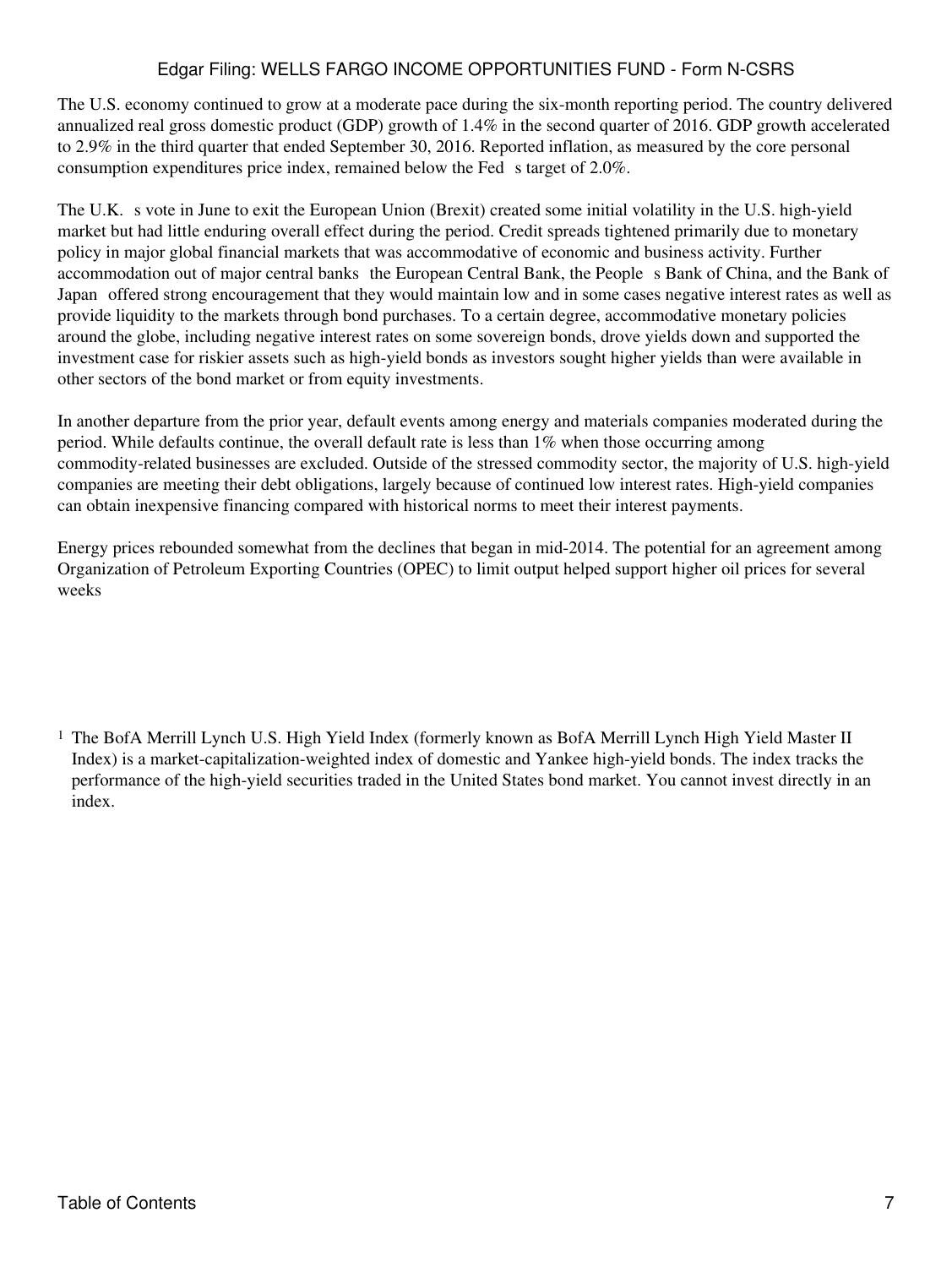Letter to shareholders (unaudited) Wells Fargo Income Opportunities Fund 3 during the period. Higher oil prices reduced the specter of default for energy-sector companies which had suffered elevated default levels as commodity prices remained low. Also, the Feds continued low-interest-rate policy along with continued slow but consistent U.S. economic growth combined to support higher investor interest in lower-quality bonds. One outcome of increased investor risk tolerance was that CCC-rated bonds outperformed BB-rated and B-rated bonds during the period.

New issuance remains below 2015 levels, but the difference has steadily narrowed after a slow start. High-yield new issuance began 2016 well below last year s pace but grew more robust later in the reporting period. This is an encouraging sign for high-yield bond issuers relying on the capital markets for financing and for investors seeking the yields available in the high yield bond markets.

**Dont let short-term uncertainty derail long-term investment goals.**

Periods of uncertainty can present challenges, but experience has taught us that maintaining long-term investment goals can be an effective way to plan for the future. Although diversification cannot guarantee an investment profit or prevent losses, we believe it can be an effective way to manage investment risk and potentially smooth out overall portfolio performance. We encourage investors to know their investments and to understand that appropriate levels of risk-taking may unlock opportunities.

Thank you for choosing to invest with Wells Fargo Funds. We appreciate your confidence in us and remain committed to helping you meet your financial needs.

Sincerely,

Karla M. Rabusch

President

Wells Fargo Funds

**Notice to shareholders**

On November 23, 2016, the Fund announced an extension of its open-market share repurchase program (the Buyback Program). Under the extended Buyback Program, the Fund may repurchase up to 10% of its outstanding shares during the period beginning December 17, 2016, ending December 31, 2017. The Fund s Board of Trustees has delegated to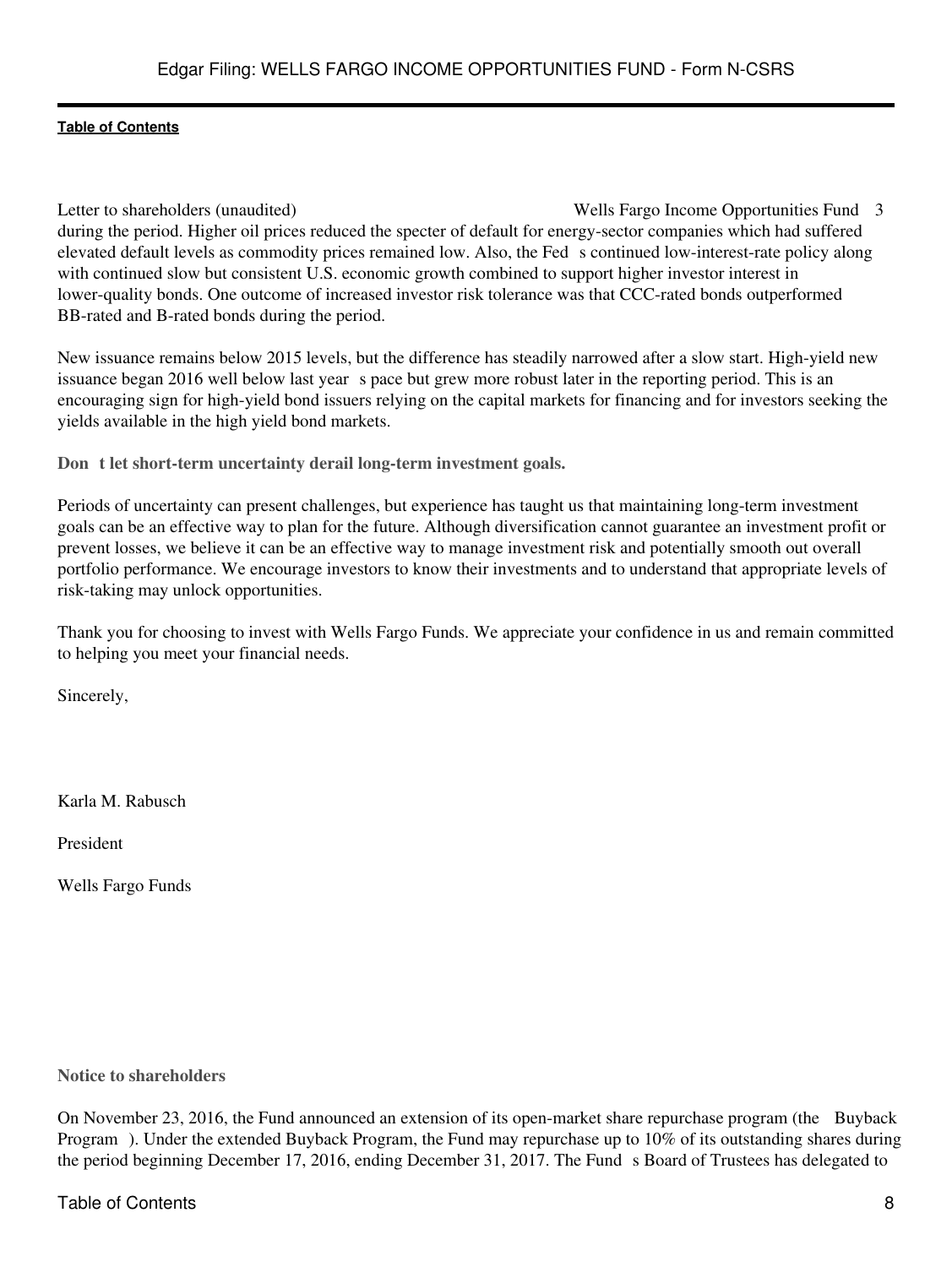# Edgar Filing: WELLS FARGO INCOME OPPORTUNITIES FUND - Form N-CSRS

Wells Fargo Funds Management, LLC, the Fund s adviser, discretion to administer the Buyback Program including the determination of the amount and timing of repurchases in accordance with the best interests of the Fund and subject to applicable legal limitations.

For further information about your Fund, contact your investment professional, visit our website at **wellsfargofunds.com**, or call us directly at **1-800-222-8222**. We are available 24 hours a day, 7 days a week.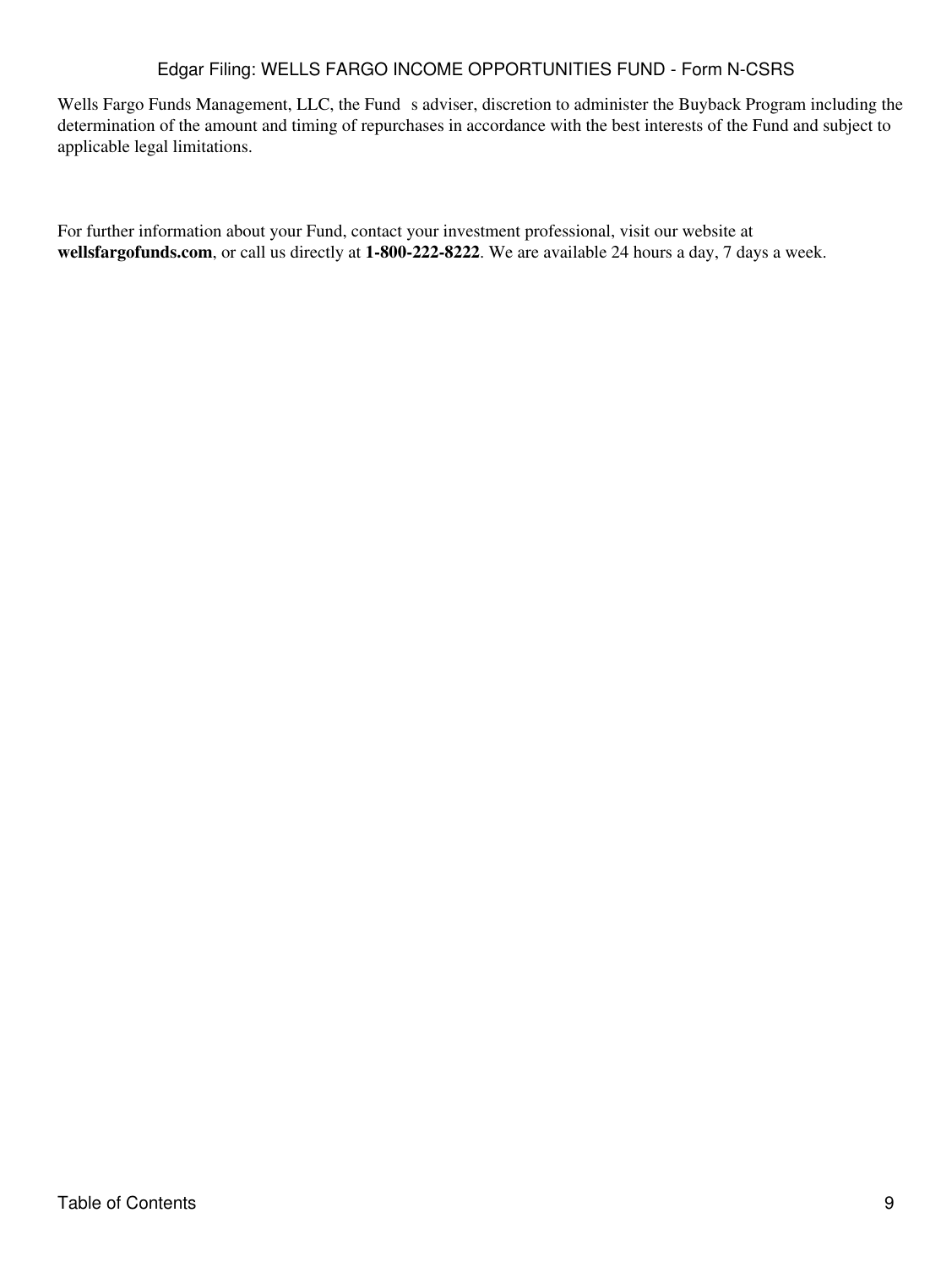<span id="page-9-0"></span>4 Wells Fargo Income Opportunities Fund Performance highlights (unaudited) **Investment objective**

The Fund seeks a high level of current income. Capital appreciation is a secondary objective.

**Adviser**

Wells Fargo Funds Management, LLC

**Subadviser**

Wells Capital Management Incorporated

**Portfolio managers**

Niklas Nordenfelt, CFA®

Phillip Susser

**Average annual total returns (%) as of October 31, 2016<sup>1</sup>**

|                                                       | 6 months | l vear | b vear | 10 year |
|-------------------------------------------------------|----------|--------|--------|---------|
| Based on market value                                 | 10.67    | 15.11  | 6.08   | 5.51    |
| Based on net asset value (NAV)                        | 11.49    | 12.76  | 8.95   | 6.96    |
| BofA Merrill Lynch U.S. High Yield Index <sup>2</sup> | 7.74     | 10.16  | 7.07   | 7.46    |

*Figures quoted represent past performance, which is no guarantee of future results, and do not reflect taxes that a shareholder may pay on fund distributions or the sales of fund shares. Investment return and principal value of an investment will fluctuate so that an investor s shares, when sold, may be worth more or less than their original cost. Current performance may be lower or higher than the performance data quoted, which assumes the reinvestment of dividends and capital gains. Performance figures of the Fund do not reflect brokerage commissions that a shareholder would pay on the purchase and sale of shares. If taxes and such brokerage commissions had been reflected, performance would have been lower. To obtain performance information current to the most recent month-end, please call 1-800-222-8222.*

The Adviser has committed through March 6, 2017, to waive fees and/or reimburse expenses to the extent necessary to limit the Funds borrowing expenses to an amount that is 0.05% lower than what the borrowing expenses would have been if the Fund had not redeemed its Auction Market Preferred Shares. The Fund previously utilized Auction Market Perferred Shares for leverage but secured debt financing to fully redeem those shares in 2010. The Funds gross and net expense ratios, which inclue 0.44% of interest expense, were 1.36% and 1.16% , respectively, for the six months ended October 31, 2016. Without this waiver and/or reimbursement, the Fund s returns would have been lower.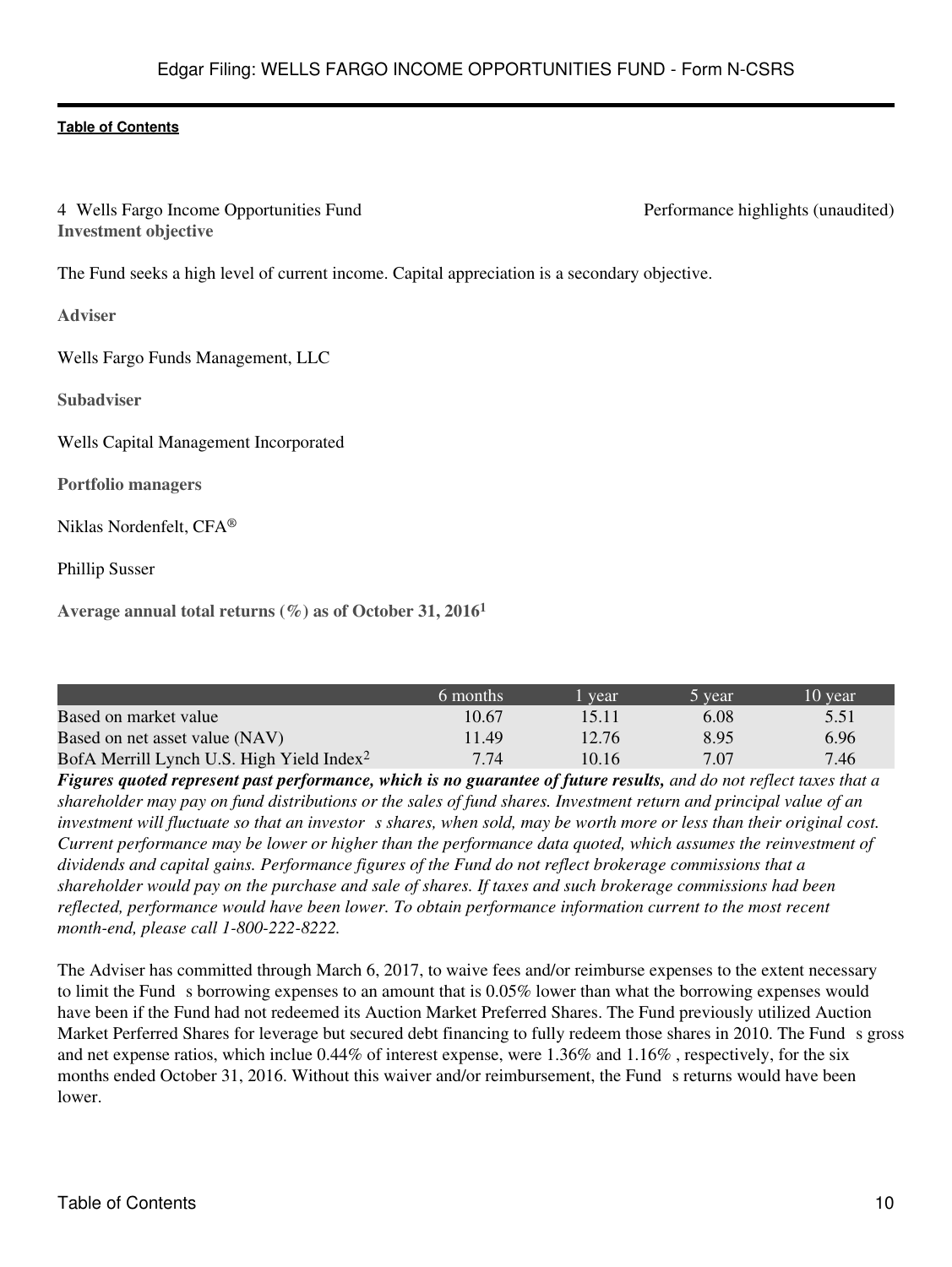# **Comparison of NAV vs. market value<sup>3</sup>**

The Fund is leveraged through a revolving credit facility and also may incur leverage by issuing preferred shares in the future. The use of leverage results in certain risks, including, among others, the likelihood of greater volatility of net asset value and the market value of common shares. Derivatives involve additional risks, including interest-rate risk, credit risk, the risk of improper valuation, and the risk of noncorrelation to the relevant instruments that they are designed to hedge or closely track. Bond values fluctuate in response to the financial condition of individual issuers, general market and economic conditions, and changes in interest rates. Changes in market conditions and government policies may lead to periods of heightened volatility in the bond market and reduced liquidity for certain bonds held by the Fund. In general, when interest rates rise, bond values fall and investors may lose principal value. Interest-rate changes and their impact on the fund and its share price can be sudden and unpredictable. High-yield securities have a greater risk of default and tend to be more volatile than higher-rated debt securities. This closed-end fund is no longer offered as an initial public offering and is only offered through broker/dealers on the secondary market. A closed-end fund is not required to buy its shares back from investors upon request.

**Please see footnotes on page 6.**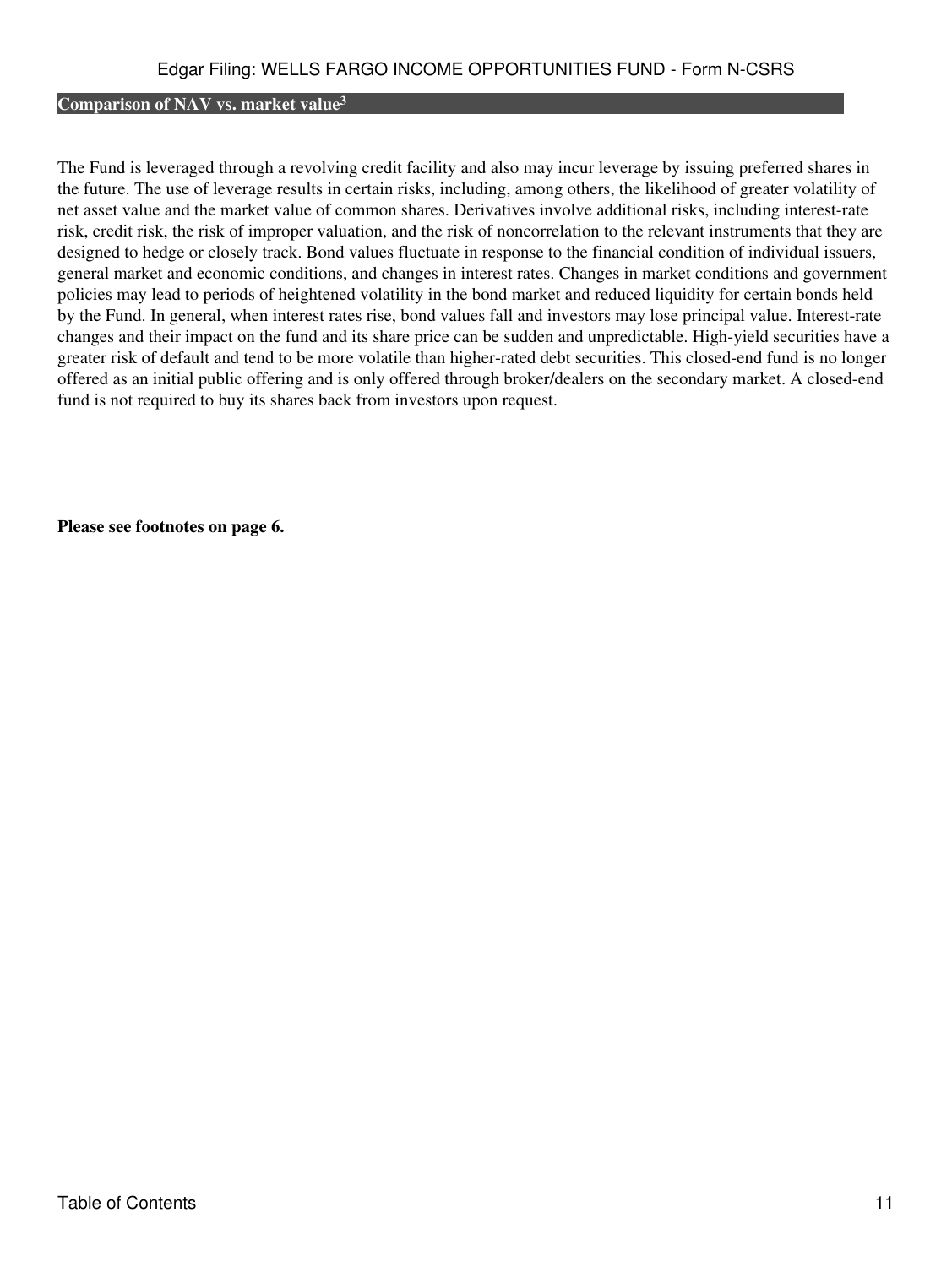**MANAGER S DISCUSSION** 

Performance highlights (unaudited) Wells Fargo Income Opportunities Fund 5

The Fund s return based on market value was 10.67% during the six months that ended October 31, 2016. During the same period, the Fund s return based on net asset value (NAV) was 11.49%. Based on its NAV return, the Fund outperformed relative to the BofA Merrill Lynch U.S. High Yield Index (the Index), which returned 7.74%.

**Overview**

The rally reflected the continued bounce-back from the decline in the high-yield market that began in June 2015. Energy and other commodity-related bonds drove much of the decline in high-yield bond prices, as commodity prices were generally falling until mid-February 2016. Technical pressure from large investment grade issuers being downgraded to high-yield ratings aggravated the price decline of non-investment grade debt issues. Once the downgrades were absorbed by the high-yield market and commodity prices began to stabilize or rebound, the high-yield market rallied during the reporting period.

From a fundamental perspective, corporate leverage remained at elevated levels for this point in the credit cycle. However, the cash flow impact from these higher leverage levels was somewhat offset by issuers ability to finance debt at low interest rates. Outside of commodity-dependent sectors, the U.S. economy appears to be growing, albeit at a subdued pace. Moderate growth with low unemployment should provide an ideal environment for high-yield issuers because consumer demand might remain stable and the Federal Reserve (Fed) should have room to be accommodative. While we continue to remain cautiously optimistic that this environment will continue in the near term, we are cognizant that ideal environments never last forever, and as yields move lower, the risk of a future sell off may increase.

| Ten largest holdings $(\%)$ as of October 31, 2016 <sup>4</sup>    |      |
|--------------------------------------------------------------------|------|
| NGPL PipeCo LLC, 7.77%, 12-15-2037                                 | 2.65 |
| Jabil Circuit Incorporated, 8.25%, 3-15-2018                       | 2.27 |
| Greektown Holdings LLC, 8.88%, 3-15-2019                           | 2.13 |
| NCR Corporation, 6.38%, 12-15-2023                                 | 1.65 |
| Texas Competitive Electric Holdings Company LLC, 0.00%, 10-10-2017 | 1.54 |
| Diamond 1 Finance Corporation, 7.13%, 6-15-2024                    | 1.50 |
| Sprint Capital Corporation, 6.88%, 11-15-2028                      | 1.49 |
| TerraForm Power Operating LLC, 6.38%, 2-1-2023                     | 1.41 |
| Ultra Petroleum Corporation, 6.13%, 10-1-2024                      | 1.38 |
| PHI Incorporated, 5.25%, 3-15-2019                                 | 1.38 |

### **Credit quality as of October 31, 2016<sup>5</sup>**

**Contributors to performance**

As compared with the composition of the broader high-yield bond market, as measured by the Index, the portfolio benefited from a relatively higher level of investment in the midstream energy industry, including Natural Gas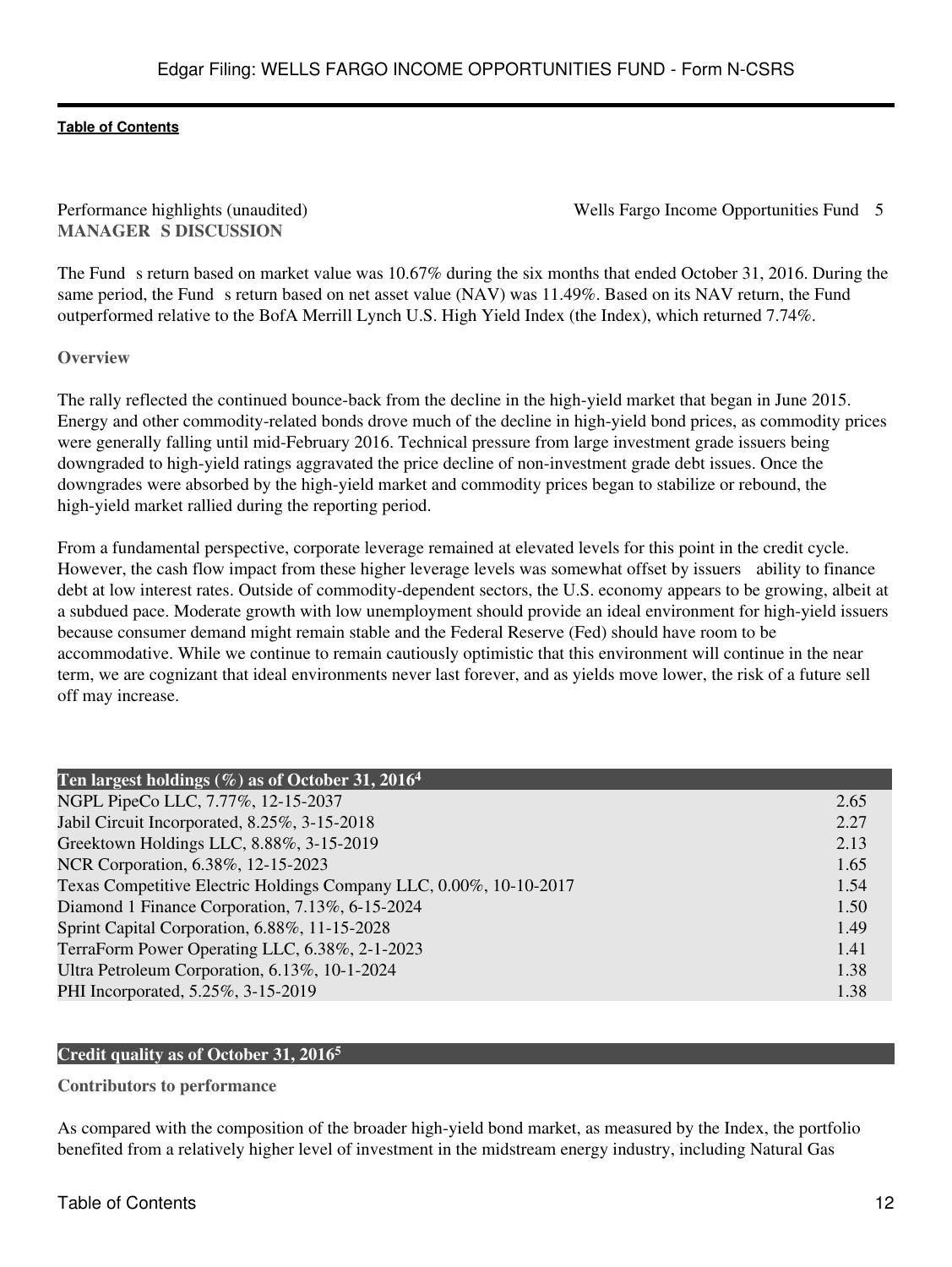# Edgar Filing: WELLS FARGO INCOME OPPORTUNITIES FUND - Form N-CSRS

Pipeline Company of America and Rockies Express Pipeline LLC. The Fund s investment in Ultra Petroleum Corporation contributed to performance.

**Detractors from performance**

The portfolio was hurt by a comparatively lower level of investment (as compared with the Index as representative of the broader high-yield bond market) to two sectors. The portfolio s lower-than-market allocation to the metals and mining sector was a detractor. The portfolio also invested in the energy exploration and production sector at a lower level than represented in the market, which detracted from performance. An investment in private prison operator Geo Group Incorporated also detracted. A relatively higher cash allocation in a strong market during the period restrained performance.

The ratings and maturity allocations of the Fund did not have a meaningful effect on relative performance during this period.

**Management outlook**

Our outlook for high-yield energy and commodity companies has not changed. With respect to the broader high-yield market, we continue to believe that a number of imbalances that have existed for years around the world could prompt a second potential scenario. Although likely to remain dormant, these imbalances have the potential to cause renewed fears of systemic risks and a related fall in all risk markets, including high yield. These global imbalances include the high government debt and deficit levels in most of the developed world, potential real-estate and municipal-debt bubbles in China, potential real-estate bubbles in major cities, and persistent trade and current international account deficits and

**Please see footnotes on page 6.**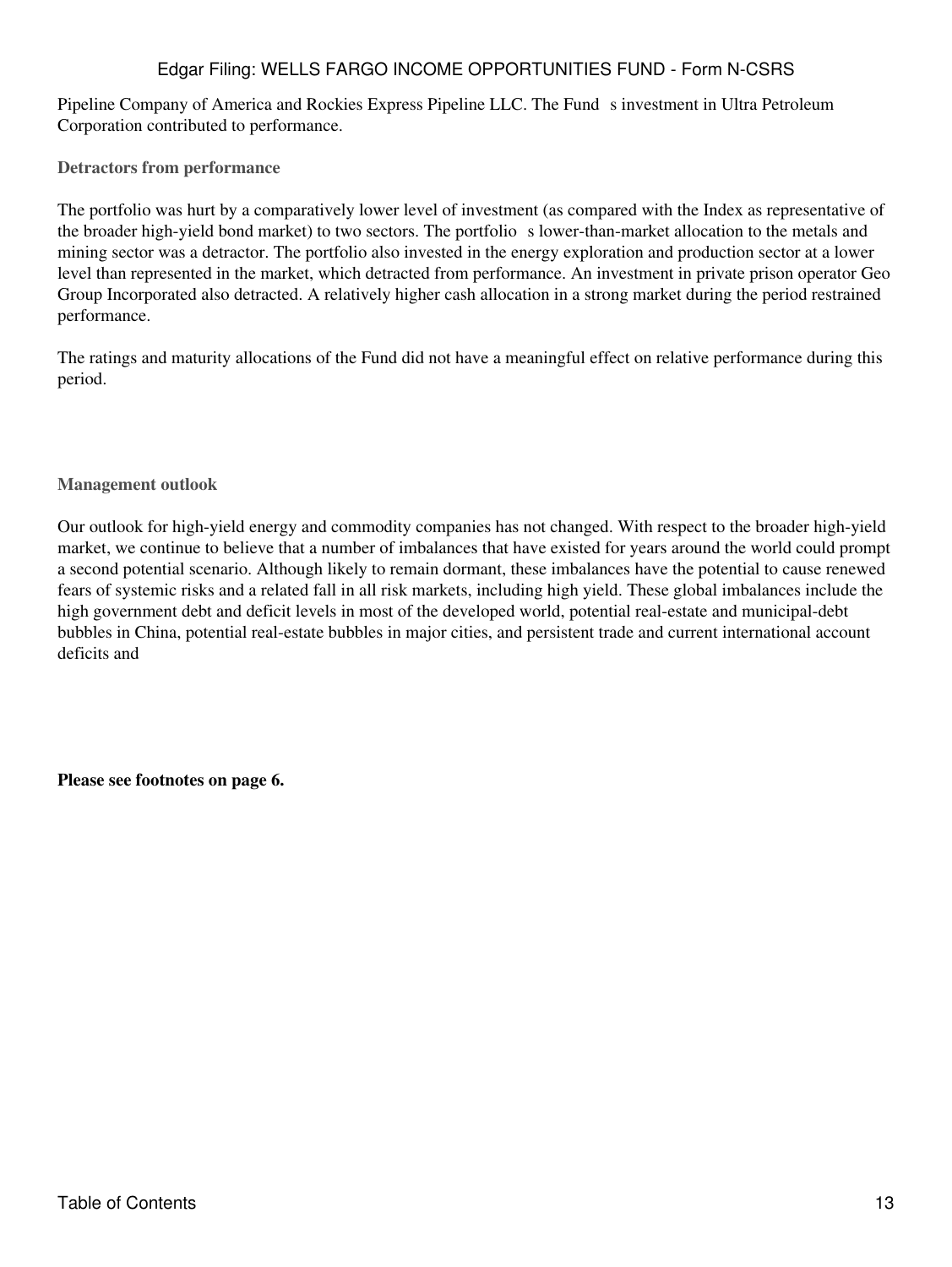#### 6 Wells Fargo Income Opportunities Fund Performance highlights (unaudited) **Effective maturity distribution as of October 31, 2016<sup>6</sup>**

surpluses. We believe high-yield bonds will remain relatively stable and potentially outperform other fixed-income asset classes such as intermediate U.S. Treasuries and investment-grade corporate markets that may be more affected by a rising interest-rate environment. In this scenario, the economy would improve at a consistent pace and interest rates would rise as the Fed continued to reduce the exceptionally accommodative monetary stance it has maintained for nearly a decade. We expect the Fed to be extremely cautious in implementing further

rate increases and may be willing to risk higher inflation

in order to avoid derailing the economy. In our view, the recent rally in the high-yield and bank loan markets tends to reduce the likelihood of the market remaining stable and increases the risk that the market sells off in the future.

Default rates were mostly concentrated in the energy and commodity industries over the prior year. While we expect that bankruptcies will remain concentrated in those industries in the near term, many of the weakest names have already filed for bankruptcy. Outside of the broader energy and metals and mining complexes, we believe that lower energy and commodity prices are generally a positive for the economy and the high-yield market. Lower energy and commodity prices should reduce expenses at most companies and leave consumers with more purchasing power with which to buy goods and services. In addition, lower energy and commodity prices may suppress near-term inflation, which would allow the Fed to leave rates lower for longer.

In addition, lower rates since the beginning of this year have also been a near-term positive for high-yield bonds, as weaker companies are more easily able to refinance their debt when yields are lower. In a higher-yield environment, these companies may have more difficulty accessing the high-yield market leading to more bankruptcies. In this way, the fall in rates may be a near-term positive, but a long-term risk for the market.

In the long run, we expect high yield s relative performance will be primarily driven by corporate fundamentals and defaults. In the near term, with the exception of the energy and other commodity sectors, our default outlook remains fairly benign. Over a full cycle, we believe the best way to protect the portfolio from periodic bouts of systemic fears and rebalancing is by following a bottom-up investment process that attempts to minimize downside risk while capturing the return potential of high-yield issuers.

<sup>1</sup> Total returns based on market value are calculated assuming a purchase of common stock on the first day and a sale on the last day of the period reported. Total returns based on NAV are calculated based on the NAV at the beginning of the period and end of the period. Dividends and distributions, if any, are assumed for the purposes of these calculations to be reinvested at prices obtained under the Funds Automatic Dividend Reinvestment Plan.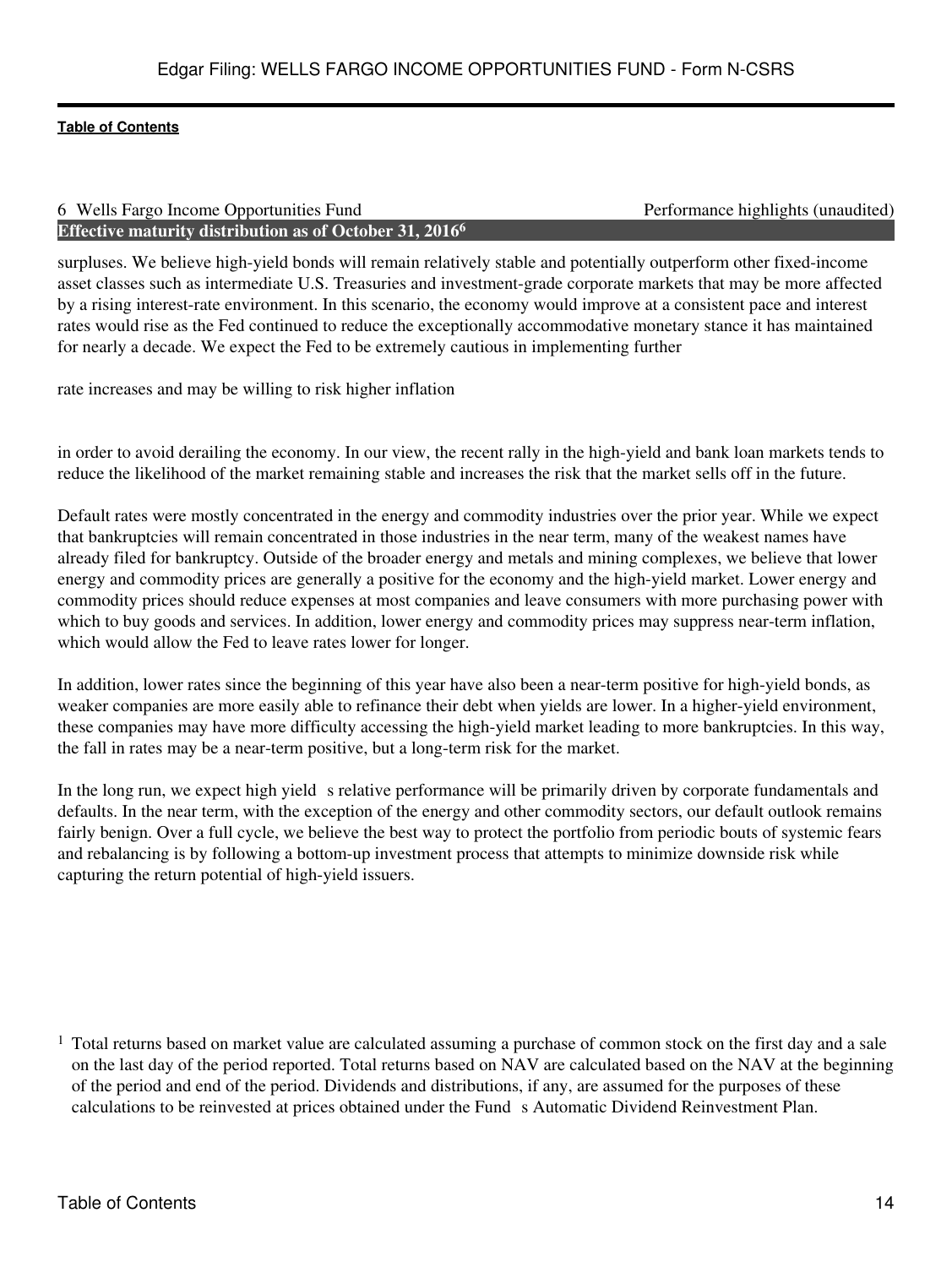# Edgar Filing: WELLS FARGO INCOME OPPORTUNITIES FUND - Form N-CSRS

- <sup>2</sup> The BofA Merrill Lynch U.S. High Yield Index (formerly known as BofA Merrill Lynch High Yield Master II Index) is a market-capitalization-weighted index of domestic and Yankee high-yield bonds. The index tracks the performance of the high-yield securities traded in the United States bond market. You cannot invest directly in an index.
- <sup>3</sup> This chart does not reflect any brokerage commissions charged on the purchase and sale of the Fund s common stock. Dividends and distributions paid by the Fund are included in the Fund s average annual total returns but have the effect of reducing the Fund s NAV.
- <sup>4</sup>The ten largest holdings, excluding cash and cash equivalents, are calculated based on the value of the investments divided by total net assets of the Fund. Holdings are subject to change and may have changed since the date specified.
- $5$  The credit quality distribution of portfolio holdings reflected in the chart is based on ratings from Standard & Poors, Moody s Investors Service, and/ or Fitch Ratings Ltd. Credit quality ratings apply to the underlying holdings of the Fund and not to the Fund itself. The percentages of the Fund s portfolio with the ratings depicted in the chart are calculated based on the total market value of fixed income securities held by the Fund. If a security was rated by all three rating agencies, the middle rating was utilized. If rated by two of three rating agencies, the lower rating was utilized, and if rated by one of the rating agencies, that rating was utilized. Standard  $&$  Poor s rates the creditworthiness of bonds, ranging from AAA (highest) to D (lowest). Ratings from A to CCC may be modified by the addition of a plus  $(+)$  or minus  $(-)$  sign to show relative standing within the rating categories. Standard & Poor s rates the creditworthiness of short-term notes from SP-1 (highest) to SP-3 (lowest). Moody s rates the creditworthiness of bonds, ranging from Aaa (highest) to C (lowest). Ratings Aa to B may be modified by the addition of a number 1 (highest) to 3 (lowest) to show relative standing within the ratings categories. Moody s rates the creditworthiness of short-term U.S. tax-exempt municipal securities from MIG 1/VMIG 1 (highest) to SG (lowest). Fitch rates the creditworthiness of bonds, ranging from AAA (highest) to D (lowest). Credit quality distribution is subject to change and may have changed since the date specified.

<sup>6</sup>Effective maturity distribution is subject to change and are calculated based on the total long-term investments of the Fund.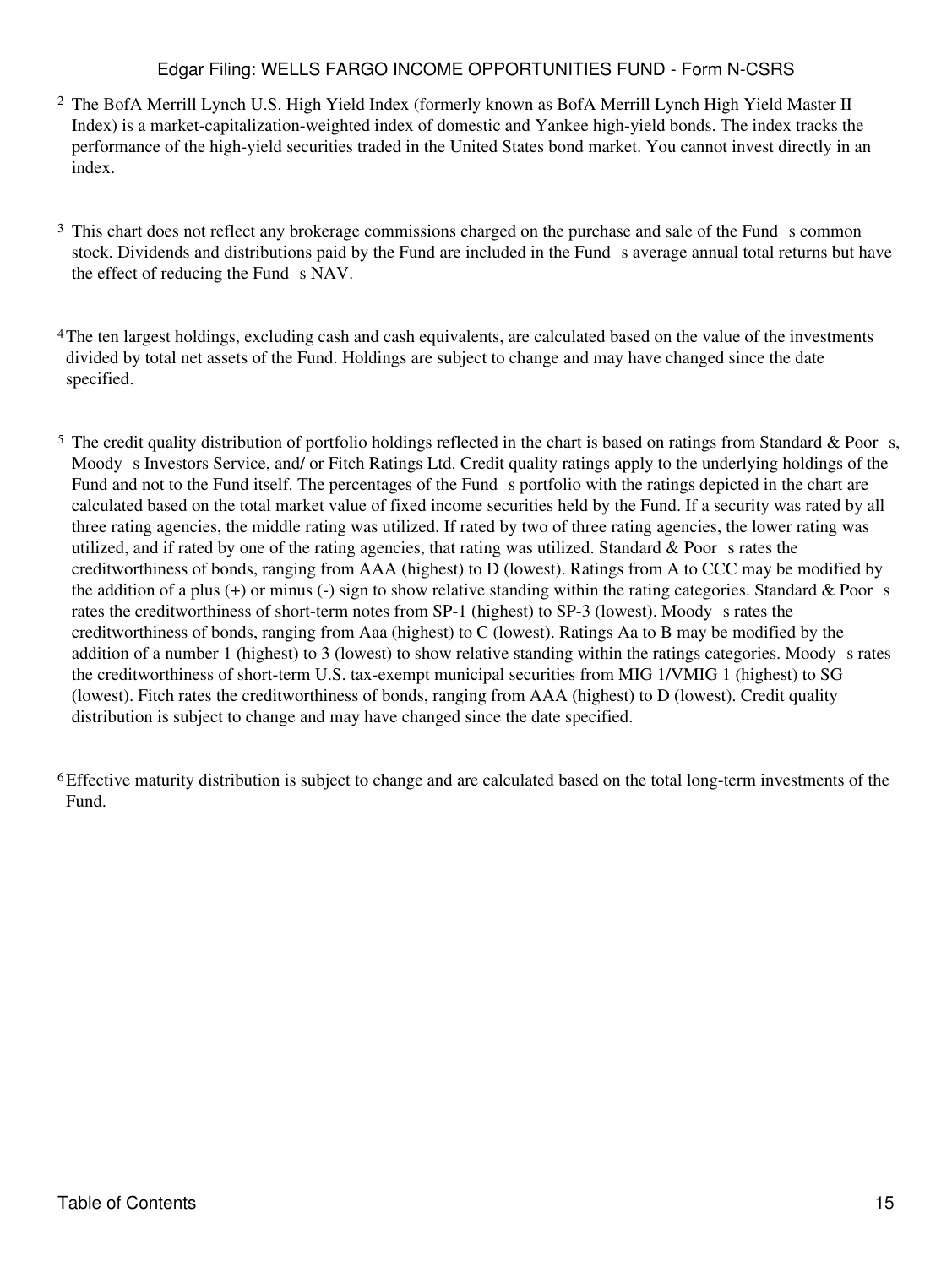<span id="page-15-0"></span>

| Portfolio of investments October 31, 2016 (unaudited) | Wells Fa |
|-------------------------------------------------------|----------|
|                                                       |          |

Porte 31, 2016 of the origin of the original parameter 31, 2016 (under the Sector Income Opportunities Fund 7

| <b>Security name</b>                                                                                                                                                              |                               |                                                         | <b>Shares</b>                                      | <b>Value</b>                                               |
|-----------------------------------------------------------------------------------------------------------------------------------------------------------------------------------|-------------------------------|---------------------------------------------------------|----------------------------------------------------|------------------------------------------------------------|
| Common Stocks: 0.13%                                                                                                                                                              |                               |                                                         |                                                    |                                                            |
| <b>Energy: 0.13%</b>                                                                                                                                                              |                               |                                                         |                                                    |                                                            |
| Oil, Gas & Consumable Fuels: 0.13%<br>Swift Energy Company (i)                                                                                                                    |                               |                                                         | 27,009                                             | $\$\$<br>864,288                                           |
| Materials: 0.00%                                                                                                                                                                  |                               |                                                         |                                                    |                                                            |
| Chemicals: 0.00%<br>LyondellBasell Industries NV Class A                                                                                                                          |                               |                                                         |                                                    | $\overline{7}$<br>557                                      |
| Total Common Stocks (Cost \$7,028,060)                                                                                                                                            |                               |                                                         |                                                    | 864,845                                                    |
|                                                                                                                                                                                   | <b>Interest rate</b>          | <b>Maturity date</b>                                    | Principal                                          |                                                            |
| Corporate Bonds and Notes: 113.77%                                                                                                                                                |                               |                                                         |                                                    |                                                            |
| <b>Consumer Discretionary: 21.97%</b>                                                                                                                                             |                               |                                                         |                                                    |                                                            |
| <b>Auto Components: 2.03%</b><br>Allison Transmission Incorporated 144A<br>Cooper Tire & Rubber Company (i)<br>Cooper Tire & Rubber Company (i)<br>Goodyear Tire & Rubber Company | 5.00%<br>7.63<br>8.00<br>7.00 | $10 - 1 - 2024$<br>3-15-2027<br>12-15-2019<br>5-15-2022 | \$<br>7,375,000<br>4,000,000<br>400,000<br>700,000 | 7,522,500<br>4,370,000<br>452,000<br>735,875<br>13,080,375 |
| Distributors: 0.27%<br>LKQ Corporation                                                                                                                                            | 4.75                          | 5-15-2023                                               | 1,675,000                                          | 1,718,969                                                  |
| Diversified Consumer Services: 1.64%<br>Service Corporation International                                                                                                         | 7.50                          | $4 - 1 - 2027$                                          | 7,078,000                                          | 8,281,260                                                  |
| Service Corporation International                                                                                                                                                 | 7.63                          | $10 - 1 - 2018$                                         | 1,100,000                                          | 1,212,750                                                  |
| Service Corporation International                                                                                                                                                 | 8.00                          | 11-15-2021                                              | 885,000                                            | 1,048,725                                                  |
|                                                                                                                                                                                   |                               |                                                         |                                                    | 10,542,735                                                 |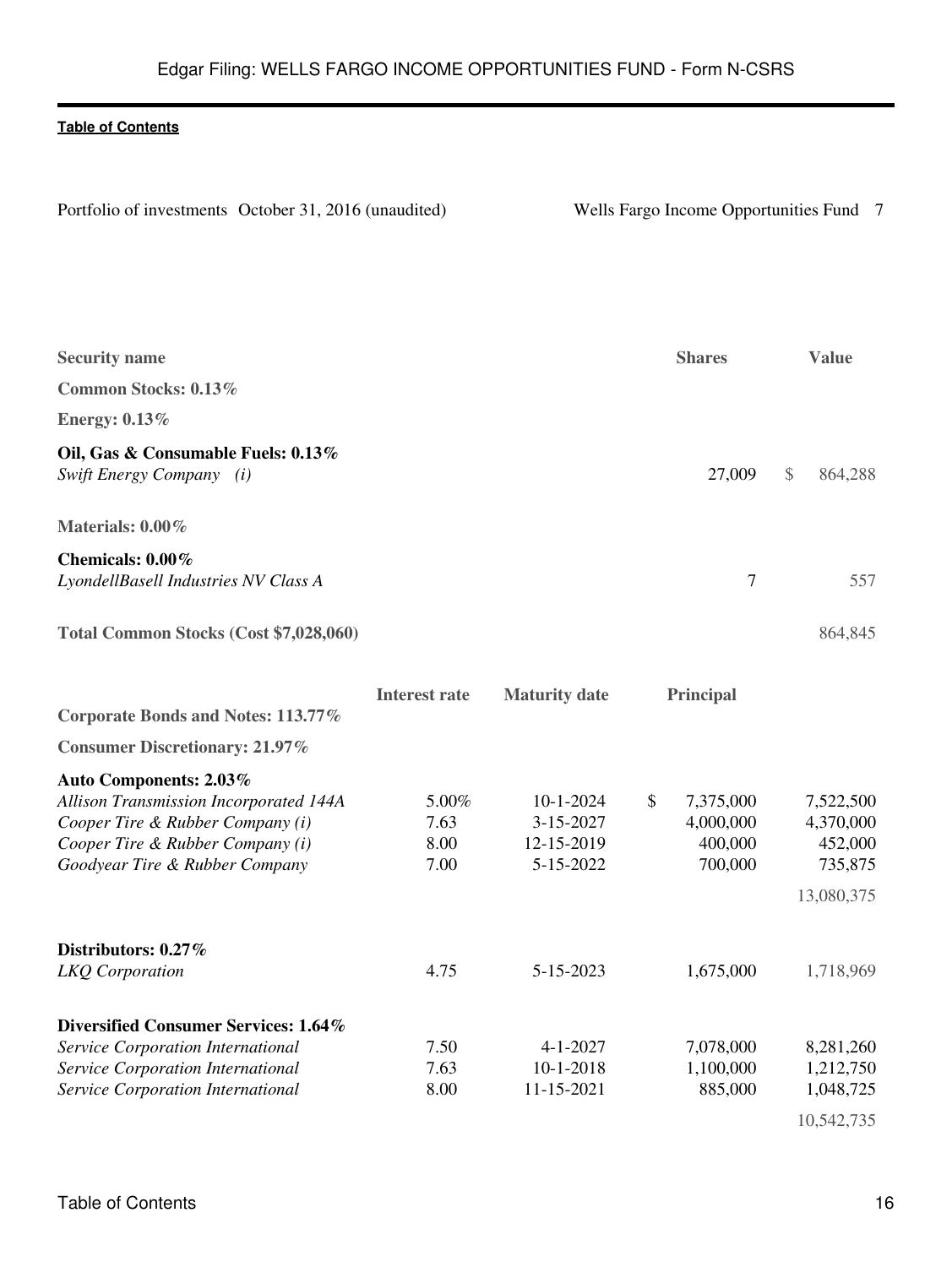# Edgar Filing: WELLS FARGO INCOME OPPORTUNITIES FUND - Form N-CSRS

| Hotels, Restaurants & Leisure: 3.82%           |      |                 |            |            |
|------------------------------------------------|------|-----------------|------------|------------|
| <b>Brinker International Incorporated 144A</b> | 5.00 | $10 - 1 - 2024$ | 1,525,000  | 1,540,250  |
| <b>CCM</b> Merger Incorporated 144A            | 9.13 | $5 - 1 - 2019$  | 7,876,000  | 8,230,420  |
| Greektown Holdings LLC 144A                    | 8.88 | 3-15-2019       | 12,975,000 | 13,721,063 |
| Hilton Worldwide Finance LLC                   | 5.63 | 10-15-2021      | 320,000    | 329,600    |
| Speedway Motorsports Incorporated              | 5.13 | $2 - 1 - 2023$  | 825,000    | 830,998    |
|                                                |      |                 |            | 24,652,331 |
| Household Durables: 0.43%                      |      |                 |            |            |
| <b>American Greetings Corporation</b>          | 7.38 | $12 - 1 - 2021$ | 1,100,000  | 1,127,500  |
| Tempur Sealy International Incorporated        | 5.50 | $6 - 15 - 2026$ | 1,425,000  | 1,467,750  |
| Tempur Sealy International Incorporated        | 5.63 | 10-15-2023      | 175,000    | 181,125    |
|                                                |      |                 |            | 2,776,375  |
| Leisure Products: 0.20%                        |      |                 |            |            |
| Vista Outdoor Incorporated                     | 5.88 | $10 - 1 - 2023$ | 1,250,000  | 1,312,625  |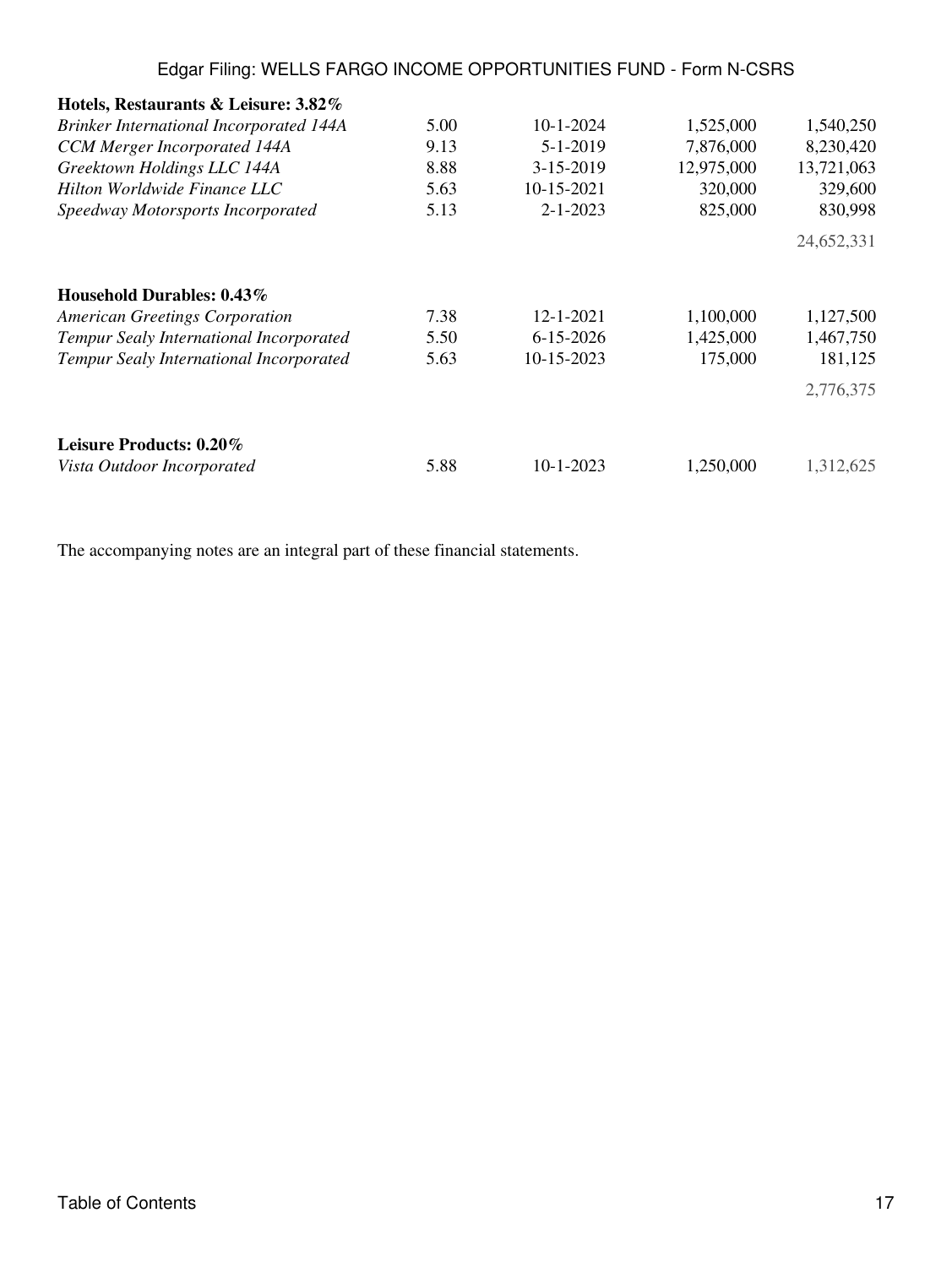8 Wells Fargo Income Opportunities Fund Portfolio of investments October 31, 2016 (unaudited)

| <b>Security name</b>                           | <b>Interest rate</b> | <b>Maturity</b> date |               | Principal | <b>Value</b>    |
|------------------------------------------------|----------------------|----------------------|---------------|-----------|-----------------|
| Media: 10.94%                                  |                      |                      |               |           |                 |
| Altice US Finance I Corporation 144A           | 5.38%                | 7-15-2023            | $\mathcal{S}$ | 2,270,000 | \$<br>2,332,425 |
| Altice US Finance I Corporation 144A           | 5.50                 | 5-15-2026            |               | 2,200,000 | 2,244,000       |
| AMC Entertainment Holdings Incorporated        |                      |                      |               |           |                 |
| 144A%%                                         | 5.88                 | 11-15-2026           |               | 1,525,000 | 1,536,438       |
| <b>Cablevision Systems Corporation</b>         | 8.63                 | 9-15-2017            |               | 2,975,000 | 3,108,875       |
| <b>CBS</b> Radio Incorporated 144A             | 7.25                 | $11 - 1 - 2024$      |               | 80,000    | 83,100          |
| CCO Holdings LLC                               | 5.13                 | 2-15-2023            |               | 1,425,000 | 1,474,875       |
| CCO Holdings LLC 144A                          | 5.13                 | $5 - 1 - 2023$       |               | 2,965,000 | 3,068,775       |
| CCO Holdings LLC                               | 5.25                 | 9-30-2022            |               | 2,048,000 | 2,132,480       |
| CCO Holdings LLC 144A                          | 5.38                 | $5 - 1 - 2025$       |               | 7,195,000 | 7,392,863       |
| CCO Holdings LLC 144A                          | 5.50                 | $5 - 1 - 2026$       |               | 325,000   | 333,938         |
| CCO Holdings LLC 144A                          | 5.75                 | 2-15-2026            |               | 5,675,000 | 5,912,641       |
| CCO Holdings LLC 144A                          | 5.88                 | $4 - 1 - 2024$       |               | 2,350,000 | 2,479,250       |
| CCO Holdings LLC                               | 6.63                 | 1-31-2022            |               | 1,228,000 | 1,280,190       |
| Cequel Communications Holdings I LLC           |                      |                      |               |           |                 |
| 144A                                           | 7.75                 | 7-15-2025            |               | 3,625,000 | 3,878,750       |
| Cinemark USA Incorporated                      | 4.88                 | $6 - 1 - 2023$       |               | 600,000   | 600,750         |
| <b>CSC</b> Holdings LLC                        | 7.88                 | 2-15-2018            |               | 1,525,000 | 1,627,938       |
| <b>CSC</b> Holdings LLC                        | 8.63                 | 2-15-2019            |               | 635,000   | 708,419         |
| <b>EMI Music Publishing 144A</b>               | 7.63                 | 6-15-2024            |               | 950,000   | 1,026,000       |
| Gray Television Incorporated 144A              | 5.13                 | 10-15-2024           |               | 2,400,000 | 2,328,000       |
| Gray Television Incorporated 144A              | 5.88                 | 7-15-2026            |               | 6,350,000 | 6,318,250       |
| Lamar Media Corporation                        | 5.88                 | $2 - 1 - 2022$       |               | 1,785,000 | 1,847,475       |
| <b>LIN Television Corporation</b>              | 6.38                 | $1 - 15 - 2021$      |               | 500,000   | 515,625         |
| Live Nation Entertainment Incorporated         |                      |                      |               |           |                 |
| 144A                                           | 4.88                 | $11 - 1 - 2024$      |               | 2,300,000 | 2,294,250       |
| Live Nation Entertainment Incorporated         |                      |                      |               |           |                 |
| 144A                                           | 7.00                 | $9 - 1 - 2020$       |               | 1,190,000 | 1,235,458       |
| National CineMedia LLC 144A                    | 5.75                 | 8-15-2026            |               | 1,600,000 | 1,648,000       |
| National CineMedia LLC                         | 6.00                 | 4-15-2022            |               | 3,400,000 | 3,536,000       |
| <b>Nexstar Broadcasting Group Incorporated</b> |                      |                      |               |           |                 |
| 144A                                           | 5.63                 | $8 - 1 - 2024$       |               | 1,375,000 | 1,364,688       |
| <b>Nexstar Broadcasting Group Incorporated</b> |                      |                      |               |           |                 |
| 144A                                           | 6.13                 | 2-15-2022            |               | 2,815,000 | 2,885,375       |
| <b>Nexstar Broadcasting Group Incorporated</b> | 6.88                 | 11-15-2020           |               | 3,510,000 | 3,637,238       |
| <b>Outfront Media Capital Corporation</b>      | 5.25                 | 2-15-2022            |               | 320,000   | 331,200         |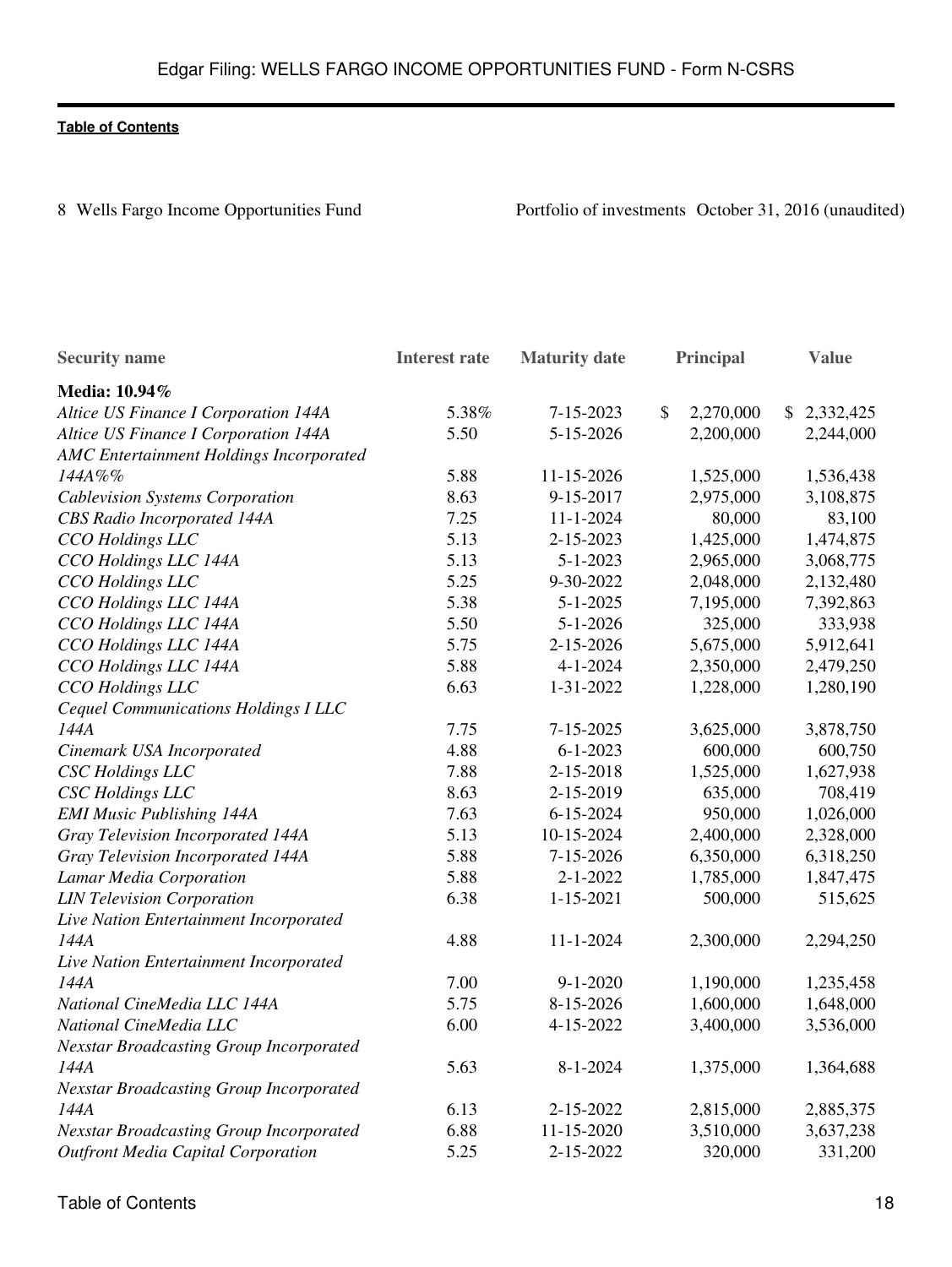| Edgar Filing: WELLS FARGO INCOME OPPORTUNITIES FUND - Form N-CSRS                      |              |                                    |                     |                     |
|----------------------------------------------------------------------------------------|--------------|------------------------------------|---------------------|---------------------|
| <b>Outfront Media Capital Corporation</b><br><b>Outfront Media Capital Corporation</b> | 5.63<br>5.88 | $2 - 15 - 2024$<br>$3 - 15 - 2025$ | 35,000<br>1,275,000 | 36,400<br>1,332,375 |
|                                                                                        |              |                                    |                     | 70,532,041          |
| Specialty Retail: 2.42%                                                                |              |                                    |                     |                     |
| Asbury Automotive Group Incorporated                                                   | 6.00         | 12-15-2024                         | 3,275,000           | 3,373,250           |
| Century Intermediate Holding Company (PIK                                              |              |                                    |                     |                     |
| at 10.50%) 144A¥                                                                       | 9.75         | 2-15-2019                          | 465,000             | 471,394             |
| Penske Auto Group Incorporated                                                         | 5.38         | 12-1-2024                          | 5,273,000           | 5,299,365           |
| Penske Auto Group Incorporated                                                         | 5.75         | $10-1-2022$                        | 2,100,000           | 2,176,125           |
| Sonic Automotive Incorporated                                                          | 5.00         | 5-15-2023                          | 2,050,000           | 2,003,875           |
| Sonic Automotive Incorporated                                                          | 7.00         | 7-15-2022                          | 2,182,000           | 2,293,828           |
|                                                                                        |              |                                    |                     | 15,617,837          |
| Textiles, Apparel & Luxury Goods: 0.22%                                                |              |                                    |                     |                     |
| Wolverine World Wide Company 144A                                                      | 5.00         | $9 - 1 - 2026$                     | 1,400,000           | 1,400,000           |
| <b>Consumer Staples: 1.91%</b>                                                         |              |                                    |                     |                     |
| Beverages: 0.34%                                                                       |              |                                    |                     |                     |
| Cott Beverages Incorporated                                                            | 5.38         | $7 - 1 - 2022$                     | 850,000             | 862,750             |
| Cott Beverages Incorporated                                                            | 6.75         | $1 - 1 - 2020$                     | 1,295,000           | 1,345,181           |
|                                                                                        |              |                                    |                     | 2,207,931           |
|                                                                                        |              |                                    |                     |                     |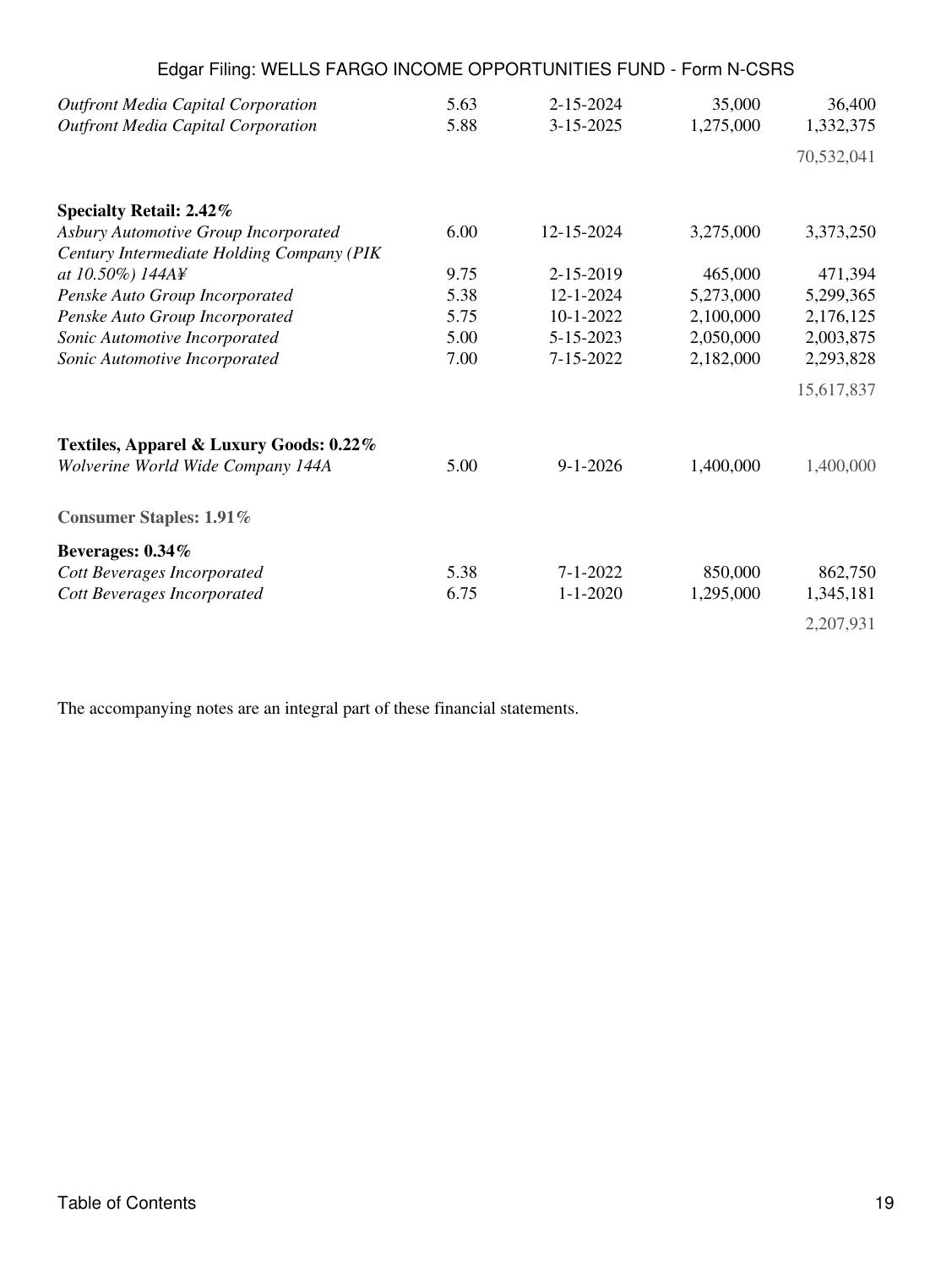Portfolio of investments October 31, 2016 (unaudited) Wells Fargo Income Opportunities Fund 9

| <b>Security name</b>                          | <b>Interest rate</b> | <b>Maturity date</b> | <b>Principal</b> | <b>Value</b>             |
|-----------------------------------------------|----------------------|----------------------|------------------|--------------------------|
| Food Products: 1.50%                          |                      |                      |                  |                          |
| <b>B&amp;G</b> Foods Incorporated             | 4.63%                | $6 - 1 - 2021$       | \$<br>670,000    | $\mathcal{S}$<br>688,425 |
| Darling Ingredients Incorporated              | 5.38                 | $1 - 15 - 2022$      | 295,000          | 307,538                  |
| Pilgrim s Pride Corporation 144A              | 5.75                 | 3-15-2025            | 1,860,000        | 1,901,850                |
| Pinnacle Foods Incorporated 144A              | 5.63                 | $5 - 1 - 2024$       | 700,000          | 702,800                  |
| Pinnacle Foods Incorporated                   | 5.88                 | $1 - 15 - 2024$      | 100,000          | 107,188                  |
| Post Holdings Incorporated 144A               | 5.00                 | 8-15-2026            | 1,350,000        | 1,309,500                |
| Prestige Brands Incorporated 144A             | 6.38                 | $3 - 1 - 2024$       | 210,000          | 223,125                  |
| Simmons Foods Incorporated 144A               | 7.88                 | $10 - 1 - 2021$      | 3,625,000        | 3,652,188                |
| TreeHouse Foods Incorporated 144A             | 6.00                 | 2-15-2024            | 100,000          | 107,400                  |
| <b>US Foods Incorporated 144A</b>             | 5.88                 | $6 - 15 - 2024$      | 670,000          | 701,825                  |
|                                               |                      |                      |                  | 9,701,839                |
| Household Products: 0.07%                     |                      |                      |                  |                          |
| Central Garden & Pet Company                  | 6.13                 | 11-15-2023           | 405,000          | 434,363                  |
| <b>Energy: 28.79%</b>                         |                      |                      |                  |                          |
| <b>Energy Equipment &amp; Services: 9.00%</b> |                      |                      |                  |                          |
| <b>Bristow Group Incorporated</b>             | 6.25                 | 10-15-2022           | 8,450,000        | 6,738,875                |
| Cleaver Brooks Incorporated 144A              | 8.75                 | 12-15-2019           | 810,000          | 846,450                  |
| Era Group Incorporated                        | 7.75                 | 12-15-2022           | 3,895,000        | 3,466,550                |
| Hilcorp Energy Company 144A                   | 5.00                 | 12-1-2024            | 2,775,000        | 2,705,625                |
| Hilcorp Energy Company 144A                   | 5.75                 | $10 - 1 - 2025$      | 2,290,000        | 2,295,725                |
| Hilcorp Energy Company 144A                   | 7.63                 | 4-15-2021            | 700,000          | 717,500                  |
| Holly Energy Partners LP 144A                 | 6.00                 | $8 - 1 - 2024$       | 1,100,000        | 1,144,000                |
| Hornbeck Offshore Services Incorporated       | 1.50                 | $9 - 1 - 2019$       | 3,700,000        | 2,305,563                |
| Hornbeck Offshore Services Incorporated       | 5.00                 | $3 - 1 - 2021$       | 6,700,000        | 3,986,500                |
| Hornbeck Offshore Services Incorporated       | 5.88                 | $4 - 1 - 2020$       | 4,562,000        | 2,942,490                |
| NGPL PipeCo LLC 144A                          | 7.12                 | 12-15-2017           | 3,990,000        | 4,158,330                |
| NGPL PipeCo LLC 144A                          | 7.77                 | 12-15-2037           | 15,625,000       | 17,109,375               |
| NGPL PipeCo LLC 144A                          | 9.63                 | $6 - 1 - 2019$       | 715,000          | 750,750                  |
| PHI Incorporated                              | 5.25                 | 3-15-2019            | 9,225,000        | 8,879,063                |

58,046,796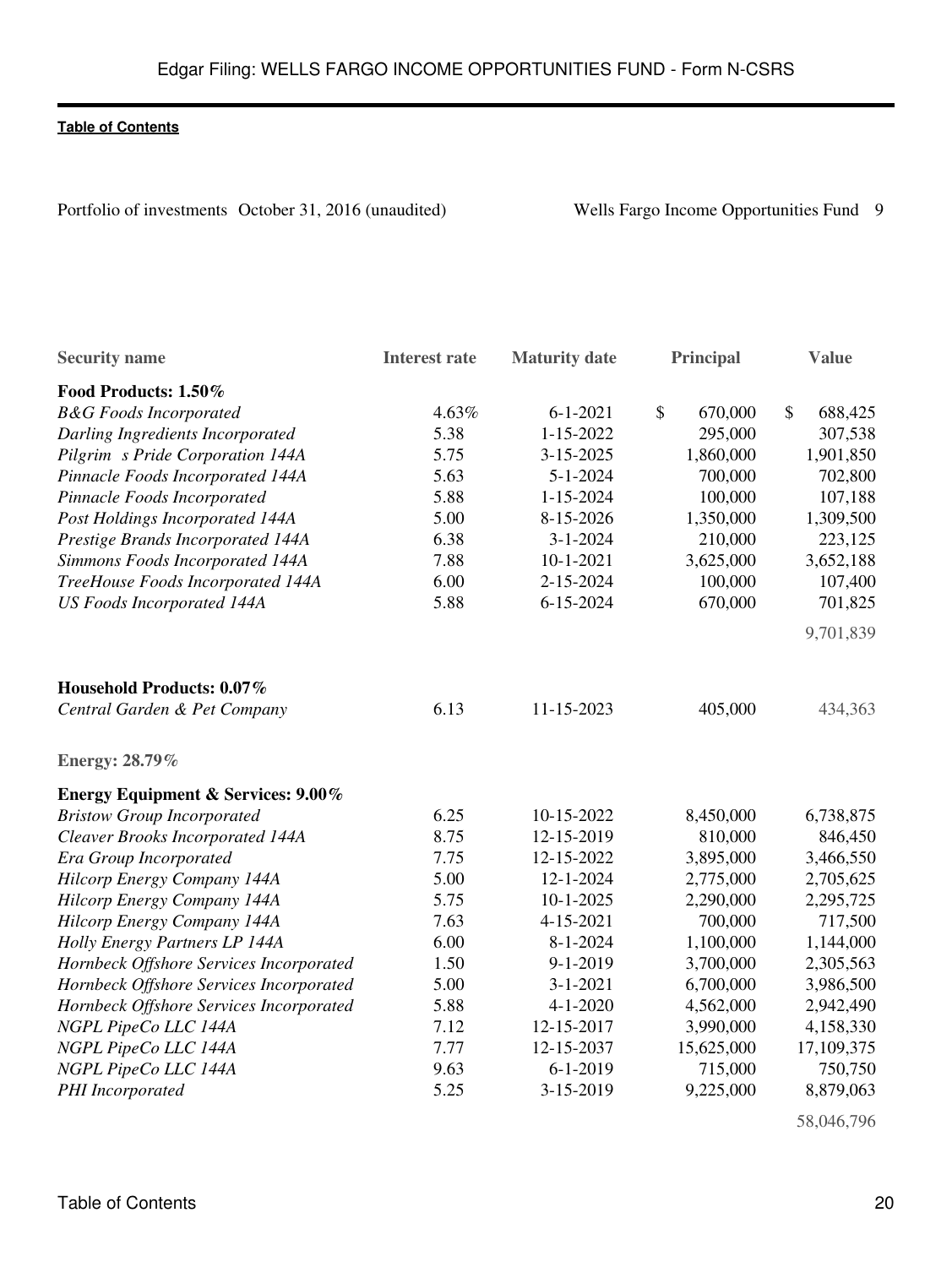# **Oil, Gas & Consumable Fuels: 19.79%**

| <b>Archrock Partners LP</b>               | 6.00 | $10-1-2022$     | 525,000   | 492,188   |
|-------------------------------------------|------|-----------------|-----------|-----------|
| <b>Continental Resources Incorporated</b> | 5.00 | 9-15-2022       | 1,450,000 | 1,428,250 |
| Crestwood Midstream Partners LP           | 6.13 | $3 - 1 - 2022$  | 350,000   | 357,875   |
| Crestwood Midstream Partners LP           | 6.25 | $4 - 1 - 2023$  | 2,625,000 | 2,657,813 |
| Denbury Resources Incorporated            | 4.63 | 7-15-2023       | 7,750,000 | 5,638,125 |
| Denbury Resources Incorporated            | 5.50 | $5 - 1 - 2022$  | 75,000    | 59,250    |
| Denbury Resources Incorporated            | 6.38 | 8-15-2021       | 3,380,000 | 2,796,950 |
| El Paso Pipeline Partners Operating LLC   | 5.00 | $10-1-2021$     | 2,850,000 | 3,114,380 |
| Enable Midstream Partner LP               | 2.40 | 5-15-2019       | 5,475,000 | 5,401,049 |
| Enable Midstream Partner LP               | 3.90 | 5-15-2024       | 3,150,000 | 2,965,079 |
| Enable Midstream Partner LP               | 5.00 | 5-15-2044       | 600,000   | 502,816   |
| Enable Oklahoma Intrastate Transmission   |      |                 |           |           |
| <i>LLC 144A</i>                           | 6.25 | $3 - 15 - 2020$ | 1,100,000 | 1,187,710 |
| EnLink Midstream LLC                      | 4.15 | $6 - 1 - 2025$  | 5,000,000 | 4,873,775 |
| EnLink Midstream LLC                      | 4.40 | $4 - 1 - 2024$  | 5,400,000 | 5,374,021 |
| Exterran Partners LP                      | 6.00 | $4 - 1 - 2021$  | 4,300,000 | 4,074,250 |
| <b>Gulfport Energy Corporation 144A</b>   | 6.00 | 10-15-2024      | 475,000   | 483,313   |
|                                           |      |                 |           |           |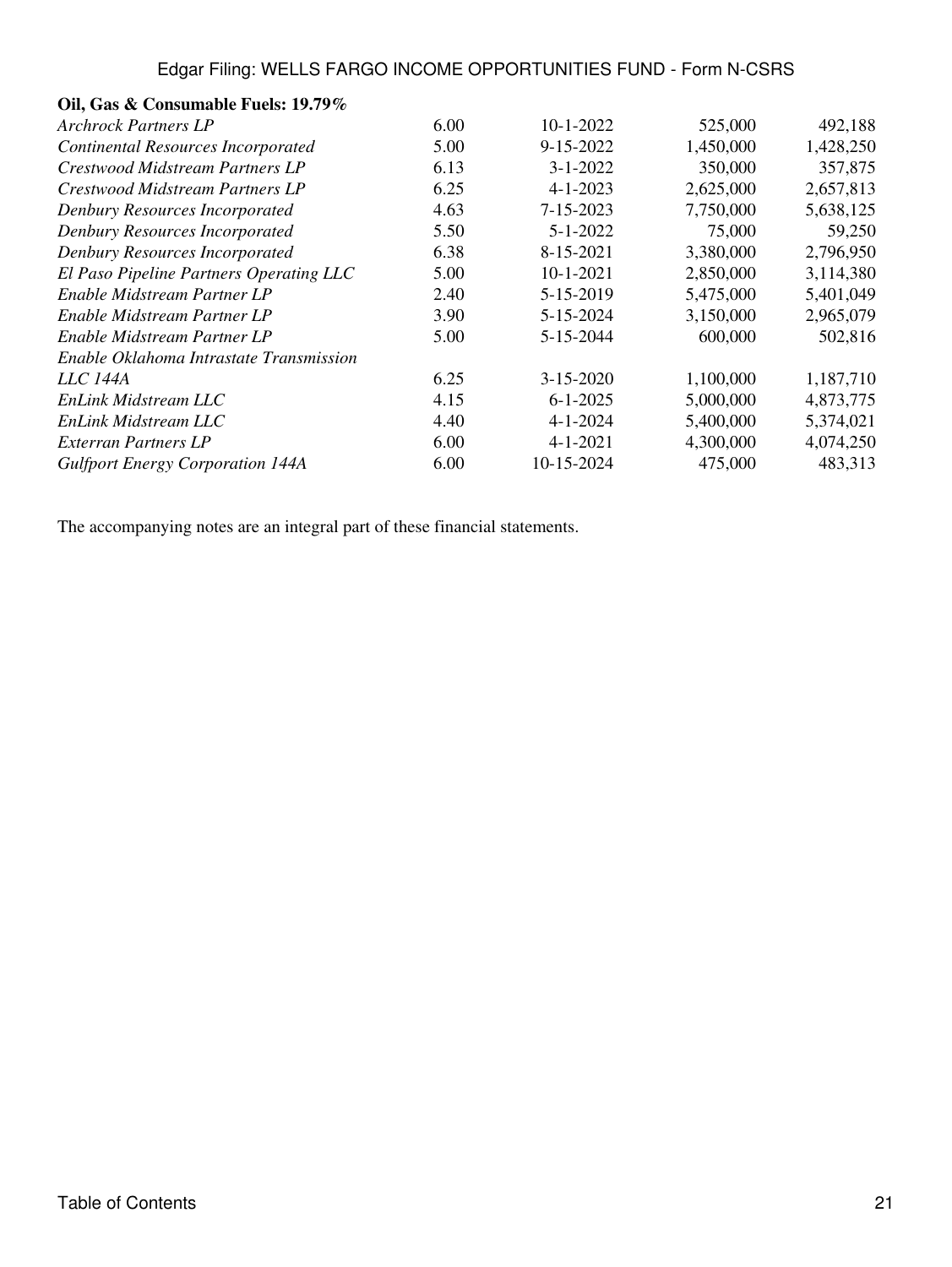10 Wells Fargo Income Opportunities Fund Portfolio of investments October 31, 2016 (unaudited)

| <b>Security name</b>                    | <b>Interest rate</b> | <b>Maturity date</b> | Principal       | <b>Value</b>     |
|-----------------------------------------|----------------------|----------------------|-----------------|------------------|
| Oil, Gas & Consumable Fuels (continued) |                      |                      |                 |                  |
| <b>Gulfport Energy Corporation</b>      | 6.63%                | $5 - 1 - 2023$       | \$<br>3,825,000 | \$<br>4,016,250  |
| Kinder Morgan Incorporated              | 6.50                 | 9-15-2020            | 1,155,000       | 1,304,976        |
| Kinder Morgan Incorporated (i)          | 7.42                 | 2-15-2037            | 1,820,000       | 2,005,638        |
| Kinder Morgan Incorporated              | 7.80                 | $8 - 1 - 2031$       | 3,050,000       | 3,782,299        |
| Murphy Oil Corporation                  | 4.70                 | 12-1-2022            | 1,400,000       | 1,328,445        |
| Murphy Oil Corporation                  | 6.88                 | 8-15-2024            | 1,425,000       | 1,503,694        |
| Overseas Shipholding Group Incorporated | 8.13                 | 3-30-2018            | 3,975,000       | 4,173,750        |
| PDC Energy Incorporated 144A            | 6.13                 | 9-15-2024            | 950,000         | 988,000          |
| Rockies Express Pipeline LLC 144A       | 5.63                 | 4-15-2020            | 7,320,000       | 7,676,850        |
| Rockies Express Pipeline LLC 144A       | 6.88                 | 4-15-2040            | 6,350,000       | 6,619,875        |
| Rockies Express Pipeline LLC 144A       | 7.50                 | 7-15-2038            | 4,500,000       | 4,837,500        |
| Rose Rock Midstream LP                  | 5.63                 | 7-15-2022            | 2,450,000       | 2,339,750        |
| Rose Rock Midstream LP                  | 5.63                 | 11-15-2023           | 1,375,000       | 1,320,000        |
| Sabine Oil & Gas Corporation $(i)(s)$   | 7.25                 | 6-15-2019            | 850,000         | 850              |
| Sabine Oil & Gas Corporation $(i)(s)$   | 7.50                 | 9-15-2020            | 5,733,000       | 5,733            |
| Sabine Pass Liquefaction LLC            | 5.63                 | $2 - 1 - 2021$       | 2,275,000       | 2,400,125        |
| Sabine Pass Liquefaction LLC            | 5.63                 | 4-15-2023            | 2,820,000       | 2,996,250        |
| Sabine Pass Liquefaction LLC            | 5.63                 | $3 - 1 - 2025$       | 740,000         | 782,550          |
| Sabine Pass Liquefaction LLC            | 5.75                 | 5-15-2024            | 525,000         | 555,188          |
| Sabine Pass Liquefaction LLC 144A       | 5.88                 | 6-30-2026            | 1,225,000       | 1,320,183        |
| Sabine Pass Liquefaction LLC            | 6.25                 | 3-15-2022            | 3,415,000       | 3,739,425        |
| Sabine Pass LNG LP                      | 6.50                 | $11 - 1 - 2020$      | 6,295,000       | 6,520,865        |
| Sabine Pass LNG LP                      | 7.50                 | 11-30-2016           | 675,000         | 677,768          |
| <b>SemGroup Corporation</b>             | 7.50                 | $6 - 15 - 2021$      | 5,775,000       | 5,904,938        |
| Southern Star Central Corporation 144A  | 5.13                 | 7-15-2022            | 80,000          | 81,400           |
| Southwestern Energy Company             | 4.10                 | 3-15-2022            | 815,000         | 729,425          |
| Swift Energy Company $(a)(i)(s)$        | 7.13                 | $6 - 1 - 2017$       | 9,300,000       | $\boldsymbol{0}$ |
| Swift Energy Company $(a)(i)(s)$        | 8.88                 | $1 - 15 - 2020$      | 1,750,000       | $\boldsymbol{0}$ |
| Tallgrass Energy Partners LP 144A       | 5.50                 | 9-15-2024            | 7,225,000       | 7,188,875        |
| Tesoro Logistics LP                     | 6.13                 | 10-15-2021           | 350,000         | 366,188          |
| Tesoro Logistics LP                     | 6.38                 | $5 - 1 - 2024$       | 725,000         | 781,188          |
| Ultra Petroleum Corporation 144A(s)     | 5.75                 | 12-15-2018           | 650,000         | 559,000          |
| Ultra Petroleum Corporation $144A(s)$   | 6.13                 | $10 - 1 - 2024$      | 10,500,000      | 8,925,000        |
| <b>Western Gas Partners LP</b>          | 4.00                 | $7 - 1 - 2022$       | 300,000         | 308,476          |
| <b>Western Gas Partners LP</b>          | 5.38                 | $6 - 1 - 2021$       | 375,000         | 408,954          |

127,556,252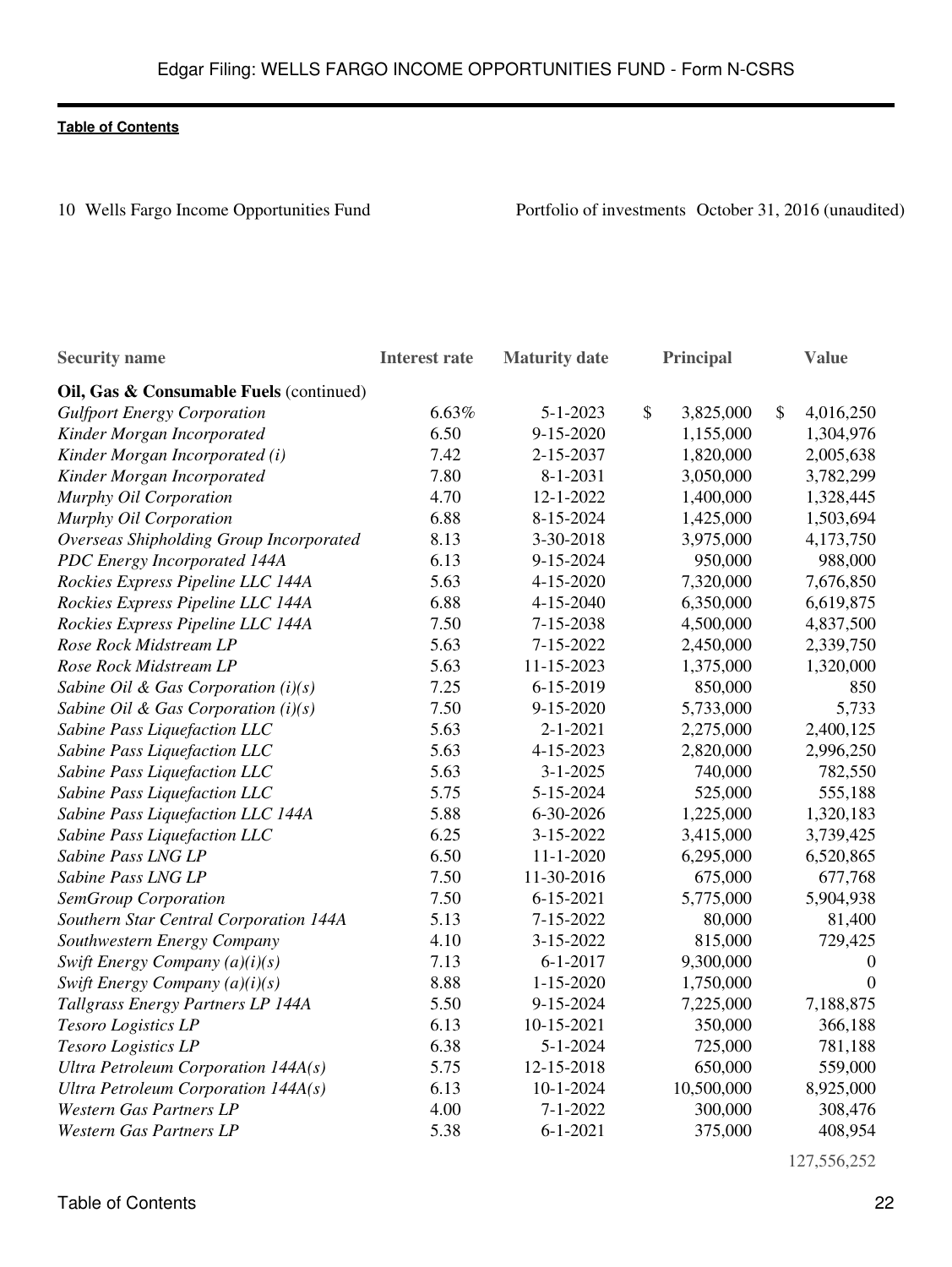| Financials: 9.07%                  |      |                 |           |           |
|------------------------------------|------|-----------------|-----------|-----------|
| Banks: $1.02\%$                    |      |                 |           |           |
| <b>CIT Group Incorporated</b>      | 5.25 | $3 - 15 - 2018$ | 160,000   | 165,706   |
| <b>CIT Group Incorporated 144A</b> | 5.50 | 2-15-2019       | 2,225,000 | 2,344,594 |
| <b>CIT Group Incorporated 144A</b> | 6.63 | $4 - 1 - 2018$  | 3,880,000 | 4,074,000 |
|                                    |      |                 |           | 6,584,300 |
| Capital Markets: 1.19%             |      |                 |           |           |
| Jefferies Finance LLC 144A         | 6.88 | $4 - 15 - 2022$ | 6,910,000 | 6,529,950 |
| Neuberger Berman Group LLC 144A    | 5.88 | $3 - 15 - 2022$ | 1,125,000 | 1,171,406 |
|                                    |      |                 |           | 7,701,356 |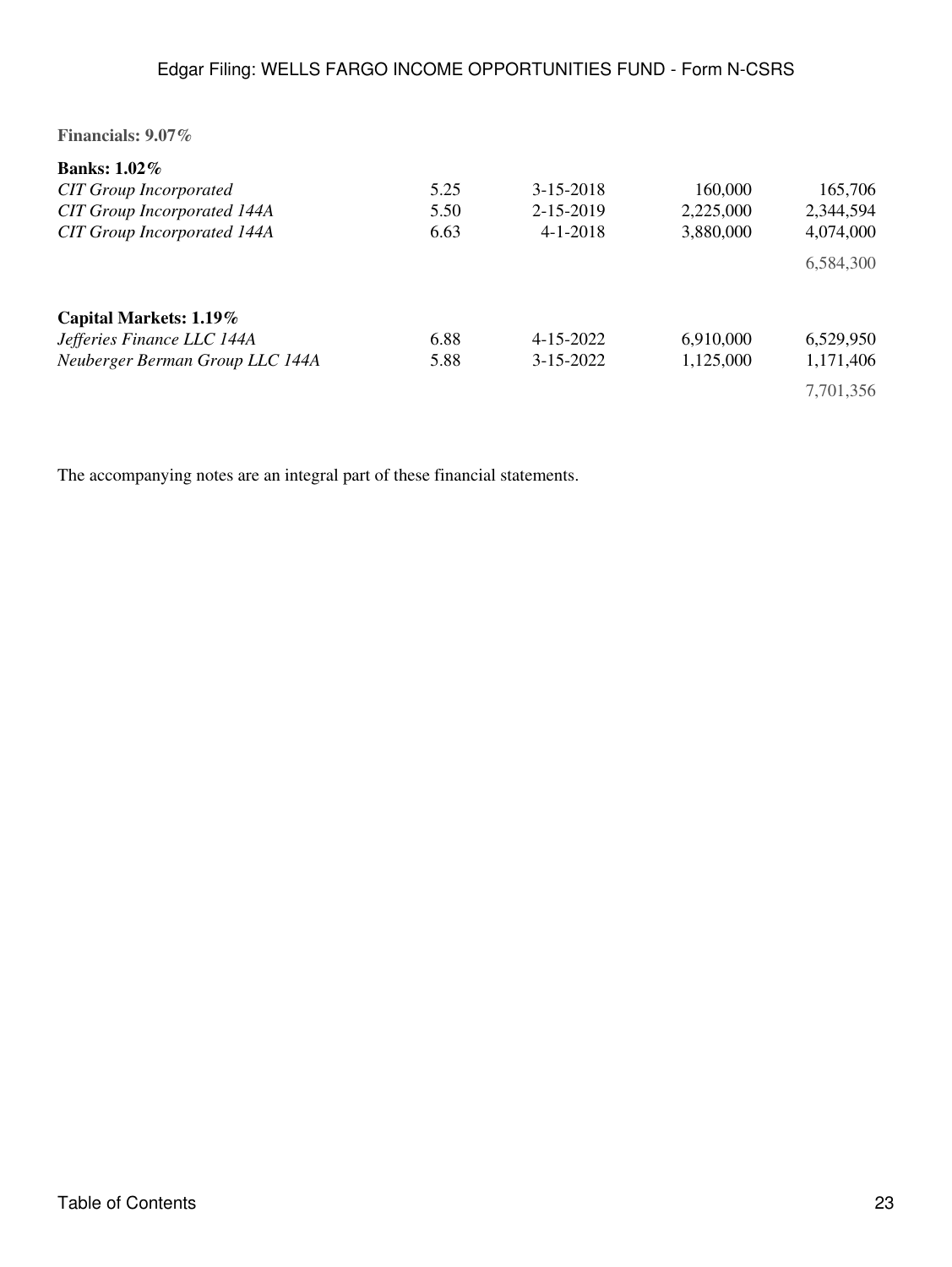Portfolio of investments October 31, 2016 (unaudited) Wells Fargo Income Opportunities Fund 11

| <b>Security name</b>                         | <b>Interest rate</b> | <b>Maturity</b> date | Principal     | <b>Value</b>  |
|----------------------------------------------|----------------------|----------------------|---------------|---------------|
| <b>Consumer Finance: 4.24%</b>               |                      |                      |               |               |
| Ally Financial Incorporated                  | 7.50%                | 9-15-2020            | \$<br>300,000 | \$<br>338,250 |
| Ally Financial Incorporated                  | 8.00                 | 12-31-2018           | 1,300,000     | 1,426,750     |
| Ally Financial Incorporated                  | 8.00                 | 3-15-2020            | 3,016,000     | 3,415,620     |
| Ford Motor Credit Company LLC                | 8.00                 | 12-15-2016           | 200,000       | 201,550       |
| <b>Navient Corporation</b>                   | 8.00                 | 3-25-2020            | 2,725,000     | 2,953,219     |
| <b>SLM</b> Corporation                       | 8.45                 | $6 - 15 - 2018$      | 3,110,000     | 3,365,393     |
| <b>Springleaf Finance Corporation</b>        | 6.00                 | $6 - 1 - 2020$       | 2,850,000     | 2,874,938     |
| <b>Springleaf Finance Corporation</b>        | 6.50                 | 9-15-2017            | 550,000       | 568,563       |
| <b>Springleaf Finance Corporation</b>        | 6.90                 | 12-15-2017           | 6,950,000     | 7,280,125     |
| <b>Springleaf Finance Corporation</b>        | 7.75                 | $10-1-2021$          | 2,500,000     | 2,594,750     |
| <b>Springleaf Finance Corporation</b>        | 8.25                 | 12-15-2020           | 300,000       | 324,810       |
| <b>Springleaf Finance Corporation</b>        | 8.25                 | $10 - 1 - 2023$      | 1,892,000     | 1,958,220     |
|                                              |                      |                      |               | 27,302,188    |
| Diversified Financial Services: 1.01%        |                      |                      |               |               |
| Infinity Acquisition LLC 144A(i)             | 7.25                 | $8 - 1 - 2022$       | 2,815,000     | 2,434,975     |
| <b>NewStar Financial Incorporated</b>        | 7.25                 | $5 - 1 - 2020$       | 4,075,000     | 4,075,000     |
|                                              |                      |                      |               | 6,509,975     |
| Insurance: 1.61%                             |                      |                      |               |               |
| Hub Holdings LLC (PIK at 8.88%) 144A¥        | 8.13                 | 7-15-2019            | 3,405,000     | 3,319,875     |
| Hub International Limited 144A               | 7.88                 | $10 - 1 - 2021$      | 6,900,000     | 7,072,500     |
|                                              |                      |                      |               | 10,392,375    |
| Health Care: 11.42%                          |                      |                      |               |               |
| <b>Health Care Equipment &amp; Supplies:</b> |                      |                      |               |               |
| $2.35\%$                                     |                      |                      |               |               |
| Crimson Merger Sub Incorporated 144A         | 6.63                 | 5-15-2022            | 6,225,000     | 5,353,500     |
| Hill-Rom Holdings Incorporated 144A          | 5.75                 | $9 - 1 - 2023$       | 325,000       | 341,250       |
| Hologic Incorporated 144A                    | 5.25                 | 7-15-2022            | 1,500,000     | 1,586,400     |
| Kinetics Concepts Incorporated 144A          | 7.88                 | 2-15-2021            | 3,750,000     | 4,073,925     |
| <b>Surgery Center Holdings Company 144A</b>  | 8.88                 | 4-15-2021            | 3,550,000     | 3,780,750     |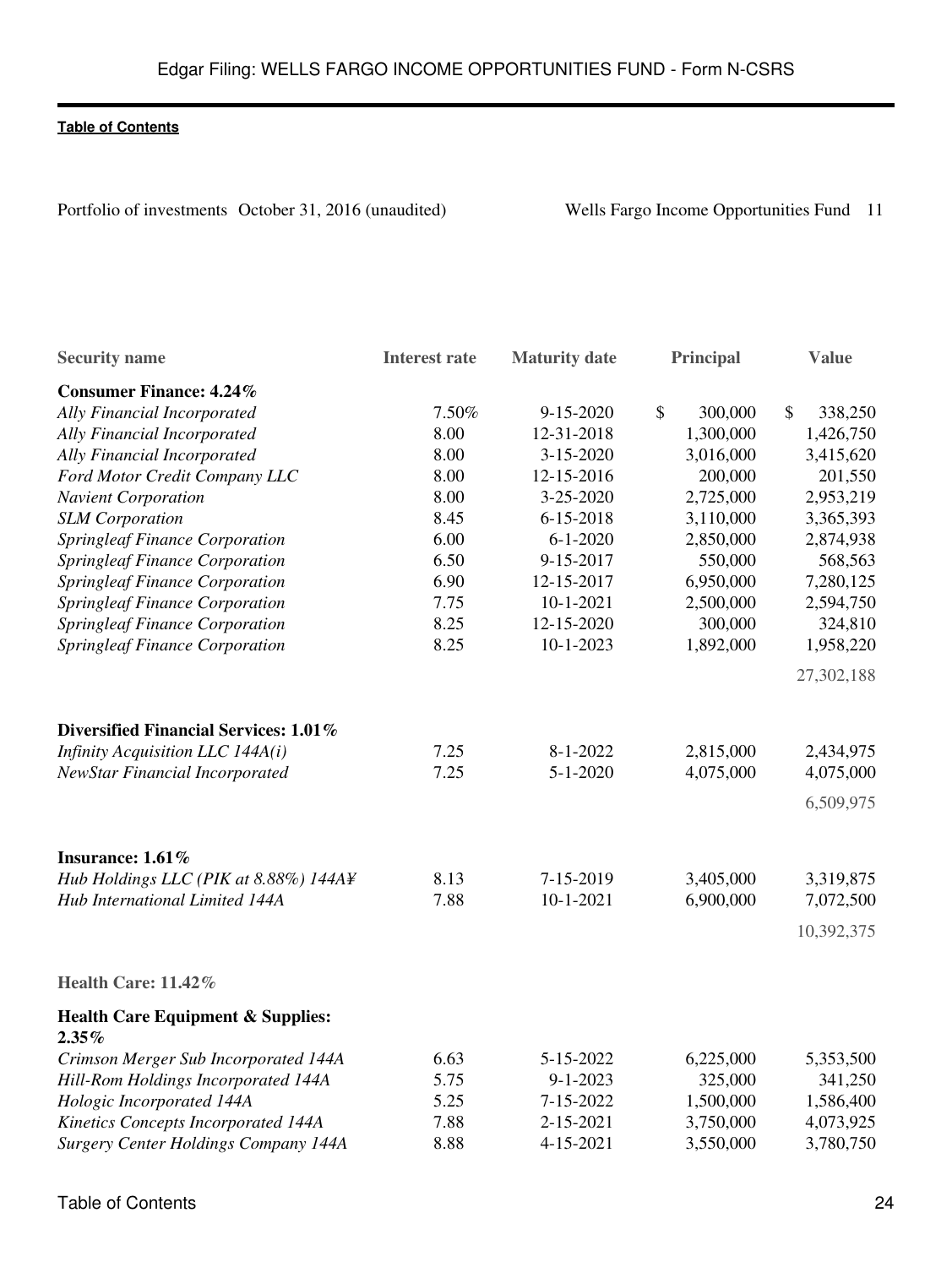### 15,135,825

#### **Health Care Providers & Services: 7.18%**

| $1.18\%$                                 |      |                 |           |           |
|------------------------------------------|------|-----------------|-----------|-----------|
| Acadia Healthcare Company Incorporated   | 6.50 | $3 - 1 - 2024$  | 310,000   | 318,138   |
| <b>Centene Corporation</b>               | 5.75 | $6 - 1 - 2017$  | 1,925,000 | 1,958,688 |
| DaVita HealthCare Partners Incorporated  | 5.00 | $5 - 1 - 2025$  | 2,215,000 | 2,137,475 |
| DaVita HealthCare Partners Incorporated  | 5.75 | 8-15-2022       | 2,925,000 | 3,001,781 |
| <b>Fresenius Medical Care Holdings</b>   |      |                 |           |           |
| Incorporated 144A                        | 5.63 | 7-31-2019       | 1,000,000 | 1,082,500 |
| <b>Fresenius Medical Care Holdings</b>   |      |                 |           |           |
| <i>Incorporated</i>                      | 6.88 | 7-15-2017       | 700,000   | 721,000   |
| <b>HCA</b> Incorporated                  | 5.88 | 3-15-2022       | 750,000   | 825,000   |
| <b>HCA</b> Incorporated                  | 6.50 | $2 - 15 - 2020$ | 6,525,000 | 7,222,359 |
| <b>HealthSouth Corporation</b>           | 5.75 | 9-15-2025       | 1,725,000 | 1,785,375 |
| Mednax Incorporated 144A                 | 5.25 | 12-1-2023       | 775,000   | 809,875   |
| Molina Healthcare Incorporated           | 5.38 | 11-15-2022      | 775,000   | 806,481   |
| <b>MPH</b> Acquisition Holdings LLC 144A | 7.13 | $6 - 1 - 2024$  | 2,460,000 | 2,631,954 |
| <b>MPT Operating Partnership LP</b>      | 5.25 | $8 - 1 - 2026$  | 2,050,000 | 2,091,000 |
| <b>MPT Operating Partnership LP</b>      | 6.38 | 2-15-2022       | 2,025,000 | 2,100,938 |
| <b>MPT</b> Operating Partnership LP      | 6.38 | $3 - 1 - 2024$  | 170,000   | 183,175   |
|                                          |      |                 |           |           |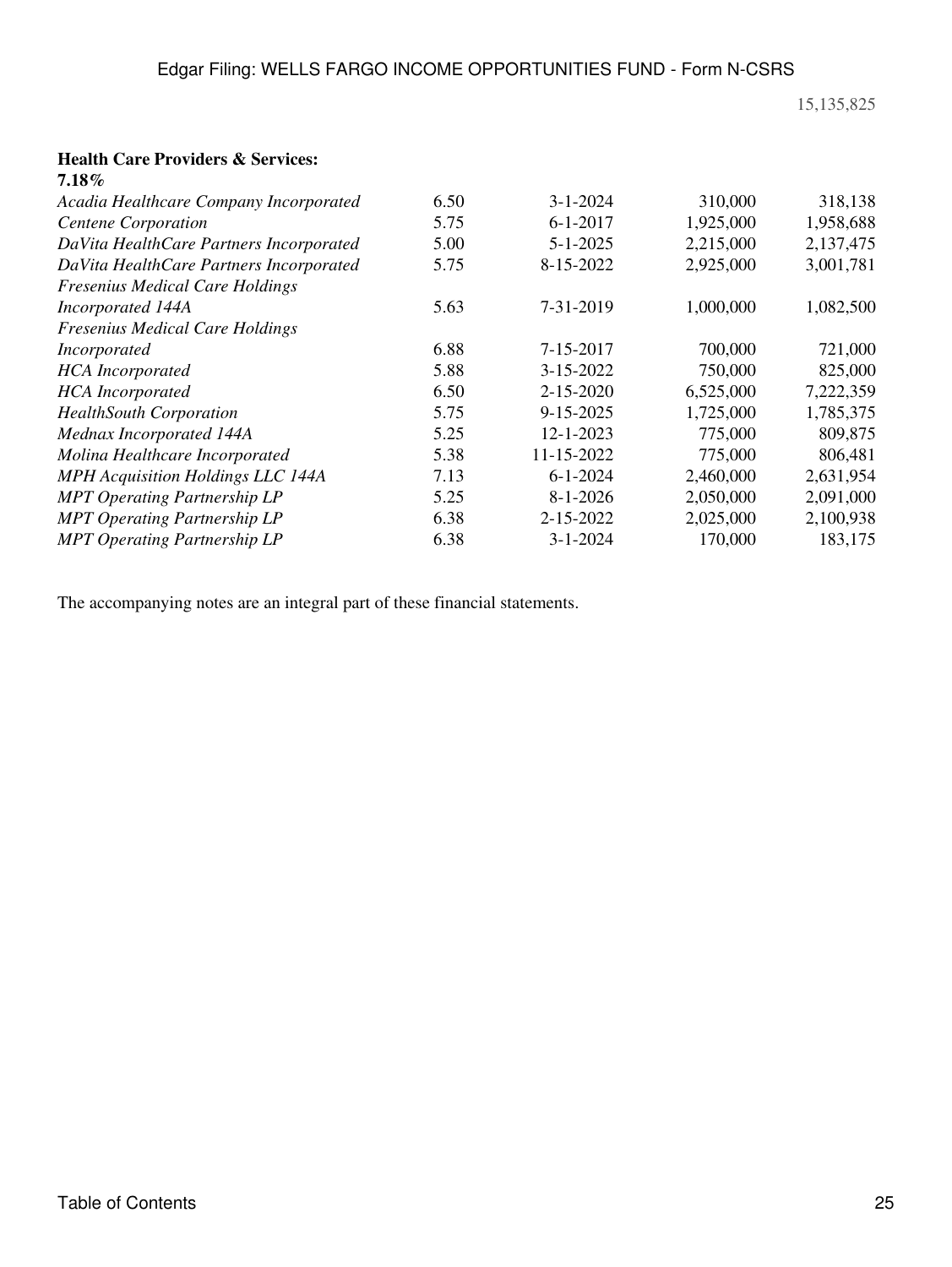| 26 |
|----|
|    |

12 Wells Fargo Income Opportunities Fund<br>
Portfolio of investments October 31, 2016 (unaudited)

|       |                                                                                |                                                                                                                                          | <b>Value</b>                                                                                               |
|-------|--------------------------------------------------------------------------------|------------------------------------------------------------------------------------------------------------------------------------------|------------------------------------------------------------------------------------------------------------|
|       |                                                                                |                                                                                                                                          |                                                                                                            |
|       |                                                                                |                                                                                                                                          |                                                                                                            |
|       |                                                                                |                                                                                                                                          | \$6,685,838                                                                                                |
|       |                                                                                |                                                                                                                                          | 4,039,750                                                                                                  |
|       |                                                                                |                                                                                                                                          | 2,756,000                                                                                                  |
|       |                                                                                |                                                                                                                                          | 5,168,025                                                                                                  |
|       |                                                                                |                                                                                                                                          | 46,325,352                                                                                                 |
|       |                                                                                |                                                                                                                                          |                                                                                                            |
|       |                                                                                |                                                                                                                                          |                                                                                                            |
| 6.00  | 2-15-2021                                                                      |                                                                                                                                          | 1,775,550                                                                                                  |
| 11.00 | 12-31-2019                                                                     | 7,415,000                                                                                                                                | 7,785,750                                                                                                  |
| 5.00  | 10-15-2026                                                                     | 375,000                                                                                                                                  | 387,188                                                                                                    |
|       |                                                                                |                                                                                                                                          | 9,948,488                                                                                                  |
|       |                                                                                |                                                                                                                                          |                                                                                                            |
|       |                                                                                |                                                                                                                                          | 1,083,750                                                                                                  |
|       |                                                                                |                                                                                                                                          | 1,062,000                                                                                                  |
|       |                                                                                |                                                                                                                                          |                                                                                                            |
| 7.25  | 7-15-2022                                                                      | 100,000                                                                                                                                  | 85,000                                                                                                     |
|       |                                                                                |                                                                                                                                          | 2,230,750                                                                                                  |
|       |                                                                                |                                                                                                                                          |                                                                                                            |
|       |                                                                                |                                                                                                                                          |                                                                                                            |
|       |                                                                                |                                                                                                                                          |                                                                                                            |
| 6.75  | $4 - 6 - 2021$                                                                 | 2,190,000                                                                                                                                | 2,598,347                                                                                                  |
|       |                                                                                |                                                                                                                                          |                                                                                                            |
|       |                                                                                |                                                                                                                                          |                                                                                                            |
| 5.63  | 11-15-2024                                                                     | 425,000                                                                                                                                  | 427,125                                                                                                    |
| 5.13  | 1-15-2024                                                                      | 200,000                                                                                                                                  | 209,500                                                                                                    |
| 5.13  | $1 - 15 - 2024$                                                                | 1,000,000                                                                                                                                | 1,047,500                                                                                                  |
| 5.88  | $3 - 1 - 2024$                                                                 | 5,393,000                                                                                                                                | 5,258,175                                                                                                  |
|       |                                                                                | 3,205,000                                                                                                                                | 3,261,088                                                                                                  |
|       | <b>Interest rate</b><br>6.38%<br>7.25<br>6.00<br>10.38<br>5.38<br>5.75<br>6.38 | <b>Maturity date</b><br>$6 - 1 - 2021$<br>12-15-2023<br>$10-1-2020$<br>$3 - 1 - 2024$<br>$1 - 15 - 2023$<br>$1 - 15 - 2022$<br>10-1-2022 | Principal<br>\$<br>6,730,000<br>3,575,000<br>2,600,000<br>4,635,000<br>1,691,000<br>1,275,000<br>1,180,000 |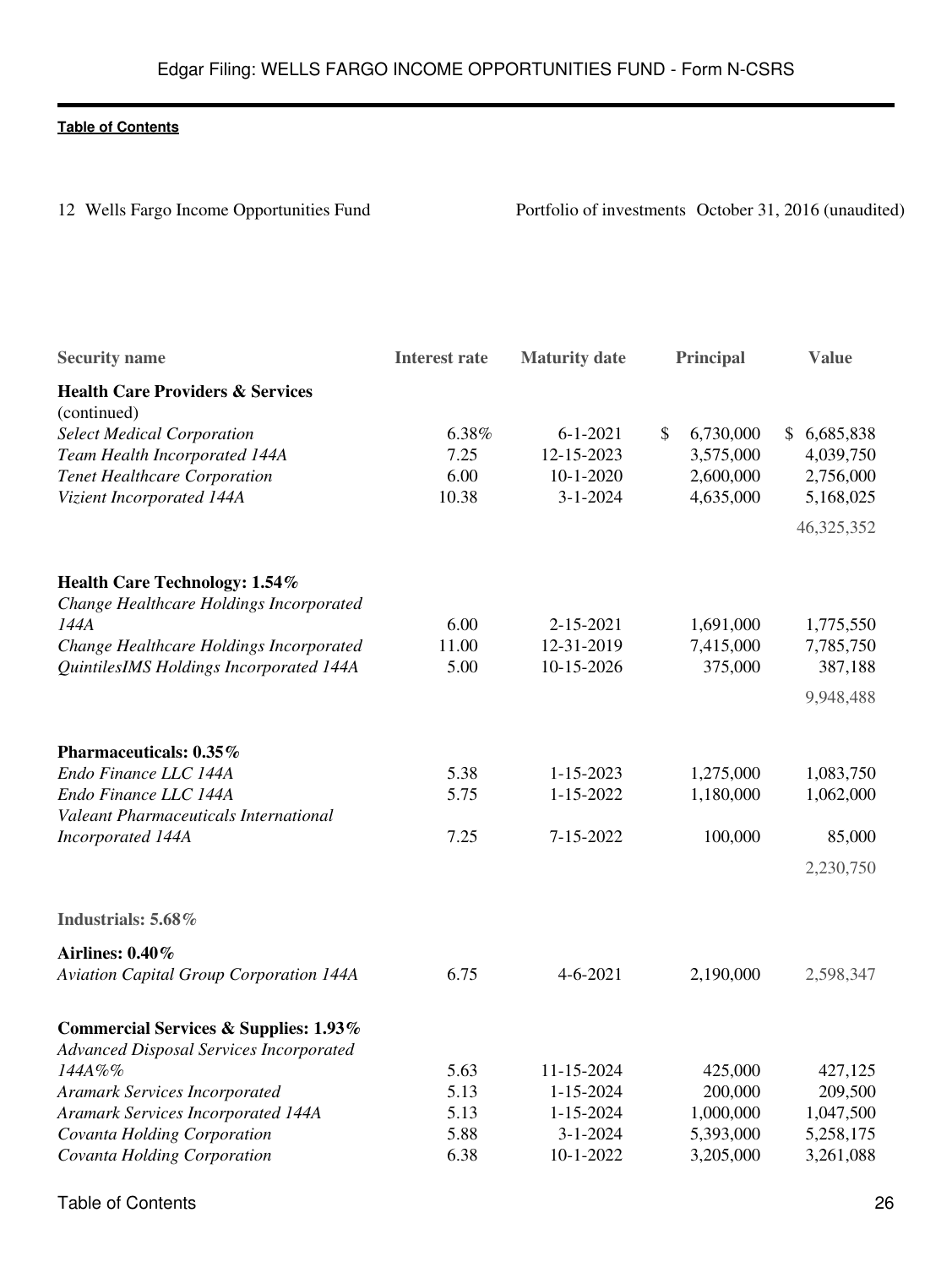| Edgar Filing: WELLS FARGO INCOME OPPORTUNITIES FUND - Form N-CSRS                                |              |                          |                      |                      |
|--------------------------------------------------------------------------------------------------|--------------|--------------------------|----------------------|----------------------|
| Covanta Holding Corporation                                                                      | 7.25         | $12 - 1 - 2020$          | 2,150,000            | 2,206,438            |
|                                                                                                  |              |                          |                      | 12,409,826           |
| Construction & Engineering: 0.76%                                                                |              |                          |                      |                      |
| <b>AECOM</b><br><b>AECOM</b>                                                                     | 5.75<br>5.88 | 10-15-2022<br>10-15-2024 | 355,000<br>4,280,000 | 372,601<br>4,520,750 |
|                                                                                                  |              |                          |                      | 4,893,351            |
| Professional Services: 0.07%                                                                     |              |                          |                      |                      |
| <b>Ascent Capital Group Incorporated</b>                                                         | 4.00         | $7 - 15 - 2020$          | 600,000              | 434,250              |
| <b>Trading Companies &amp; Distributors:</b><br>$2.52\%$                                         |              |                          |                      |                      |
| Ashtead Capital Incorporated 144A                                                                | 6.50         | 7-15-2022                | 8,075,000            | 8,468,656            |
| <b>H&amp;E Equipment Services Incorporated</b><br><b>International Lease Finance Corporation</b> | 7.00         | $9 - 1 - 2022$           | 6,370,000            | 6,701,240            |
| 144A                                                                                             | 7.13         | $9 - 1 - 2018$           | 1,015,000            | 1,105,081            |
|                                                                                                  |              |                          |                      | 16,274,977           |
| <b>Information Technology: 9.63%</b>                                                             |              |                          |                      |                      |
| Communications Equipment: 0.33%<br>CommScope Technologies Finance LLC                            |              |                          |                      |                      |
| 144A                                                                                             | 6.00         | $6 - 15 - 2025$          | 2,000,000            | 2,100,000            |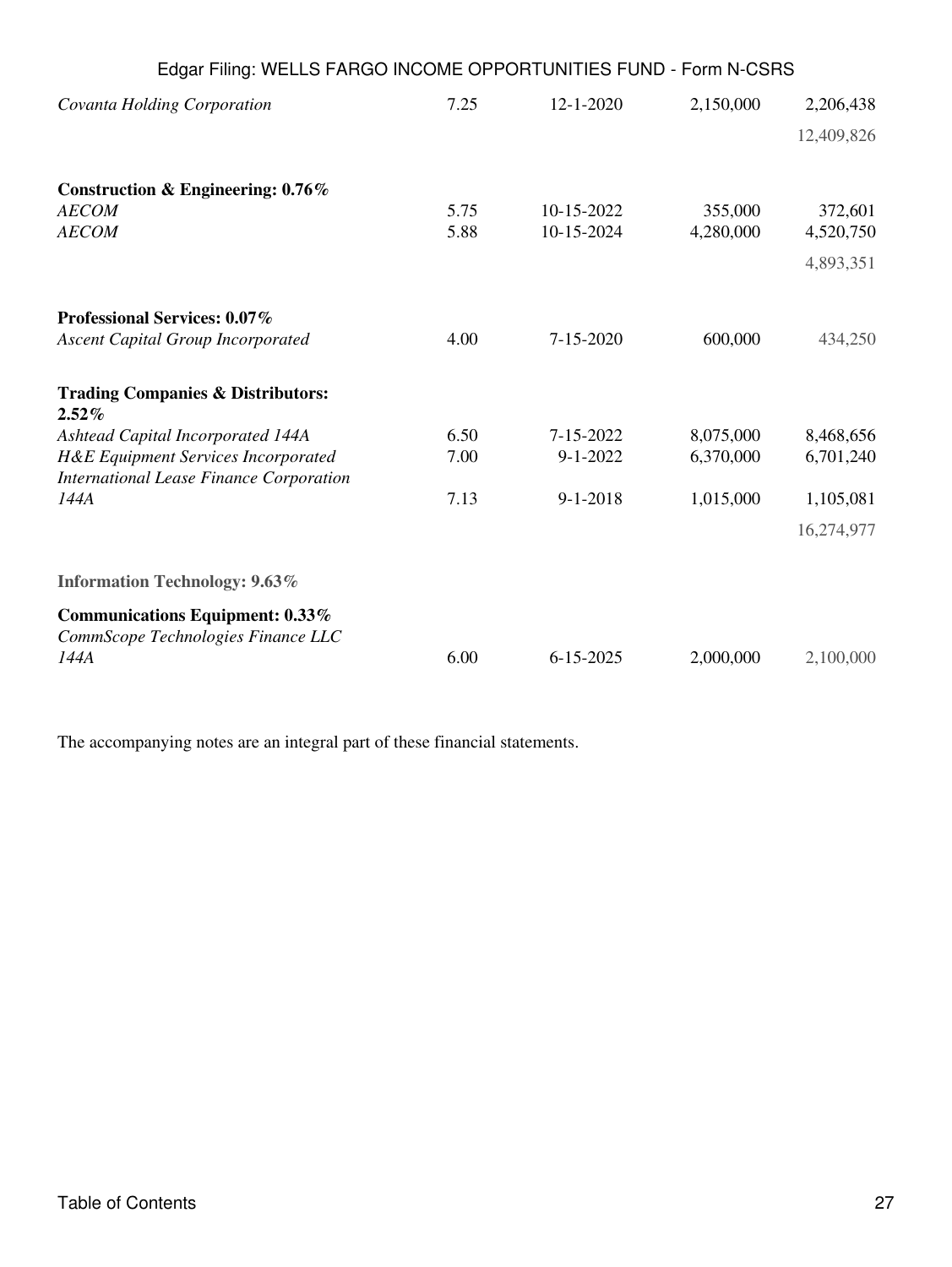Portfolio of investments October 31, 2016 (unaudited) Wells Fargo Income Opportunities Fund 13

| <b>Security name</b>                                                                   | <b>Interest rate</b> | <b>Maturity</b> date | Principal                   | <b>Value</b> |
|----------------------------------------------------------------------------------------|----------------------|----------------------|-----------------------------|--------------|
| Electronic Equipment, Instruments &<br>Components: 2.75%                               |                      |                      |                             |              |
| Jabil Circuit Incorporated                                                             | 8.25%                | 3-15-2018            | $\mathcal{S}$<br>13,532,000 | \$14,614,560 |
| Zebra Technologies Corporation                                                         | 7.25                 | 10-15-2022           | 2,910,000                   | 3,135,525    |
|                                                                                        |                      |                      |                             | 17,750,085   |
| Internet Software & Services: 0.43%                                                    |                      |                      |                             |              |
| <b>Infor Software Parent LLC</b>                                                       | 6.50                 | 5-15-2022            | 875,000                     | 905,625      |
| Infor Software Parent LLC (PIK at 7.88%)                                               |                      |                      |                             |              |
| 144A¥                                                                                  | 7.13                 | $5 - 1 - 2021$       | 1,260,000                   | 1,278,507    |
| Zayo Group LLC                                                                         | 6.00                 | $4 - 1 - 2023$       | 250,000                     | 262,813      |
| Zayo Group LLC                                                                         | 6.38                 | 5-15-2025            | 300,000                     | 315,375      |
|                                                                                        |                      |                      |                             | 2,762,320    |
| IT Services: 0.41%                                                                     |                      |                      |                             |              |
| <b>First Data Corporation 144A</b>                                                     | 5.00                 | 1-15-2024            | 690,000                     | 698,625      |
| <b>First Data Corporation 144A</b>                                                     | 5.75                 | $1 - 15 - 2024$      | 520,000                     | 529,100      |
| <b>First Data Corporation 144A</b>                                                     | 6.75                 | $11 - 1 - 2020$      | 1,391,000                   | 1,439,685    |
|                                                                                        |                      |                      |                             | 2,667,410    |
| <b>Semiconductors &amp; Semiconductor</b><br>Equipment: 1.16%                          |                      |                      |                             |              |
| Micron Technology Incorporated 144A                                                    | 5.25                 | $8 - 1 - 2023$       | 600,000                     | 588,000      |
| Micron Technology Incorporated 144A                                                    | 5.25                 | $1 - 15 - 2024$      | 1,325,000                   | 1,291,875    |
| Micron Technology Incorporated                                                         | 5.50                 | $2 - 1 - 2025$       | 2,850,000                   | 2,787,756    |
| Micron Technology Incorporated 144A                                                    | 5.63                 | $1 - 15 - 2026$      | 1,379,000                   | 1,337,630    |
| Micron Technology Incorporated                                                         | 5.88                 | 2-15-2022            | 1,410,000                   | 1,456,389    |
|                                                                                        |                      |                      |                             | 7,461,650    |
| Software: 0.59%                                                                        |                      |                      |                             |              |
| Activision Blizzard Incorporated 144A<br><b>Boxer Parent Company Incorporated (PIK</b> | 6.13                 | 9-15-2023            | 285,000                     | 313,856      |
| at 9.75%) 144A¥                                                                        | 9.00                 | 10-15-2019           | 2,975,000                   | 2,722,125    |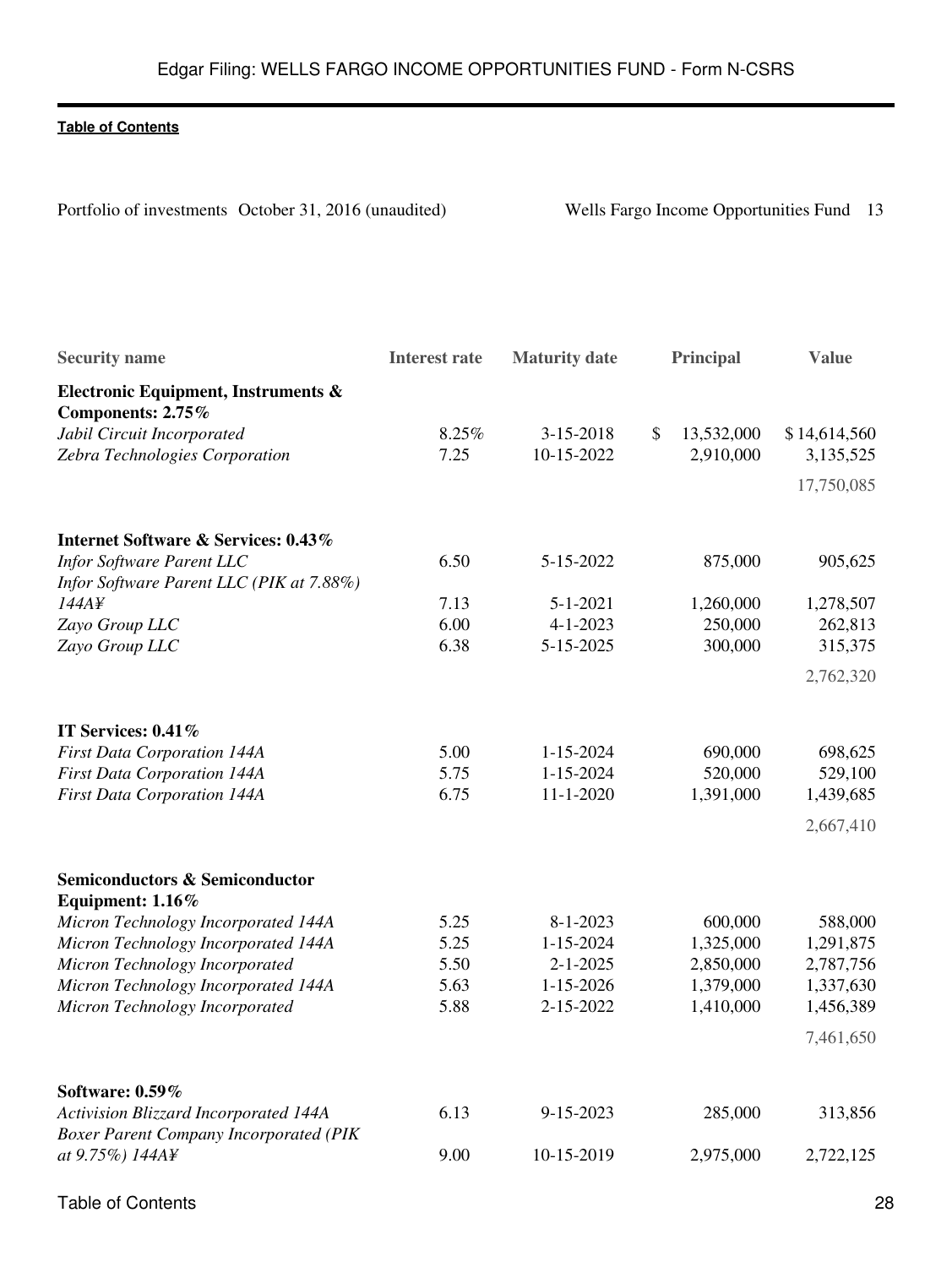| Edgar Filing: WELLS FARGO INCOME OPPORTUNITIES FUND - Form N-CSRS |      |                 |            |            |
|-------------------------------------------------------------------|------|-----------------|------------|------------|
| SS&C Technologies Incorporated                                    | 5.88 | $7 - 15 - 2023$ | 700,000    | 733,250    |
|                                                                   |      |                 |            | 3,769,231  |
| Technology Hardware, Storage &<br>Peripherals: 3.96%              |      |                 |            |            |
| Diamond 1 Finance Corporation 144A                                | 5.88 | $6 - 15 - 2021$ | 4,650,000  | 4,876,557  |
| Diamond 1 Finance Corporation 144A                                | 7.13 | $6 - 15 - 2024$ | 8,825,000  | 9,669,041  |
| <b>NCR</b> Corporation                                            | 5.88 | 12-15-2021      | 380,000    | 397,931    |
| <b>NCR</b> Corporation                                            | 6.38 | 12-15-2023      | 10,038,000 | 10,615,185 |
|                                                                   |      |                 |            | 25,558,714 |
| Materials: 2.59%                                                  |      |                 |            |            |
| Chemicals: 0.18%                                                  |      |                 |            |            |
| Celanese US Holdings LLC                                          | 5.88 | $6 - 15 - 2021$ | 440,000    | 501,134    |
| Valvoline Incorporated 144A                                       | 5.50 | 7-15-2024       | 625,000    | 659,375    |
|                                                                   |      |                 |            | 1,160,509  |
| Containers & Packaging: 2.36%                                     |      |                 |            |            |
| <b>Ball Corporation</b>                                           | 5.25 | $7 - 1 - 2025$  | 305,000    | 324,825    |
| <b>Berry Plastics Corporation</b>                                 | 5.13 | 7-15-2023       | 700,000    | 712,250    |
| <b>Berry Plastics Corporation</b>                                 | 6.00 | 10-15-2022      | 350,000    | 370,780    |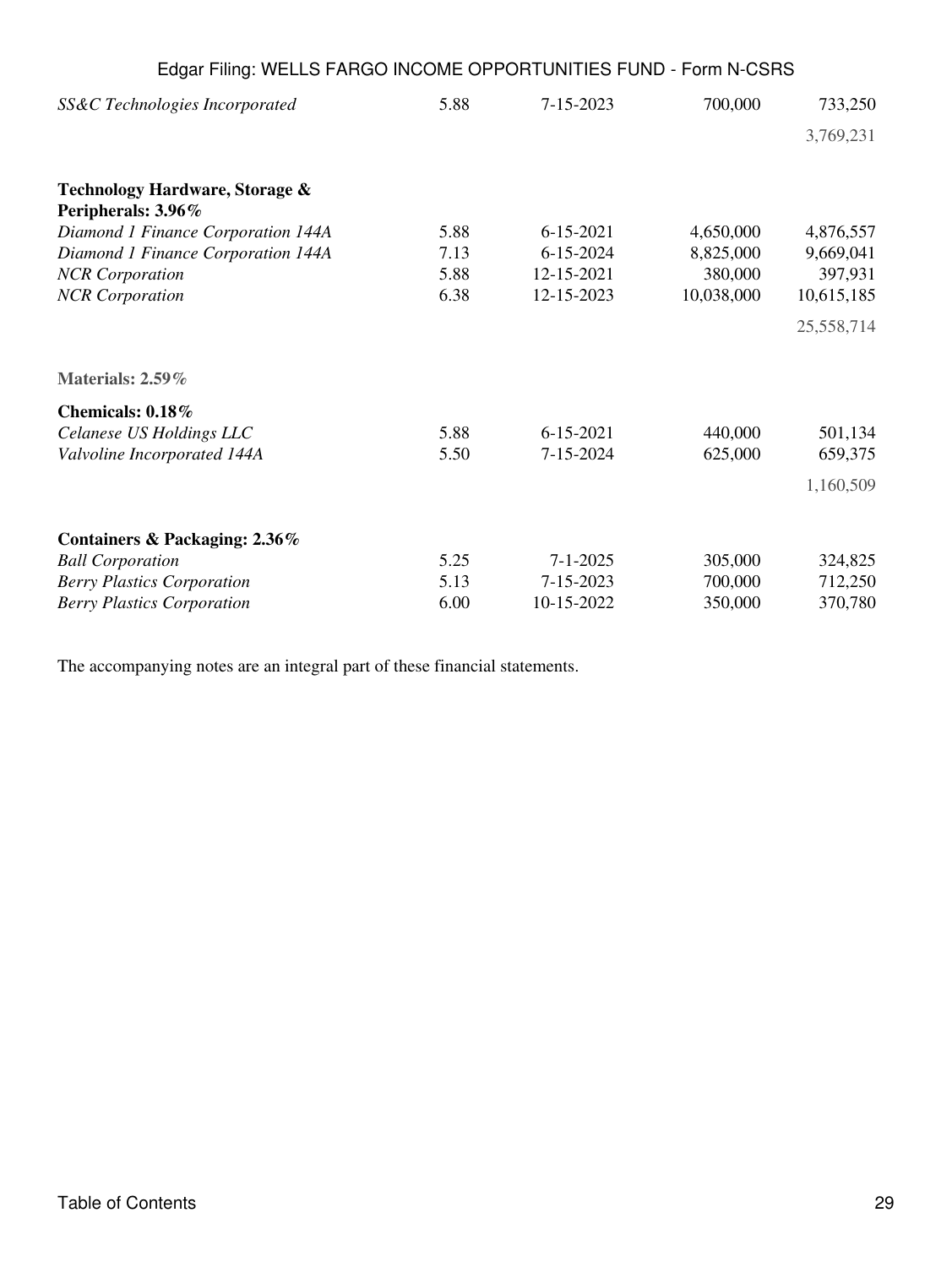14 Wells Fargo Income Opportunities Fund<br>
Portfolio of investments October 31, 2016 (unaudited)

| <b>Security name</b>                                                             | <b>Interest rate</b> | <b>Maturity date</b> | Principal    | <b>Value</b>   |
|----------------------------------------------------------------------------------|----------------------|----------------------|--------------|----------------|
| Containers & Packaging (continued)                                               |                      |                      |              |                |
| Crown Cork & Seal Company Incorporated<br>Crown Cork & Seal Company Incorporated | 7.38%                | 12-15-2026           | \$<br>60,000 | \$<br>67,350   |
| (i)<br>Owens-Brockway Glass Container                                            | 7.50                 | 12-15-2096           | 1,225,000    | 1,251,031      |
| Incorporated 144A                                                                | 5.88                 | 8-15-2023            | 1,300,000    | 1,385,313      |
| Owens-Illinois Incorporated 144A                                                 | 5.38                 | $1 - 15 - 2025$      | 925,000      | 952,750        |
| Owens-Illinois Incorporated 144A                                                 | 6.38                 | 8-15-2025            | 5,380,000    | 5,904,550      |
| Owens-Illinois Incorporated                                                      | 7.80                 | 5-15-2018            | 837,000      | 903,960        |
| Sealed Air Corporation 144A                                                      | 5.13                 | $12 - 1 - 2024$      | 1,775,000    | 1,881,500      |
| Silgan Holdings Incorporated                                                     | 5.00                 | $4 - 1 - 2020$       | 1,400,000    | 1,428,000      |
|                                                                                  |                      |                      |              | 15,182,309     |
| Metals & Mining: 0.05%                                                           |                      |                      |              |                |
| Indalex Holdings Corporation $(a)(i)(s)$                                         | 11.50                | $2 - 1 - 2020$       | 5,985,000    | $\overline{0}$ |
| Kaiser Aluminum Corporation                                                      | 5.88                 | 5-15-2024            | 325,000      | 343,281        |
|                                                                                  |                      |                      |              | 343,281        |
| Real Estate: 8.24%                                                               |                      |                      |              |                |
| Equity REITs: 7.17%                                                              |                      |                      |              |                |
| Crown Castle International Corporation                                           | 4.88                 | 4-15-2022            | 760,000      | 838,508        |
| Crown Castle International Corporation                                           | 5.25                 | $1 - 15 - 2023$      | 4,385,000    | 4,899,843      |
| DuPont Fabros Technology Incorporated                                            |                      |                      |              |                |
| LP                                                                               | 5.63                 | $6 - 15 - 2023$      | 4,875,000    | 5,130,938      |
| DuPont Fabros Technology Incorporated                                            |                      |                      |              |                |
| LP                                                                               | 5.88                 | 9-15-2021            | 7,670,000    | 8,034,325      |
| Equinix Incorporated                                                             | 5.88                 | $1 - 15 - 2026$      | 700,000      | 743,532        |
| <b>ESH Hospitality Incorporated 144A</b>                                         | 5.25                 | $5 - 1 - 2025$       | 6,425,000    | 6,360,750      |
| Iron Mountain Incorporated 144A                                                  | 4.38                 | $6 - 1 - 2021$       | 2,500,000    | 2,581,250      |
| Iron Mountain Incorporated 144A                                                  | 5.38                 | $6 - 1 - 2026$       | 2,175,000    | 2,196,750      |
| Iron Mountain Incorporated 144A                                                  | 6.00                 | $10-1-2020$          | 600,000      | 635,250        |
| Iron Mountain Incorporated                                                       | 6.00                 | 8-15-2023            | 5,185,000    | 5,509,063      |
| Sabra Health Care Incorporated                                                   | 5.38                 | $6 - 1 - 2023$       | 2,100,000    | 2,142,000      |
| Sabra Health Care Incorporated                                                   | 5.50                 | $2 - 1 - 2021$       | 1,960,000    | 2,043,300      |
| The Geo Group Incorporated                                                       | 5.13                 | $4 - 1 - 2023$       | 1,305,000    | 1,136,981      |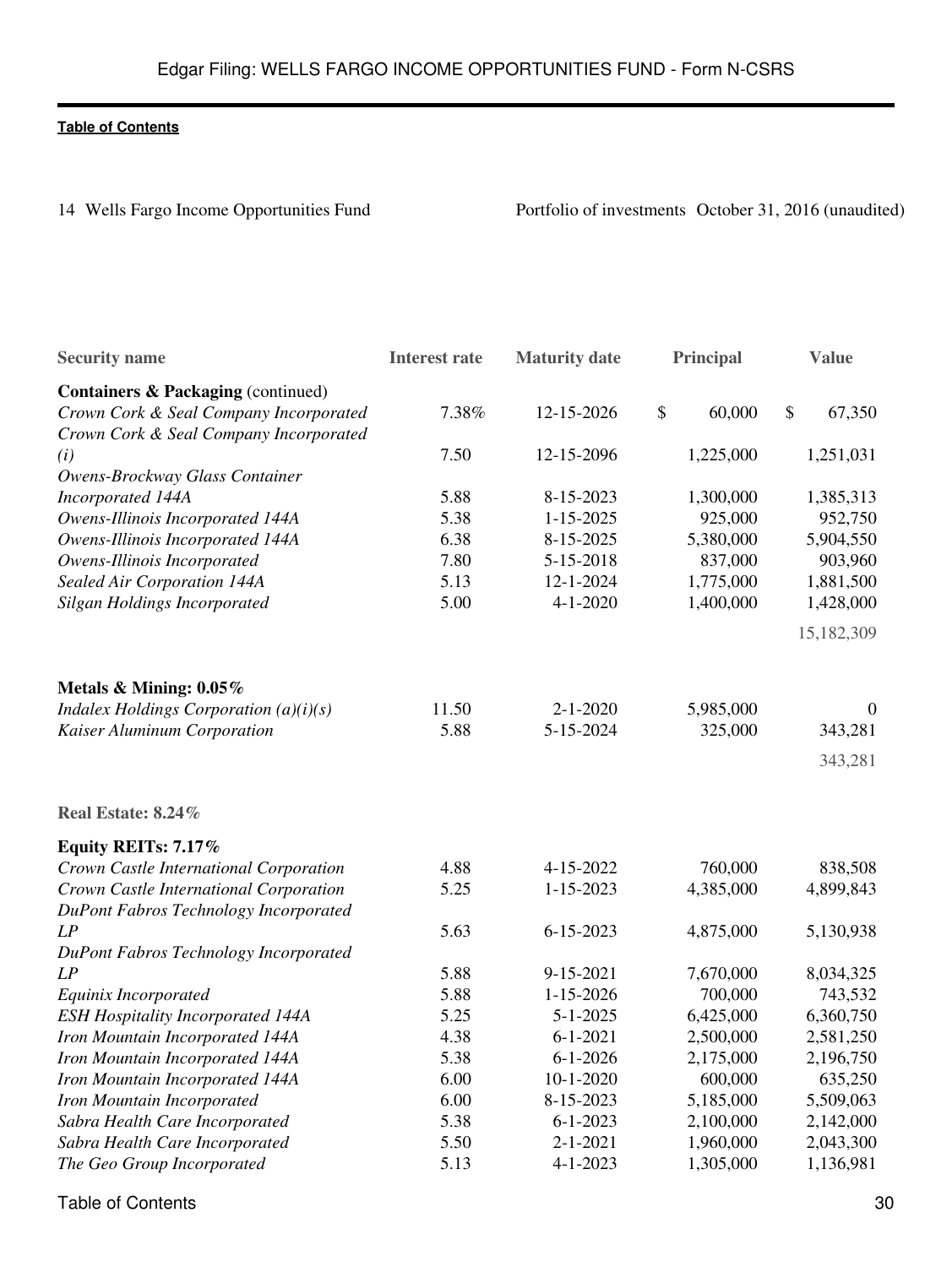| Edgar Filing: WELLS FARGO INCOME OPPORTUNITIES FUND - Form N-CSRS |      |                 |           |            |
|-------------------------------------------------------------------|------|-----------------|-----------|------------|
| The Geo Group Incorporated                                        | 5.88 | $1 - 15 - 2022$ | 2,595,000 | 2,445,788  |
| The Geo Group Incorporated                                        | 5.88 | 10-15-2024      | 1,450,000 | 1,257,875  |
| The Geo Group Incorporated                                        | 6.00 | 4-15-2026       | 325,000   | 280,313    |
|                                                                   |      |                 |           | 46,236,466 |
| <b>Real Estate Management &amp;</b>                               |      |                 |           |            |
| Development: 1.07%                                                |      |                 |           |            |
| <b>Onex Corporation 144A</b>                                      | 7.75 | $1 - 15 - 2021$ | 6,800,000 | 6,868,000  |
| Telecommunication Services: 10.64%                                |      |                 |           |            |
| <b>Diversified Telecommunication Services:</b>                    |      |                 |           |            |
| $3.86\%$                                                          |      |                 |           |            |
| <b>Citizens Communications Company</b>                            | 7.88 | $1 - 15 - 2027$ | 830,000   | 728,325    |
| <b>Frontier Communications Corporation</b>                        | 8.13 | $10-1-2018$     | 1,980,000 | 2,153,250  |
| <b>Frontier Communications Corporation</b>                        | 8.25 | 4-15-2017       | 2,380,000 | 2,451,400  |
| <b>Frontier Communications Corporation</b>                        | 8.50 | 4-15-2020       | 1,000,000 | 1,067,500  |
| <b>GCI</b> Incorporated                                           | 6.75 | $6 - 1 - 2021$  | 4,750,000 | 4,904,375  |
| <b>GCI</b> Incorporated                                           | 6.88 | 4-15-2025       | 2,450,000 | 2,486,750  |
| Level 3 Financing Incorporated                                    | 5.13 | $5 - 1 - 2023$  | 1,595,000 | 1,610,950  |
| Level 3 Financing Incorporated 144A                               | 5.25 | $3 - 15 - 2026$ | 1,050,000 | 1,063,125  |
| Level 3 Financing Incorporated                                    | 5.38 | 8-15-2022       | 2,545,000 | 2,621,350  |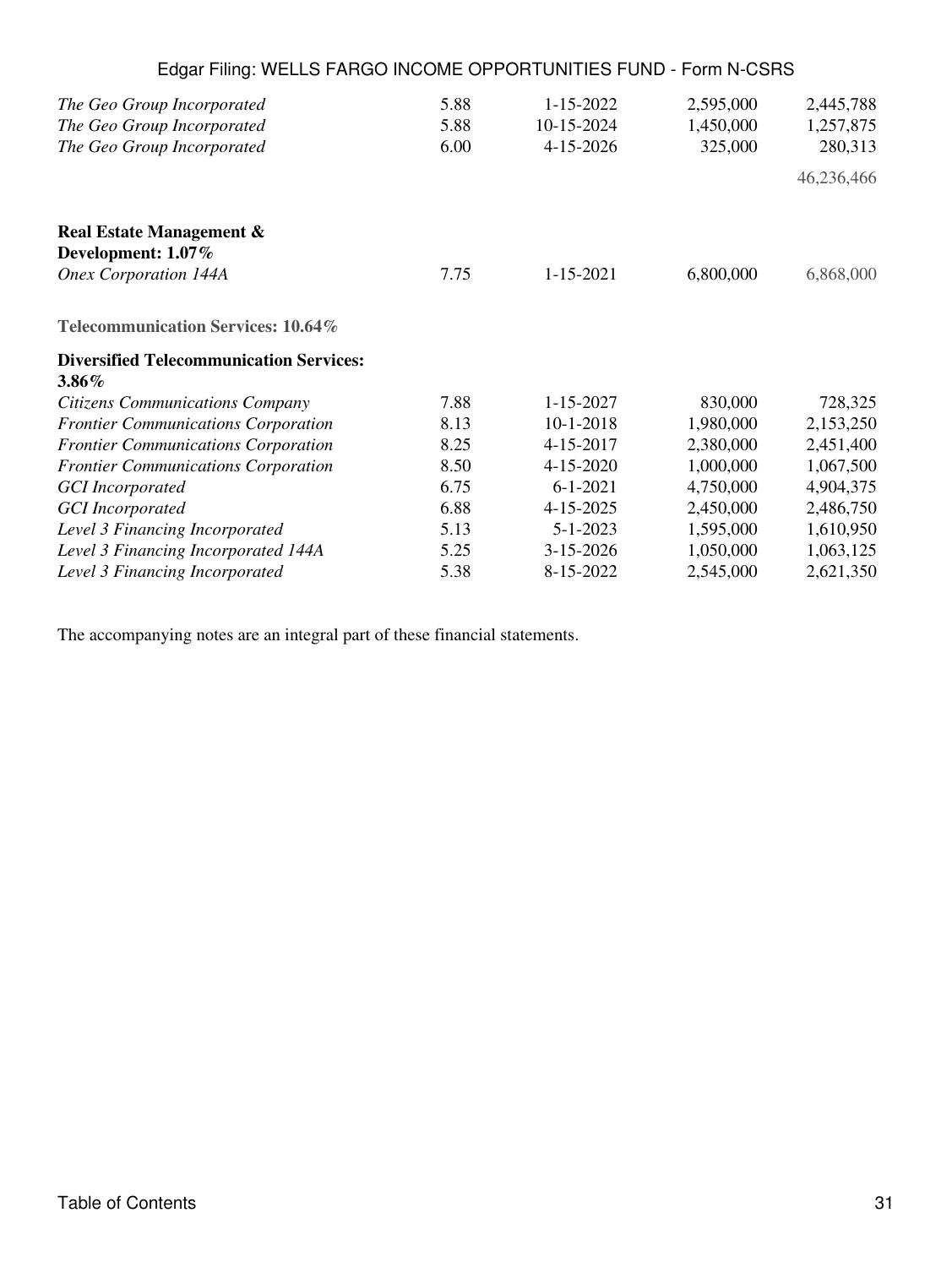Portfolio of investments October 31, 2016 (unaudited) Wells Fargo Income Opportunities Fund 15

| <b>Security name</b>                                         | <b>Interest rate</b> | <b>Maturity</b> date |                           | Principal  | <b>Value</b>    |
|--------------------------------------------------------------|----------------------|----------------------|---------------------------|------------|-----------------|
| <b>Diversified Telecommunication Services</b><br>(continued) |                      |                      |                           |            |                 |
| Level 3 Financing Incorporated                               | 5.38%                | $1 - 15 - 2024$      | $\boldsymbol{\mathsf{S}}$ | 1,125,000  | \$<br>1,144,688 |
| Level 3 Financing Incorporated                               | 5.38                 | $5 - 1 - 2025$       |                           | 1,595,000  | 1,618,925       |
| Level 3 Financing Incorporated                               | 5.63                 | $2 - 1 - 2023$       |                           | 1,275,000  | 1,310,063       |
| Level 3 Financing Incorporated                               | 6.13                 | $1 - 15 - 2021$      |                           | 1,690,000  | 1,747,038       |
|                                                              |                      |                      |                           |            | 24,907,739      |
| <b>Wireless Telecommunication Services:</b>                  |                      |                      |                           |            |                 |
| 6.78%                                                        |                      |                      |                           |            |                 |
| MetroPCS Wireless Incorporated                               | 6.63                 | 11-15-2020           |                           | 5,910,000  | 6,087,300       |
| <b>SBA Communications Corporation</b>                        | 4.88                 | 7-15-2022            |                           | 1,485,000  | 1,507,424       |
| SBA Communications Corporation 144A                          | 4.88                 | $9 - 1 - 2024$       |                           | 1,025,000  | 1,026,281       |
| <b>Sprint Capital Corporation</b>                            | 6.88                 | 11-15-2028           |                           | 10,500,000 | 9,623,964       |
| <b>Sprint Capital Corporation</b>                            | 8.75                 | 3-15-2032            |                           | 2,580,000  | 2,643,695       |
| <b>Sprint Communications Incorporated</b>                    | 7.00                 | 8-15-2020            |                           | 380,000    | 394,250         |
| Syniverse Holdings Incorporated                              | 9.13                 | 1-15-2019            |                           | 7,585,000  | 6,068,000       |
| T-Mobile USA Incorporated                                    | 6.00                 | $3 - 1 - 2023$       |                           | 500,000    | 526,250         |
| T-Mobile USA Incorporated                                    | 6.00                 | 4-15-2024            |                           | 275,000    | 292,531         |
| T-Mobile USA Incorporated                                    | 6.13                 | $1 - 15 - 2022$      |                           | 140,000    | 148,050         |
| T-Mobile USA Incorporated                                    | 6.25                 | $4 - 1 - 2021$       |                           | 290,000    | 301,963         |
| T-Mobile USA Incorporated                                    | 6.38                 | $3 - 1 - 2025$       |                           | 2,800,000  | 3,001,264       |
| T-Mobile USA Incorporated                                    | 6.46                 | 4-28-2019            |                           | 265,000    | 269,306         |
| T-Mobile USA Incorporated                                    | 6.50                 | $1 - 15 - 2024$      |                           | 140,000    | 150,150         |
| T-Mobile USA Incorporated                                    | 6.50                 | $1 - 15 - 2026$      |                           | 805,000    | 887,513         |
| T-Mobile USA Incorporated                                    | 6.54                 | 4-28-2020            |                           | 275,000    | 283,337         |
| T-Mobile USA Incorporated                                    | 6.63                 | 4-28-2021            |                           | 1,525,000  | 1,592,672       |
| T-Mobile USA Incorporated                                    | 6.63                 | $4 - 1 - 2023$       |                           | 1,050,000  | 1,115,814       |
| T-Mobile USA Incorporated                                    | 6.73                 | 4-28-2022            |                           | 5,645,000  | 5,913,138       |
| T-Mobile USA Incorporated                                    | 6.84                 | 4-28-2023            |                           | 1,765,000  | 1,885,020       |
|                                                              |                      |                      |                           |            | 43,717,922      |

| .0 <i>3 %</i> |       |                 |         |        |
|---------------|-------|-----------------|---------|--------|
|               | 10.00 | $12 - 1 - 2020$ | 150,000 | 16,500 |
|               |       |                 |         |        |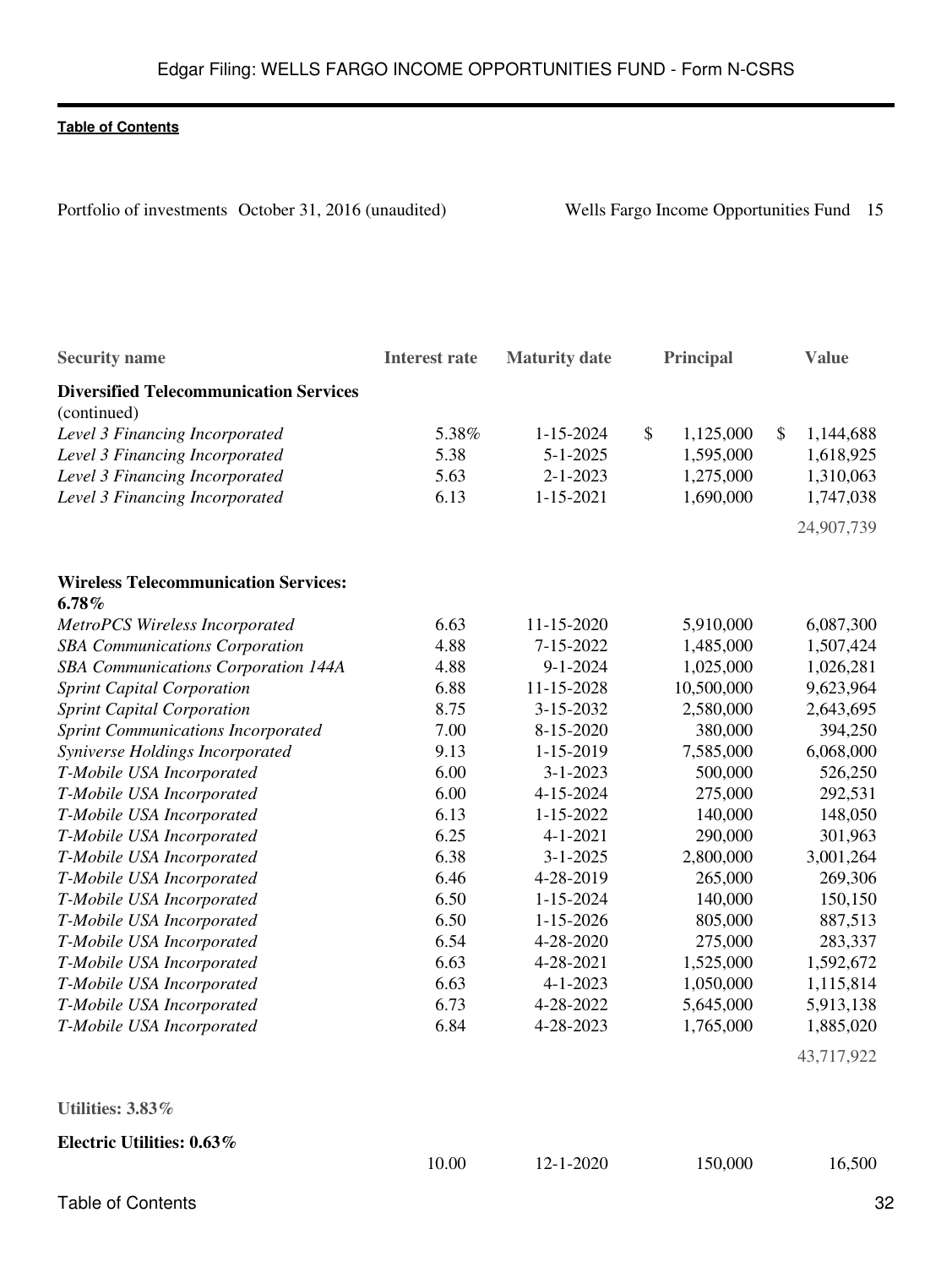| <b>Energy Future Intermediate Holding</b>    |      |                 |           |             |
|----------------------------------------------|------|-----------------|-----------|-------------|
| Company $LLC(s)$                             |      |                 |           |             |
| Otter Tail Corporation (i)                   | 9.00 | 12-15-2016      | 3,985,000 | 4,015,545   |
|                                              |      |                 |           | 4,032,045   |
| <b>Independent Power &amp; Renewable</b>     |      |                 |           |             |
| <b>Electricity Producers: 3.20%</b>          |      |                 |           |             |
| Calpine Corporation 144A                     | 5.88 | $1 - 15 - 2024$ | 455,000   | 478,888     |
| Calpine Corporation 144A                     | 6.00 | $1 - 15 - 2022$ | 865,000   | 904,193     |
| Calpine Corporation 144A                     | 7.88 | $1 - 15 - 2023$ | 872,000   | 914,510     |
| NSG Holdings LLC 144A                        | 7.75 | 12-15-2025      | 5,693,058 | 6,120,038   |
| TerraForm Power Operating LLC 144A           | 6.38 | $2 - 1 - 2023$  | 9,065,000 | 9,062,281   |
| TerraForm Power Operating LLC 144A           | 6.63 | $6 - 15 - 2025$ | 3,050,000 | 3,149,125   |
|                                              |      |                 |           | 20,629,035  |
| <b>Total Corporate Bonds and Notes (Cost</b> |      |                 |           |             |
| \$705,790,100)                               |      |                 |           | 733,468,545 |
| Loans: 4.61%                                 |      |                 |           |             |
| <b>Consumer Discretionary: 1.95%</b>         |      |                 |           |             |
| Auto Components: 0.11%                       |      |                 |           |             |
| Federal-Mogul Corporation $\pm$              | 4.00 | 4-15-2018       | 723,151   | 713,468     |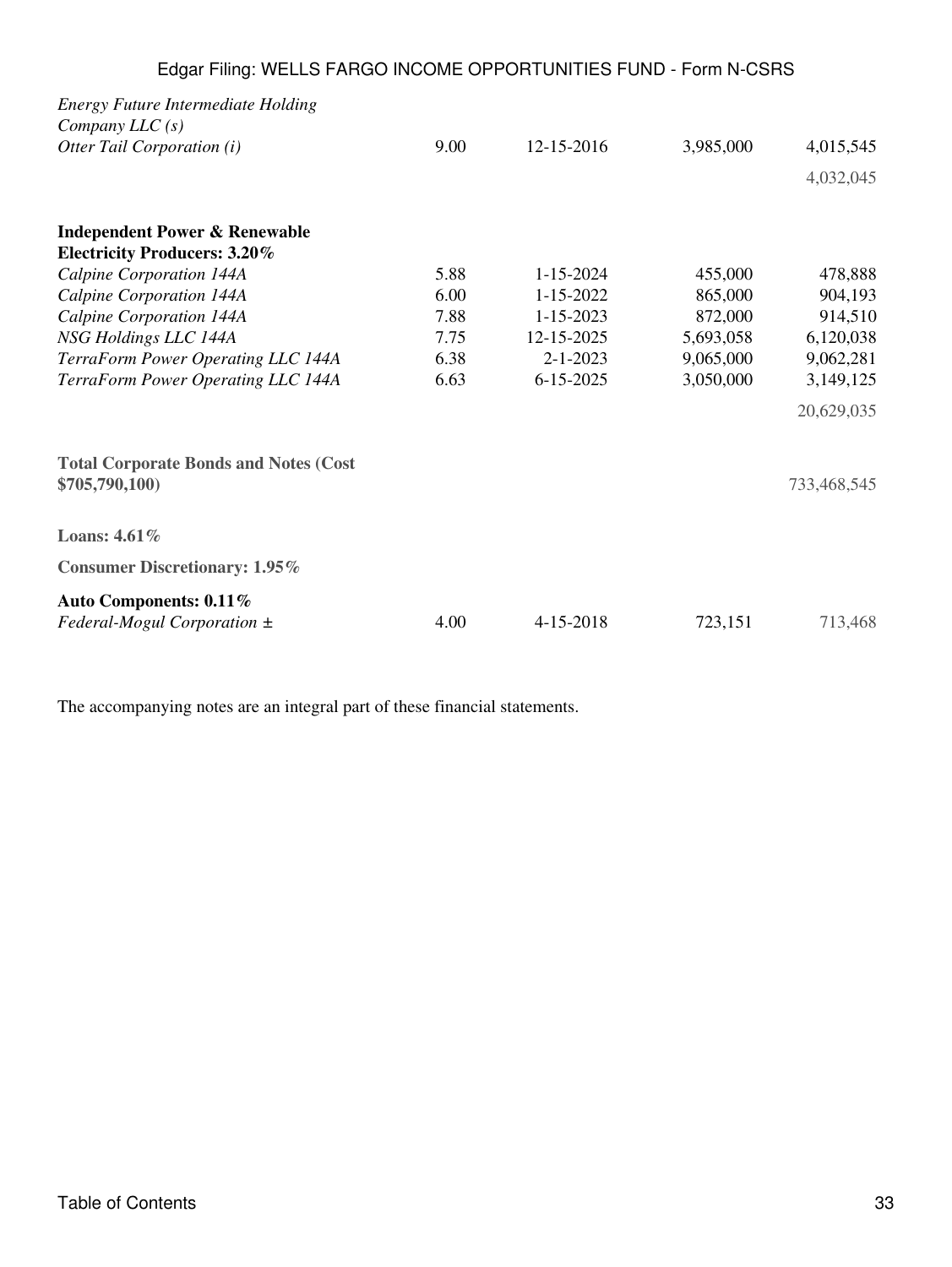16 Wells Fargo Income Opportunities Fund<br>
Portfolio of investments October 31, 2016 (unaudited)

| <b>Security name</b>                                                                                                                                                          | <b>Interest rate</b> | <b>Maturity date</b>                | <b>Principal</b>                | <b>Value</b>                            |
|-------------------------------------------------------------------------------------------------------------------------------------------------------------------------------|----------------------|-------------------------------------|---------------------------------|-----------------------------------------|
| Hotels, Restaurants & Leisure: 0.55%<br>CCM Merger Incorporated $\pm$<br>Four Seasons Holdings Incorporated $\pm$                                                             | 4.50%<br>6.25        | 8-8-2021<br>12-27-2020              | \$<br>614,273<br>2,925,000      | \$<br>616,196<br>2,945,124<br>3,561,320 |
| <b>Internet &amp; Direct Marketing Retail:</b><br>$1.29\%$<br>Ancestry.com Incorporated $\pm$<br>Ancestry.com Incorporated $\pm$                                              | 5.25<br>9.25         | 10-19-2023<br>10-11-2024            | 4,950,000<br>3,300,000          | 4,957,722<br>3,341,250<br>8,298,972     |
| <b>Energy: 0.25%</b>                                                                                                                                                          |                      |                                     |                                 |                                         |
| <b>Energy Equipment &amp; Services: 0.13%</b><br>Hummel Station LLC $\pm$                                                                                                     | 7.00                 | 10-27-2022                          | 893,917                         | 852,198                                 |
| Oil, Gas & Consumable Fuels: 0.12%<br>Chesapeake Energy Corporation $\pm$                                                                                                     | 8.50                 | 8-23-2021                           | 725,000                         | 774,394                                 |
| Financials: 0.15%                                                                                                                                                             |                      |                                     |                                 |                                         |
| Diversified Financial Services: 0.15%<br>American Beacon Advisors Incorporated ±                                                                                              | 9.75                 | $3 - 3 - 2023$                      | 1,010,000                       | 979,700                                 |
| Health Care: 0.04%                                                                                                                                                            |                      |                                     |                                 |                                         |
| Health Care Providers & Services: 0.04%<br>Press Ganey Holdings Incorporated $\pm$ <                                                                                          | 0.00                 | 10-21-2024                          | 250,000                         | 253,125                                 |
| Industrials: 0.43%                                                                                                                                                            |                      |                                     |                                 |                                         |
| <b>Commercial Services &amp; Supplies: 0.43%</b><br>Advantage Sales & Marketing LLC $\pm$<br>WASH Multifamily Laundry Systems LLC ±<br>WASH Multifamily Laundry Systems LLC ± | 7.50<br>4.25<br>4.25 | 7-25-2022<br>5-14-2022<br>5-14-2022 | 2,025,000<br>571,425<br>100,073 | 1,909,838<br>570,711<br>99,948          |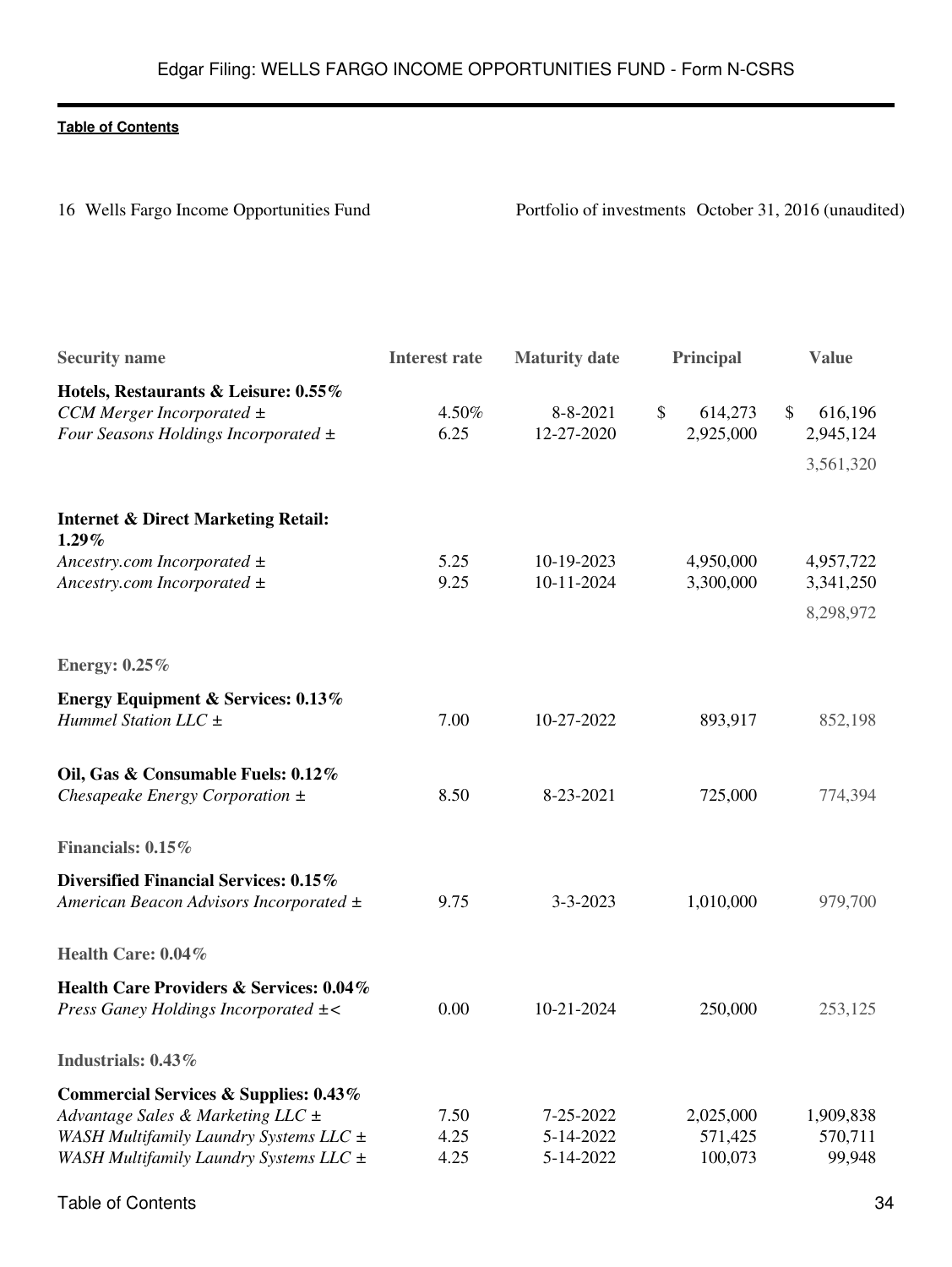| Edgar Filing: WELLS FARGO INCOME OPPORTUNITIES FUND - Form N-CSRS                         |      |            |              |            |
|-------------------------------------------------------------------------------------------|------|------------|--------------|------------|
| WASH Multifamily Laundry Systems LLC $\pm$<br><b>WASH Multifamily Laundry Systems LLC</b> | 8.00 | 5-12-2023  | 29,808       | 29,361     |
| $\pm(i)$                                                                                  | 8.00 | 5-14-2023  | 170,192      | 167,639    |
|                                                                                           |      |            |              | 2,777,497  |
| <b>Information Technology: 0.10%</b>                                                      |      |            |              |            |
| Technology Hardware, Storage &<br>Peripherals: 0.10%                                      |      |            |              |            |
| Peak 10 Incorporated $\pm(i)$                                                             | 8.25 | 6-17-2022  | 700,239      | 648,891    |
| Telecommunication Services: 0.15%                                                         |      |            |              |            |
| <b>Wireless Telecommunication Services:</b><br>0.15%                                      |      |            |              |            |
| LTS Buyer LLC $\pm(i)$                                                                    | 8.00 | 4-12-2021  | 935,369      | 935,958    |
| Utilities: 1.54%                                                                          |      |            |              |            |
| Electric Utilities: 1.54%                                                                 |      |            |              |            |
| Texas Competitive Electric Holdings<br>Company $LLC(s)$                                   | 0.00 | 10-10-2017 | 34, 355, 889 | 9,946,030  |
| <b>Total Loans (Cost \$53,148,483)</b>                                                    |      |            |              | 29,741,553 |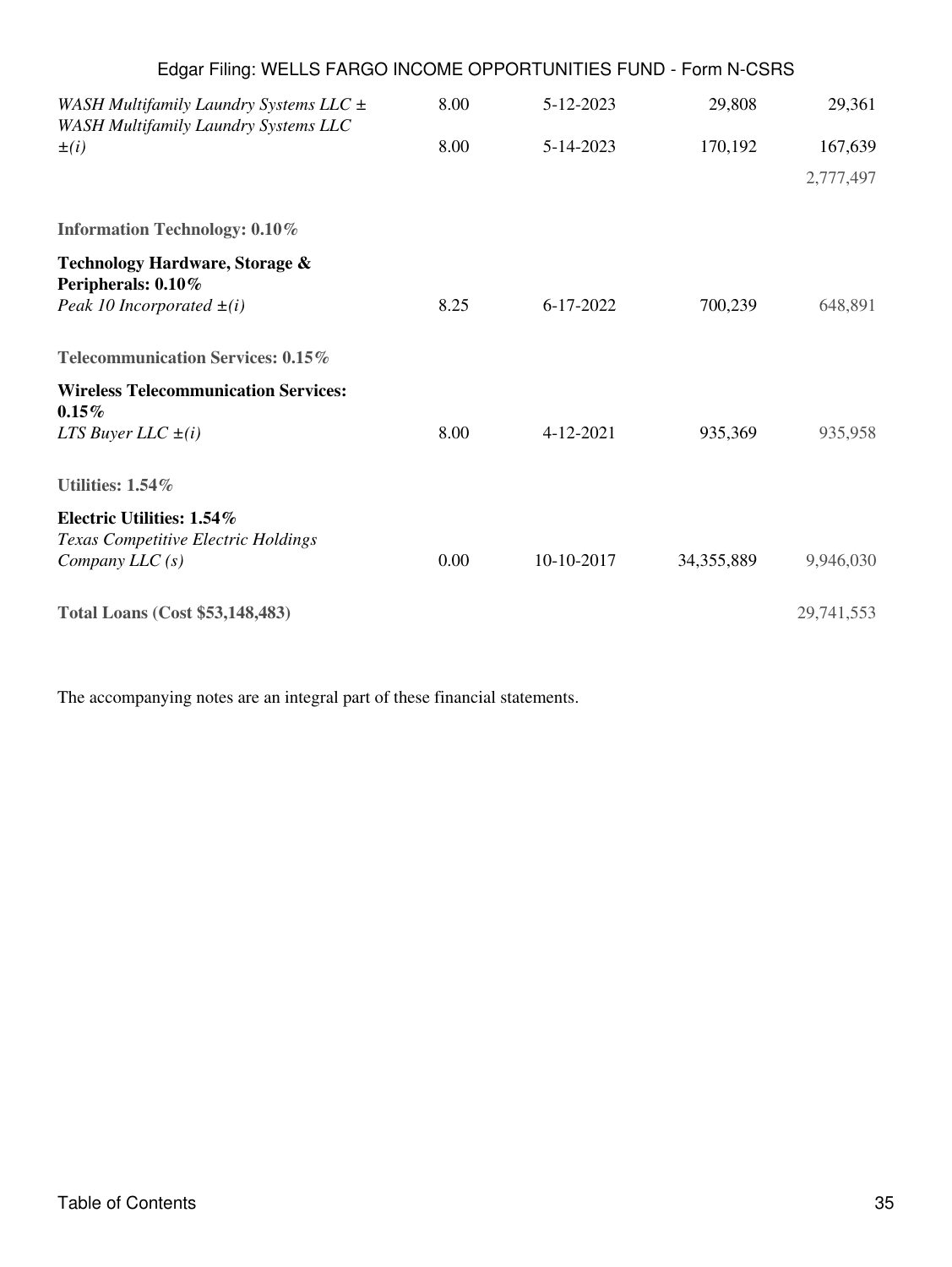Portfolio of investments October 31, 2016 (unaudited) Wells Fargo Income Opportunities Fund 17

| <b>Security name</b>                                                                | <b>Interest rate</b> | <b>Maturity date</b>         | <b>Principal</b>     | <b>Value</b>       |
|-------------------------------------------------------------------------------------|----------------------|------------------------------|----------------------|--------------------|
| <b>Yankee Corporate Bonds and Notes:</b><br>$9.52\%$                                |                      |                              |                      |                    |
| <b>Energy: 2.56%</b>                                                                |                      |                              |                      |                    |
| <b>Energy Equipment &amp; Services: 0.53%</b><br>Alcoa Nederland Holding Company BV |                      |                              |                      |                    |
| 144A                                                                                | 6.75%                | 9-30-2024                    | \$<br>275,000        | \$<br>284,625      |
| Alcoa Nederland Holding Company BV                                                  |                      |                              |                      |                    |
| 144A                                                                                | 7.00<br>5.75         | 9-30-2026<br>$10 - 1 - 2044$ | 275,000              | 282,563            |
| Ensco plc                                                                           |                      |                              | 4,325,000            | 2,886,938          |
|                                                                                     |                      |                              |                      | 3,454,126          |
| Oil, Gas & Consumable Fuels: 2.03%                                                  |                      |                              |                      |                    |
| <b>Baytex Energy Corporation 144A</b>                                               | 5.13                 | $6 - 1 - 2021$               | 3,525,000            | 2,969,813          |
| <b>Baytex Energy Corporation 144A</b>                                               | 5.63                 | $6 - 1 - 2024$               | 1,700,000            | 1,368,500          |
| Griffin Coal Mining Company Limited                                                 |                      |                              |                      |                    |
| 144A(a)(i)(s)                                                                       | 9.50                 | $12 - 1 - 2016$              | 2,119,383            | 8,478              |
| Griffin Coal Mining Company Limited                                                 | 9.50                 |                              |                      |                    |
| (a)(i)(s)<br>Teekay Corporation                                                     | 8.50                 | 12-1-2016<br>$1 - 15 - 2020$ | 290,088<br>9,583,000 | 1,160<br>8,720,530 |
|                                                                                     |                      |                              |                      |                    |
|                                                                                     |                      |                              |                      | 13,068,481         |
| Financials: 0.11%                                                                   |                      |                              |                      |                    |
| <b>Banks: 0.11%</b>                                                                 |                      |                              |                      |                    |
| Nielsen Holding and Finance BV 144A<br>Preferred Term Securities XII Limited        | 5.50                 | $10-1-2021$                  | 700,000              | 729,750            |
| (a)(i)(s)                                                                           | 0.00                 | 12-24-2033                   | 1,540,000            | $\boldsymbol{0}$   |
|                                                                                     |                      |                              |                      | 729,750            |
|                                                                                     |                      |                              |                      |                    |
| Health Care: 2.71%                                                                  |                      |                              |                      |                    |
| Pharmaceuticals: 2.71%                                                              |                      |                              |                      |                    |
| Mallinckrodt plc 144A                                                               | 5.50                 | 4-15-2025                    | 970,000              | 896,038            |
| Mallinckrodt plc 144A                                                               | 5.63                 | 10-15-2023                   | 445,000              | 418,300            |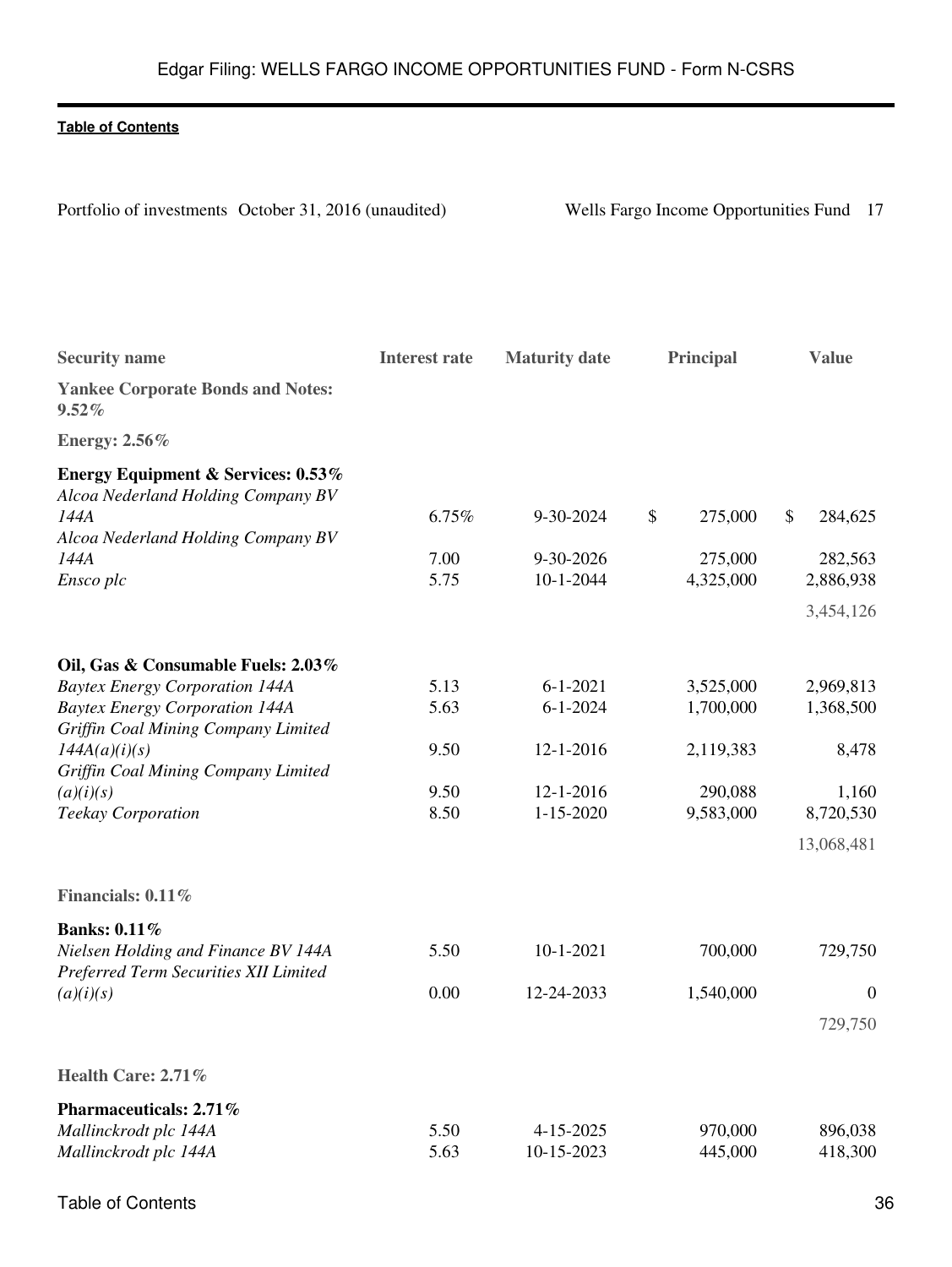| <b>Valeant Pharmaceuticals International</b>                      | 5.63 | 12-1-2021      |            |            |
|-------------------------------------------------------------------|------|----------------|------------|------------|
| Incorporated 144A<br><b>Valeant Pharmaceuticals International</b> |      |                | 1,178,000  | 954,180    |
| Incorporated 144A                                                 | 5.88 | 5-15-2023      | 3,600,000  | 2,772,000  |
| Valeant Pharmaceuticals International                             |      |                |            |            |
| Incorporated 144A                                                 | 6.13 | 4-15-2025      | 10,925,000 | 8,412,250  |
| Valeant Pharmaceuticals International                             |      |                |            |            |
| Incorporated 144A<br>Valeant Pharmaceuticals International        | 6.38 | 10-15-2020     | 2,375,000  | 2,066,250  |
| Incorporated 144A                                                 | 6.75 | 8-15-2021      | 700,000    | 595,000    |
| Valeant Pharmaceuticals International                             |      |                |            |            |
| Incorporated 144A                                                 | 7.50 | 7-15-2021      | 1,541,000  | 1,356,080  |
|                                                                   |      |                |            | 17,470,098 |
| Industrials: 1.10%                                                |      |                |            |            |
| <b>Building Products: 0.06%</b>                                   |      |                |            |            |
| Allegion plc                                                      | 5.88 | 9-15-2023      | 340,000    | 366,350    |
| <b>Commercial Services &amp; Supplies: 0.98%</b>                  |      |                |            |            |
| <b>GFL Environmental Incorporated 144A</b>                        | 7.88 | $4 - 1 - 2020$ | 5,150,000  | 5,394,625  |
| <b>GFL Environmental Incorporated 144A</b>                        | 9.88 | $2 - 1 - 2021$ | 850,000    | 930,750    |
|                                                                   |      |                |            | 6,325,375  |
| Machinery: 0.06%                                                  |      |                |            |            |
| Sensata Technologies BV 144A                                      | 5.00 | $10-1-2025$    | 385,000    | 394,625    |
| Materials: 0.32%                                                  |      |                |            |            |
| Containers & Packaging: 0.19%                                     |      |                |            |            |
| Ardagh Packaging Finance plc 144A                                 | 7.25 | 5-15-2024      | 1,175,000  | 1,239,625  |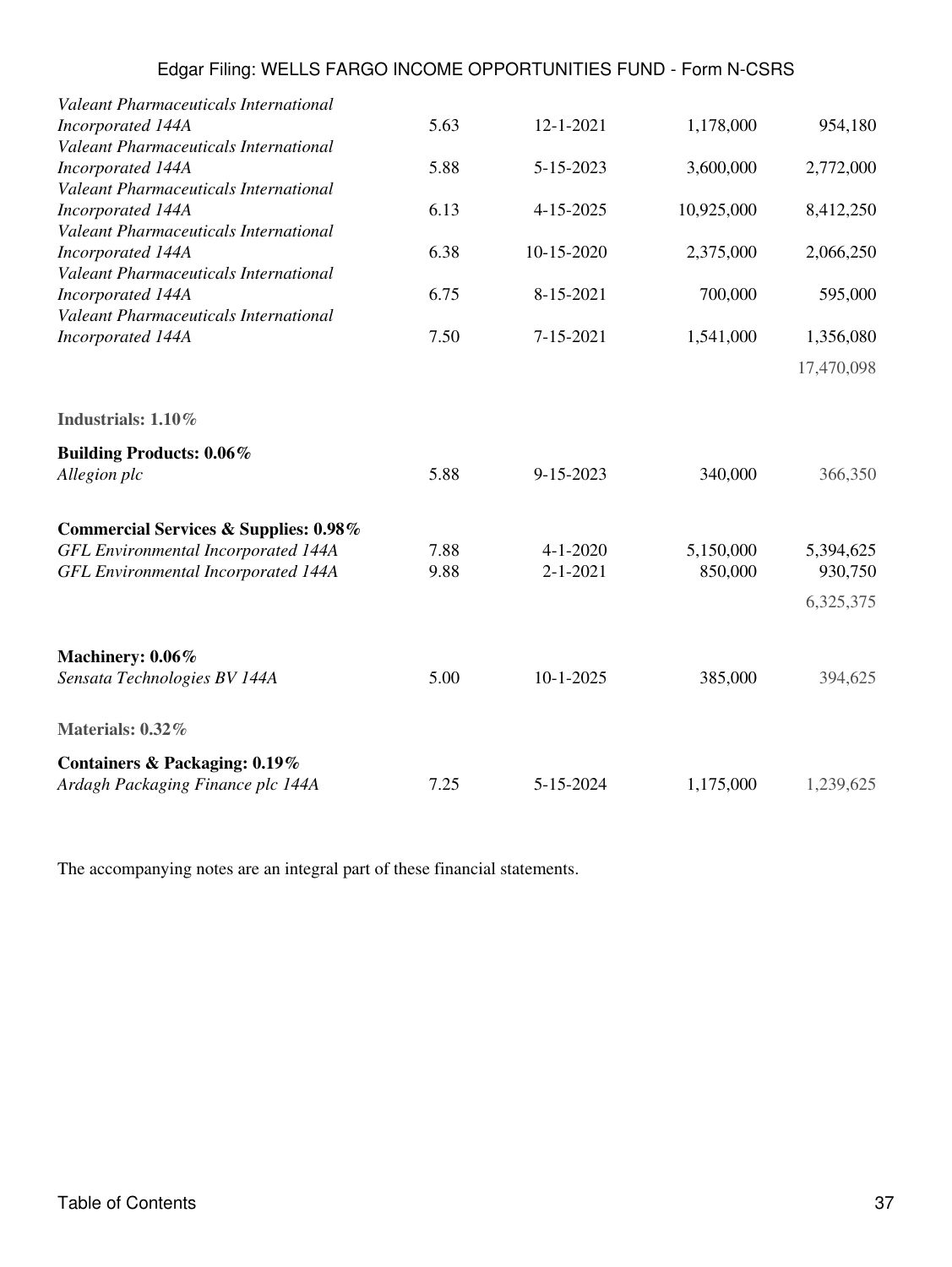| 18 Wells Fargo Income Opportunities Fund                       |         | Portfolio of investments October 31, 2016 (unaudited) |                                   |              |                       |                      |  |  |
|----------------------------------------------------------------|---------|-------------------------------------------------------|-----------------------------------|--------------|-----------------------|----------------------|--|--|
| <b>Security name</b>                                           |         |                                                       | <b>Interest rate aturity date</b> |              | Principal             | <b>Value</b>         |  |  |
| Metals & Mining: 0.13%                                         |         |                                                       |                                   |              |                       |                      |  |  |
| ArcelorMittal SA                                               |         | 6.13%                                                 | $6 - 1 - 2025$                    | <sup>S</sup> | 450,000               | 492,750<br>\$        |  |  |
| Novelis Corporation 144A                                       |         | 6.25                                                  | 8-15-2024                         |              | 325,000               | 338,000              |  |  |
|                                                                |         |                                                       |                                   |              |                       | 830,750              |  |  |
| <b>Telecommunication Services: 2.72%</b>                       |         |                                                       |                                   |              |                       |                      |  |  |
| Diversified Telecommunication Services: 2.49%                  |         |                                                       |                                   |              |                       |                      |  |  |
| Intelsat Jackson Holdings SA                                   |         | 5.50                                                  | $8 - 1 - 2023$                    |              | 11,740,000            | 7,777,750            |  |  |
| <b>Intelsat Jackson Holdings SA</b>                            |         | 7.25                                                  | $4 - 1 - 2019$                    |              | 4,000,000             | 3,190,000            |  |  |
| <b>Intelsat Luxembourg SA</b>                                  |         | 7.75<br>8.13                                          | $6 - 1 - 2021$<br>$6 - 1 - 2023$  |              | 2,600,000             | 845,000              |  |  |
| <b>Intelsat Luxembourg SA</b><br>Virgin Media Finance plc 144A |         | 5.38                                                  | 4-15-2021                         |              | 10,050,000<br>274,500 | 3,316,500<br>283,421 |  |  |
| Virgin Media Finance plc 144A                                  |         | 6.38                                                  | 4-15-2023                         |              | 605,000               | 617,100              |  |  |
|                                                                |         |                                                       |                                   |              |                       |                      |  |  |
|                                                                |         |                                                       |                                   |              |                       | 16,029,771           |  |  |
| <b>Wireless Telecommunication Services: 0.23%</b>              |         |                                                       |                                   |              |                       |                      |  |  |
| Telesat Canada Incorporated 144A                               |         | 6.00                                                  | 5-15-2017                         |              | 1,475,000             | 1,476,817            |  |  |
| Total Yankee Corporate Bonds and Notes (Cost \$77,088,013)     |         |                                                       |                                   |              |                       | 61,385,768           |  |  |
|                                                                |         | <b>Yield</b>                                          |                                   |              | <b>Shares</b>         |                      |  |  |
| <b>Short-Term Investments: 6.42%</b>                           |         |                                                       |                                   |              |                       |                      |  |  |
| <b>Investment Companies: 6.42%</b>                             |         | 0.32                                                  |                                   |              | 41,370,627            | 41,370,627           |  |  |
| Wells Fargo Government Money Market Fund Select Class (l)(u)## |         |                                                       |                                   |              |                       |                      |  |  |
| Total Short-Term Investments (Cost \$41,370,627)               |         |                                                       |                                   |              |                       | 41,370,627           |  |  |
| <b>Total investments in securities (Cost</b>                   | 134.45% |                                                       |                                   |              |                       | 866, 831, 338        |  |  |
| $$884,425,283$ *<br>Other assets and liabilities, net          | (34.45) |                                                       |                                   |              |                       | (222, 116, 418)      |  |  |
|                                                                |         |                                                       |                                   |              |                       |                      |  |  |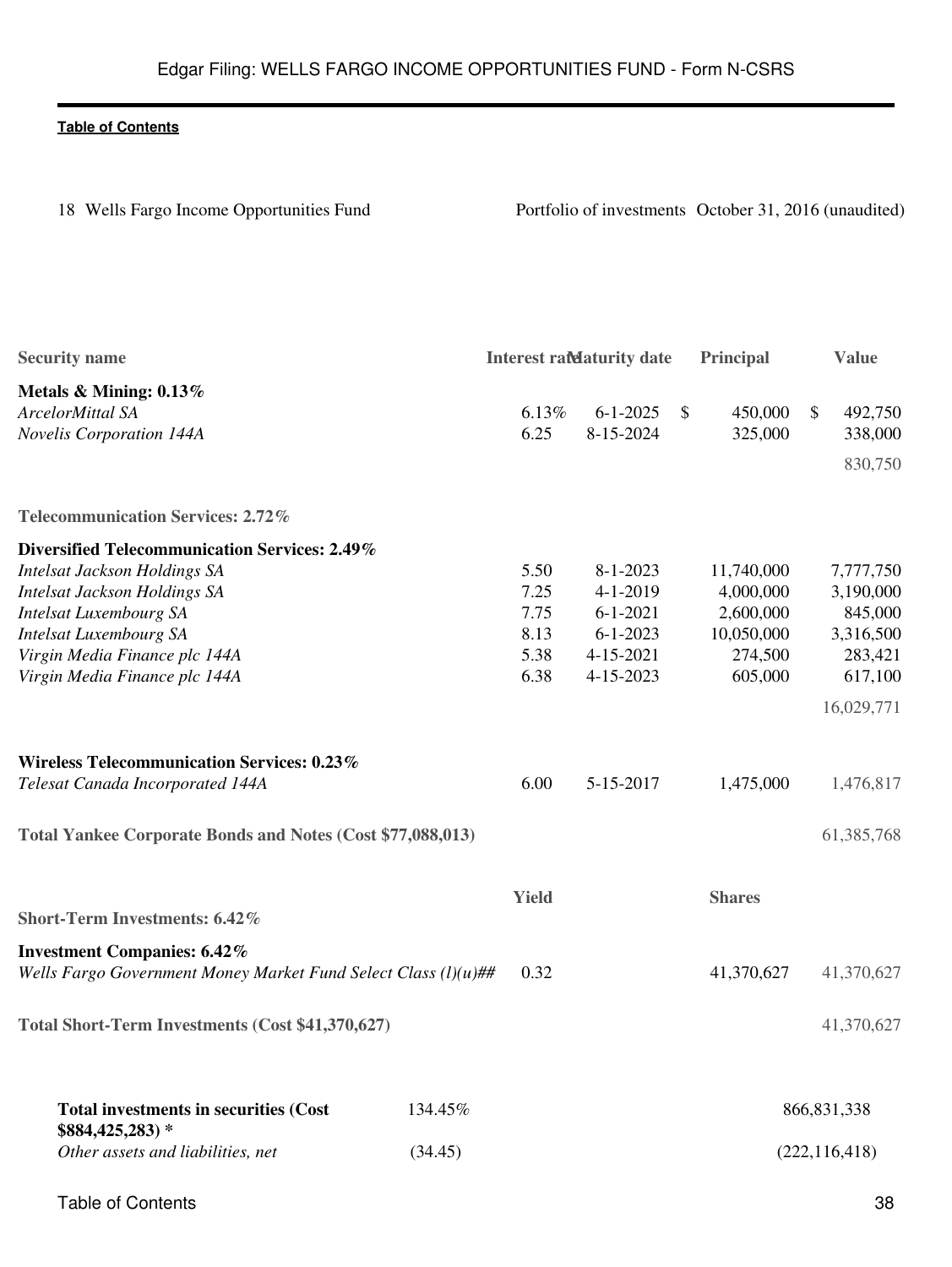**Total net assets 100.00% \$ 644,714,920**

Non-income-earning security

(i) Illiquid security

144AThe security may be resold in transactions exempt from registration, normally to qualified institutional buyers, pursuant to Rule 144A under the Securities Act of 1933.

%% The security is issued on a when-issued basis.

- ¥ A payment-in-kind (PIK) security is a security in which the issuer may make interest or dividend payments in cash or additional securities. These additional securities generally have the same terms as the original holdings.
- (s) The security is currently in default with regards to scheduled interest and/or principal payments. The Fund has stopped accruing interest on the security.
- (a) The security is fair valued in accordance with procedures approved by the Board of Trustees.
- ± Variable rate investment. The rate shown is the rate in effect at period end.
- < All or a portion of the position represents an unfunded loan commitment.
- (l) The issuer of the security is an affiliated person of the Fund as defined in the Investment Company Act of 1940.
- (u) The rate represents the 7-day annualized yield at period end.
- ## All or a portion of this security is segregated for when-issued and/or unfunded loans.
- \* Cost for federal income tax purposes is \$890,660,632 and unrealized gains (losses) consists of:

| Gross unrealized gains  | \$45,303,157   |
|-------------------------|----------------|
| Gross unrealized losses | (69, 132, 451) |

Table of Contents 39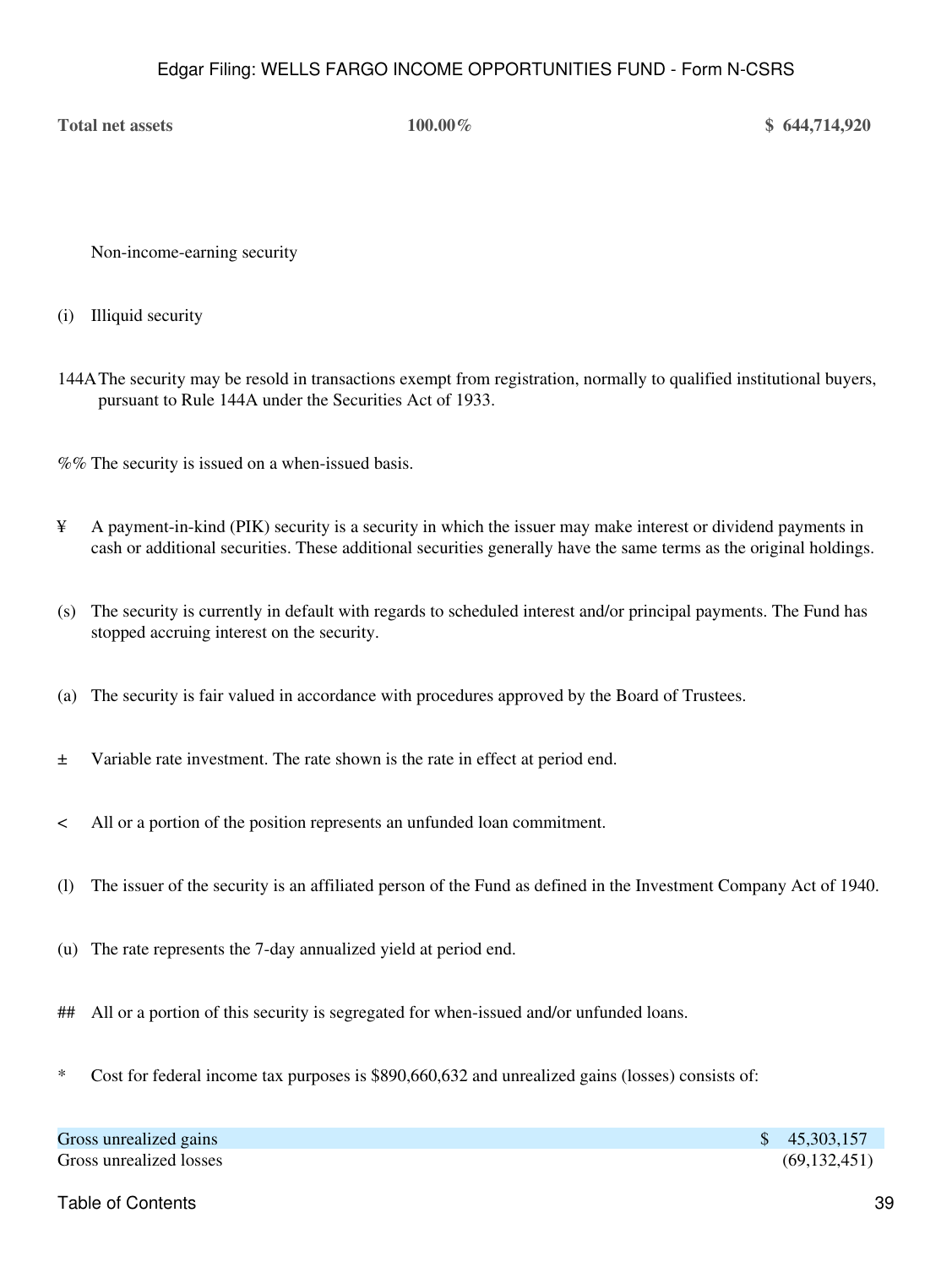Net unrealized losses \$ (23,829,294)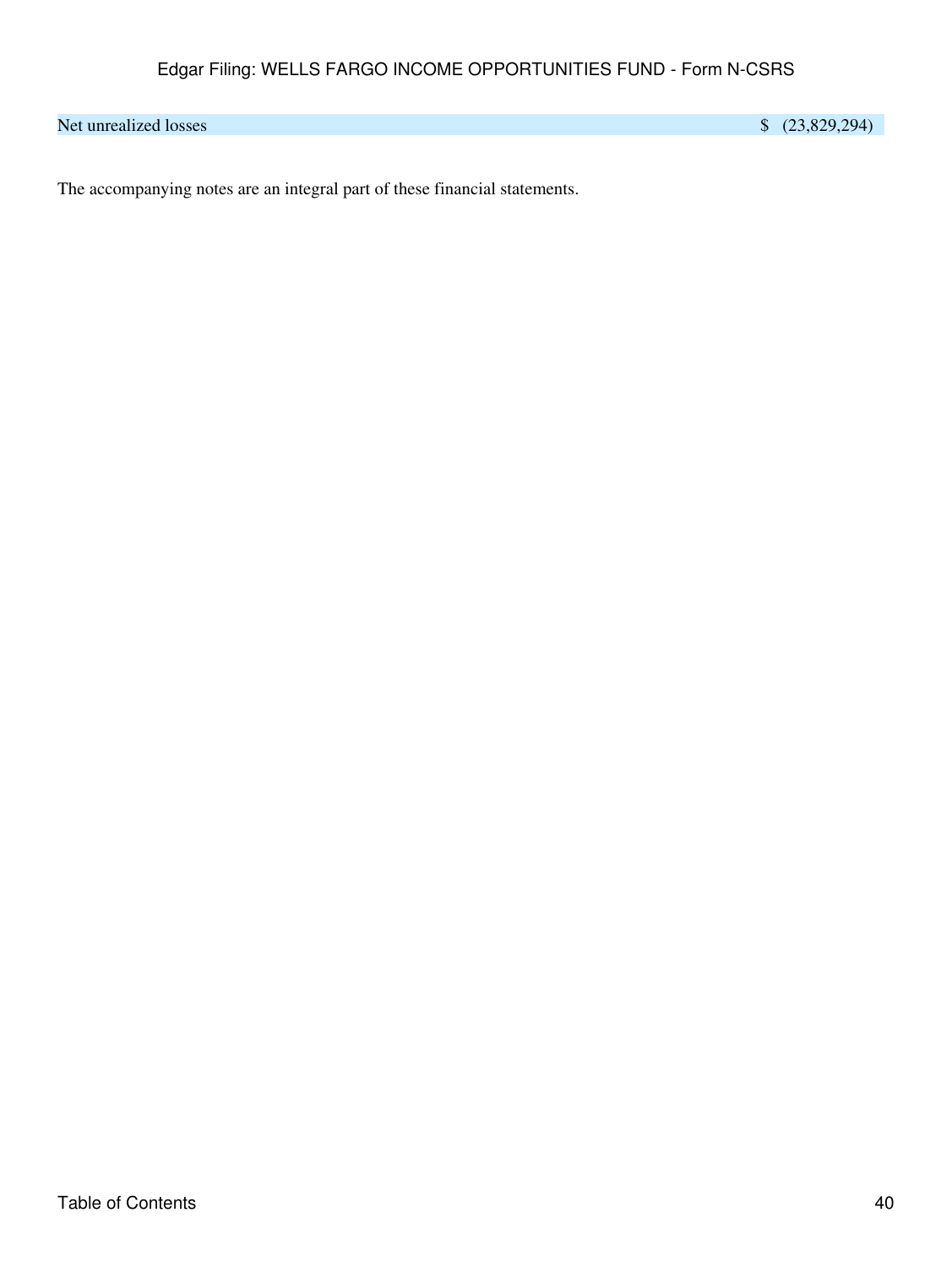| Statement of assets and liabilities October 31, 2016<br>(unaudited)                                           | Wells Fargo Income Opportunities Fund 19 |
|---------------------------------------------------------------------------------------------------------------|------------------------------------------|
| <b>Assets</b>                                                                                                 |                                          |
| Investments                                                                                                   |                                          |
| In unaffiliated securities, at value (cost \$843,054,656)                                                     | \$825,460,711                            |
| In affiliated securities, at value (cost \$41,370,627)                                                        | 41,370,627                               |
| Total investments, at value (cost \$884,425,283)                                                              | 866, 831, 338                            |
| Cash                                                                                                          | 3,366,563                                |
| Receivable for investments sold                                                                               | 4,945,636                                |
| Receivable for interest                                                                                       | 13,480,145                               |
| Prepaid expenses and other assets                                                                             | 35,104                                   |
| Total assets                                                                                                  | 888,658,786                              |
| <b>Liabilities</b>                                                                                            |                                          |
| Dividends payable                                                                                             | 4,826,367                                |
| Payable for investments purchased                                                                             | 8,413,433                                |
| Secured borrowing payable                                                                                     | 230,000,000                              |
| Advisory fee payable                                                                                          | 340,142                                  |
| Administration fee payable                                                                                    | 37,323                                   |
| Accrued expenses and other liabilities                                                                        | 326,601                                  |
| <b>Total liabilities</b>                                                                                      | 243,943,866                              |
| <b>Total net assets</b>                                                                                       | \$644,714,920                            |
| <b>NET ASSETS CONSIST OF</b>                                                                                  |                                          |
| Paid-in capital                                                                                               | \$973,704,126                            |
| Overdistributed net investment income                                                                         | (8,385,850)                              |
| Accumulated net realized losses on investments                                                                | (303,009,411)                            |
| Net unrealized losses on investments                                                                          | (17,593,945)                             |
| <b>Total net assets</b>                                                                                       | \$644,714,920                            |
| <b>NET ASSET VALUE PER SHARE</b>                                                                              |                                          |
| Based on \$644,714,920 divided by 70,906,130 shares issued and outstanding (100,000,000 shares<br>authorized) | \$9.09                                   |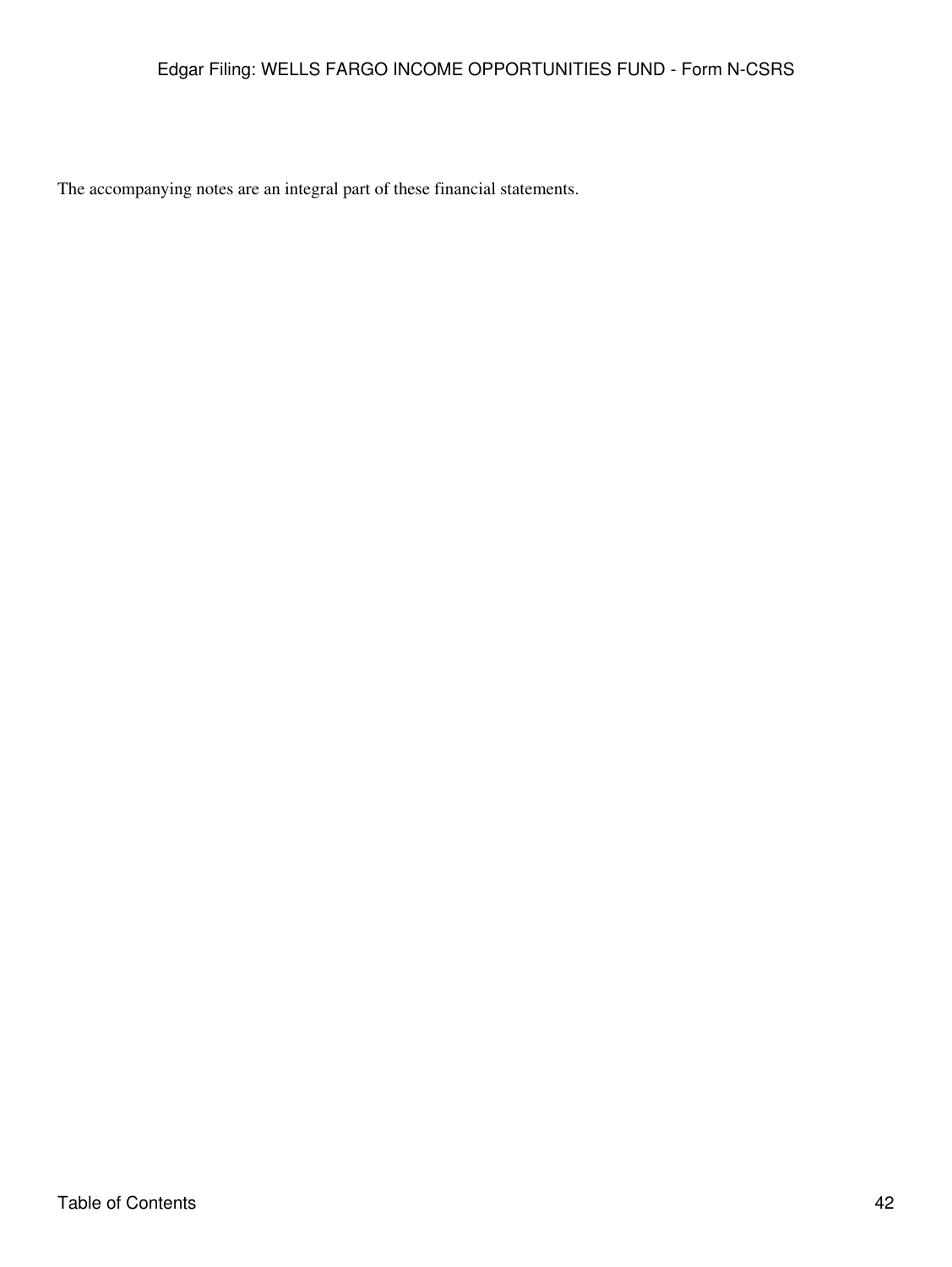20 Wells Fargo Income Opportunities Fund Statement of operations six months ended October 31, 2016 (unaudited)

| <b>Investment income</b>                                     |              |
|--------------------------------------------------------------|--------------|
| <b>Interest</b>                                              | \$30,799,812 |
| Income from affiliated securities                            | 65,285       |
| Dividends                                                    | 12           |
| Total investment income                                      | 30,865,109   |
| <b>Expenses</b>                                              |              |
| Advisory fee                                                 | 2,590,742    |
| Administration fee                                           | 215,895      |
| Custody and accounting fees                                  | 12,983       |
| Professional fees                                            | 44,897       |
| Shareholder report expenses                                  | 36,404       |
| Trustees fees and expenses                                   | 7,904        |
| Transfer agent fees                                          | 17,266       |
| Interest expense                                             | 1,379,216    |
| Other fees and expenses                                      | 5,565        |
| Total expenses                                               | 4,310,872    |
| Less: Fee waivers and/or expense reimbursements              | (636,004)    |
| Net expenses                                                 | 3,674,868    |
| Net investment income                                        | 27,190,241   |
| <b>REALIZED AND UNREALIZED GAINS (LOSSES) ON INVESTMENTS</b> |              |
| Net realized losses on investments                           | (2,188,892)  |
| Net change in unrealized gains (losses) on investments       | 41,871,351   |
|                                                              |              |
| Net realized and unrealized gains (losses) on investments    | 39,682,459   |
| Net increase in net assets resulting from operations         | \$66,872,700 |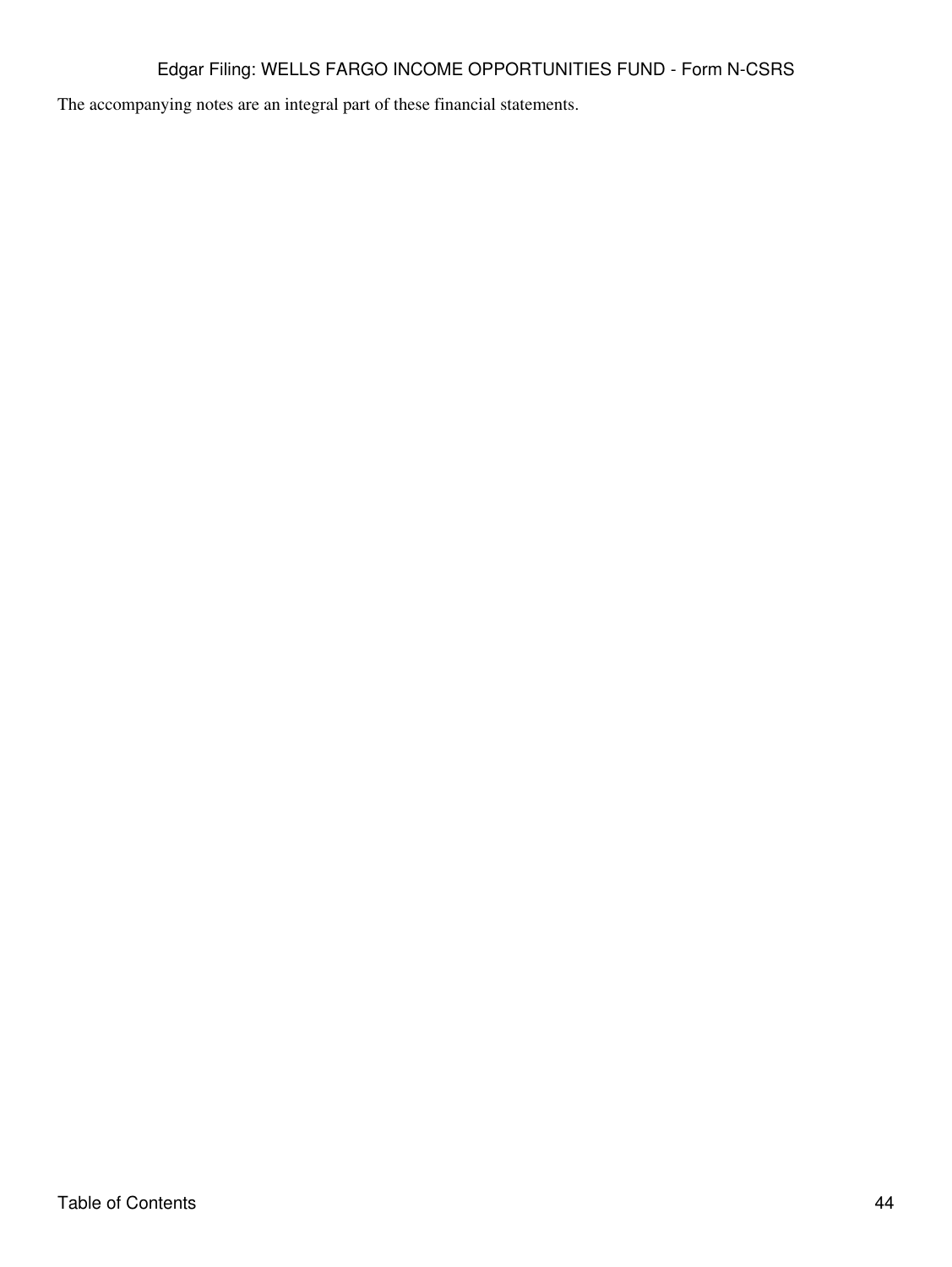| Statement of changes in net assets                              |               | Wells Fargo Income Opportunities Fund 21<br>Six months ended<br>October 31,<br>2016<br>(unaudited) | Year ended<br>April 30,<br>2016 |  |
|-----------------------------------------------------------------|---------------|----------------------------------------------------------------------------------------------------|---------------------------------|--|
| <b>Operations</b>                                               |               |                                                                                                    |                                 |  |
| Net investment income                                           | $\mathcal{S}$ | 27,190,241                                                                                         | \$54,634,635                    |  |
| Net realized losses on investments                              |               | (2,188,892)                                                                                        | (9,809,272)                     |  |
| Net change in unrealized gains (losses) on investments          |               | 41,871,351                                                                                         | (71, 635, 372)                  |  |
| Net increase (decrease) in net assets resulting from operations |               | 66,872,700                                                                                         | (26,810,009)                    |  |
| Distributions to shareholders from net investment income        |               | (28,961,064)                                                                                       | (57, 922, 129)                  |  |
| <b>Capital share transactions</b>                               |               |                                                                                                    |                                 |  |
| Cost of shares repurchased                                      |               | (633,809)                                                                                          | $\mathbf{0}$                    |  |
| Total increase (decrease) in net assets                         |               | 37, 277, 827                                                                                       | (84, 732, 138)                  |  |
| <b>Net assets</b>                                               |               |                                                                                                    |                                 |  |
| <b>Beginning of period</b>                                      |               | 607,437,093                                                                                        | 692,169,231                     |  |
| <b>End of period</b>                                            | \$            | 644,714,920                                                                                        | \$607,437,093                   |  |
| Overdistributed net investment income                           | \$            | (8,385,850)                                                                                        | \$ (2,367,548)                  |  |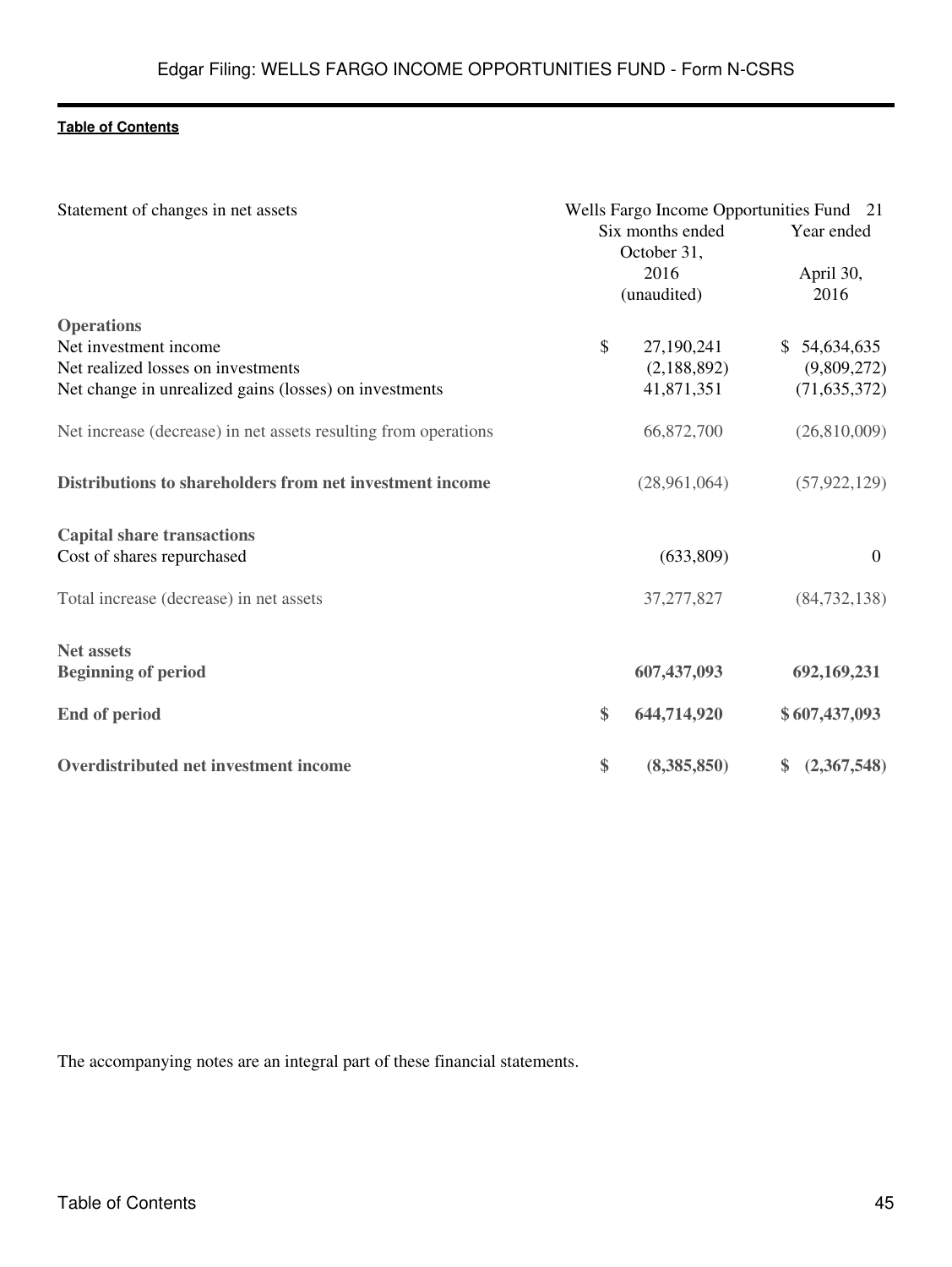| 22 Wells Fargo Income Opportunities Fund                                                      | Statement of cash flows six months ended October 31, | 2016 (unaudited) |
|-----------------------------------------------------------------------------------------------|------------------------------------------------------|------------------|
| Cash flows from operating activities:<br>Net decrease in net assets resulting from operations | \$                                                   | 66,872,700       |
| Adjustments to reconcile net increase in net assets from operations to net cash provided by   |                                                      |                  |
| operating activities:                                                                         |                                                      |                  |
| Purchase of securities                                                                        |                                                      | (209, 147, 540)  |
| Proceeds from the sales of securities                                                         |                                                      | 214,567,207      |
| Amortization                                                                                  |                                                      | (3,140,310)      |
| Proceeds from the sales of short-term securities, net                                         |                                                      | 2,756,294        |
| Decrease in receivable for investments sold                                                   |                                                      | 4,484,090        |
| Decrease in receivable for interest                                                           |                                                      | 457,446          |
| Decrease in prepaid expenses and other assets                                                 |                                                      | 128,683          |
| Decrease in payable for investments purchased                                                 |                                                      | (4,533,154)      |
| Increase in advisory fee payable                                                              |                                                      | 28,862           |
| Increase in administration fee payable                                                        |                                                      | 2,405            |
| Increase in accrued expenses and other liabilities                                            |                                                      | 12,267           |
| Litigation payments received                                                                  |                                                      | 18,029           |
| Net realized gains on investments                                                             |                                                      | 2,188,892        |
| Net change in unrealized gains (losses) on investments                                        |                                                      | (41,871,351)     |
| Net cash provided by operating activities                                                     |                                                      | 32,824,520       |
| <b>Cash flows from financing activities:</b>                                                  |                                                      |                  |
| Cost of shares repurchased                                                                    |                                                      | (633,809)        |
| Cash distributions paid                                                                       |                                                      | (29, 123, 556)   |
| Net cash used in financing activities                                                         |                                                      | (29,757,365)     |
| Net increase in cash                                                                          |                                                      | 3,067,155        |
| Cash:                                                                                         |                                                      |                  |
| Beginning of period                                                                           | \$                                                   | 299,408          |
| End of period                                                                                 | \$                                                   | 3,366,563        |
| Supplemental cash disclosure                                                                  |                                                      |                  |
| Cash paid for interest                                                                        | \$                                                   | 1,358,077        |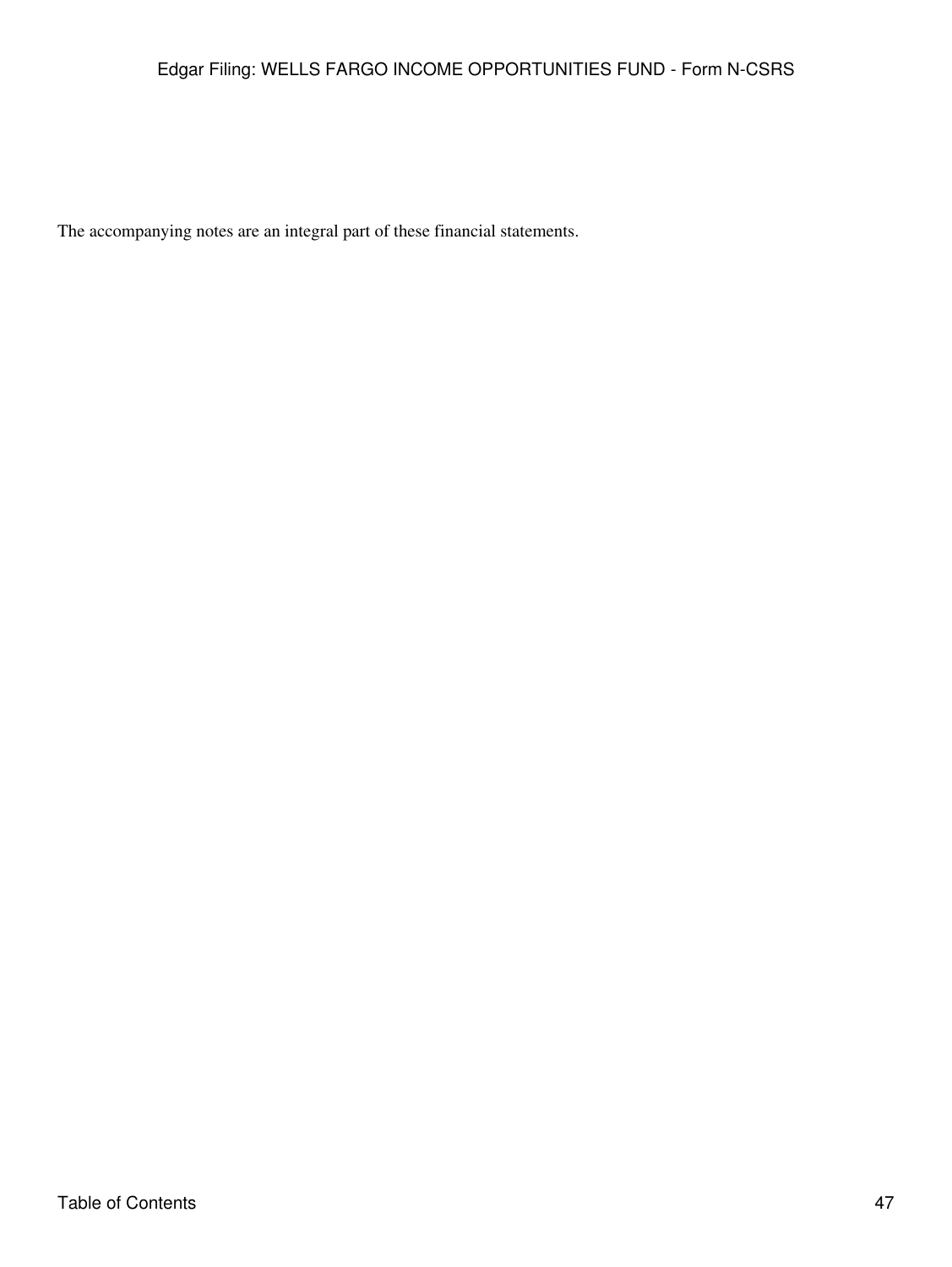(For a share outstanding throughout each period)

Financial highlights Wells Fargo Income Opportunities Fund 23

|                                                                                   | Six months ended    |            |          | Year ended April 30 |         |                   |
|-----------------------------------------------------------------------------------|---------------------|------------|----------|---------------------|---------|-------------------|
|                                                                                   | October 31,<br>2016 |            |          |                     |         |                   |
| Net asset value,                                                                  | (unaudited)         | 2016       | 2015     | 2014                | 2013    | 2012              |
| beginning of<br>period<br>Net investment                                          | \$8.56              | \$9.75     | \$10.04  | \$10.18             | \$9.67  | \$10.11           |
| income<br>Net realized and<br>unrealized gains<br>(losses) on                     | 0.38 <sup>1</sup>   | 0.771      | 0.771    | 0.82 <sup>1</sup>   | 0.881   | 0.95 <sup>1</sup> |
| investments                                                                       | 0.56                | (1.14)     | (0.24)   | (0.14)              | 0.54    | (0.37)            |
| Total from<br>investment<br>operations<br><b>Distributions to</b><br>shareholders | 0.94                | (0.37)     | 0.53     | 0.68                | 1.42    | 0.58              |
| from<br>Net investment<br>income<br><b>Anti-dilutive</b><br>effect of shares      | (0.41)              | (0.82)     | (0.82)   | (0.82)              | (0.91)  | (1.02)            |
| repurchased<br>Net asset value,                                                   | 0.00 <sup>2</sup>   | 0.00       | 0.00     | 0.00                | 0.00    | 0.00              |
| end of period<br>Market value,                                                    | \$9.09              | \$8.56     | \$9.75   | \$10.04             | \$10.18 | \$9.67            |
| end of period<br><b>Total return</b><br>based on market                           | \$8.17              | \$7.76     | \$8.93   | \$9.52              | \$10.23 | \$10.29           |
| value <sup>3</sup><br><b>Ratios to average</b><br>net assets<br>(annualized)      | $10.67\%$           | $(3.47)\%$ | $2.59\%$ | $1.60\%$            | 8.90%   | $10.03\%$         |
| Gross expenses <sup>4</sup>                                                       | 1.36%               | 1.30%      | 1.23%    | $1.27\%$            | 1.29%   | 1.35%             |
| Net expenses <sup>4</sup><br>Net investment                                       | 1.16%               | 1.10%      | 0.96%    | 1.01%               | 1.05%   | 1.03%             |
| income <sup>4</sup>                                                               | 8.59%               | 8.76%      | 7.85%    | 8.35%               | 8.89%   | 9.89%             |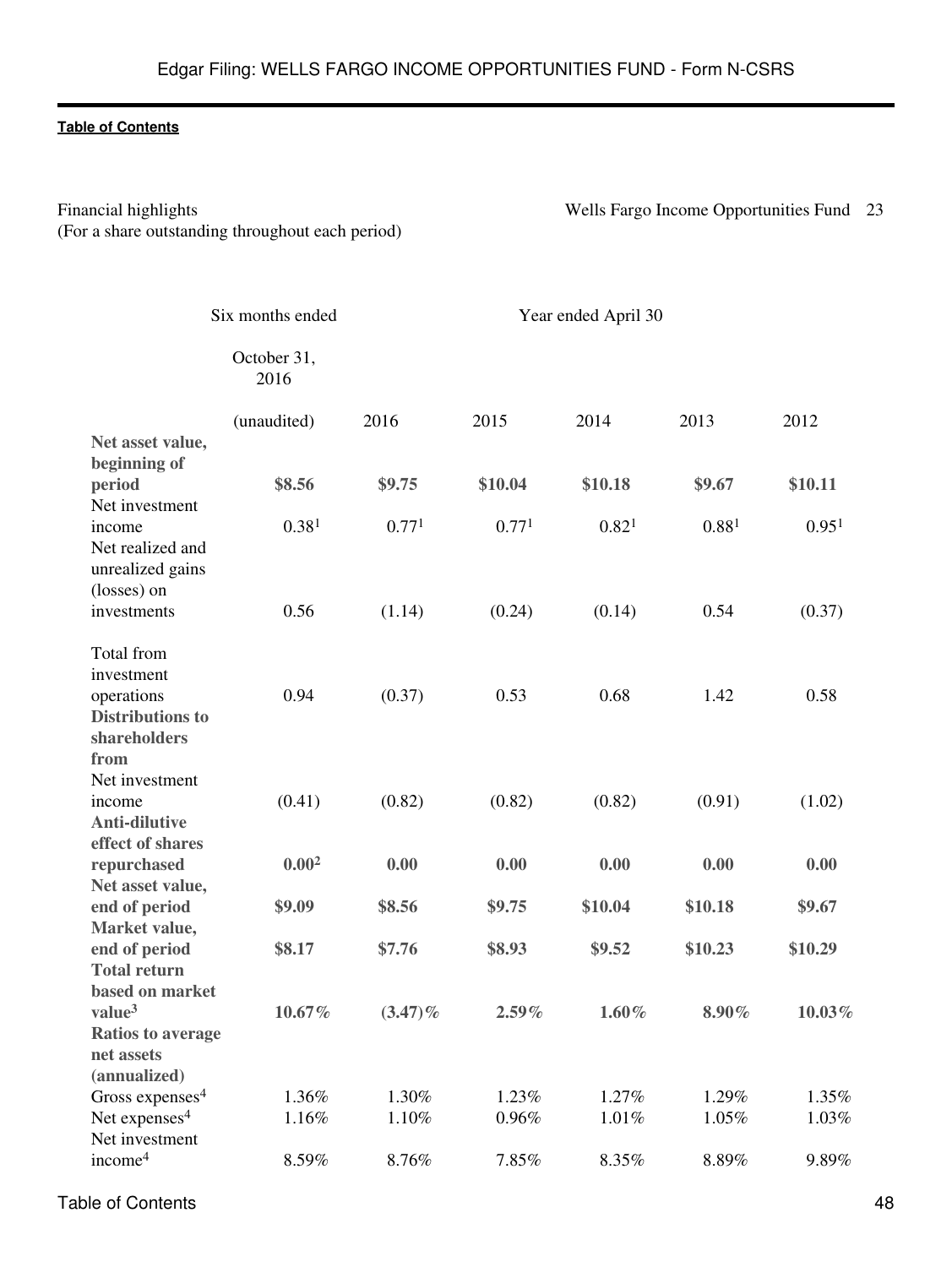| Supplemental<br>data<br>Portfolio turnover                                                                |           |           |           |           |           |           |
|-----------------------------------------------------------------------------------------------------------|-----------|-----------|-----------|-----------|-----------|-----------|
| rate                                                                                                      | 22%       | 25%       | 33%       | 31%       | 27%       | 25%       |
| Net assets, end of<br>period (000s<br>omitted)                                                            | \$644,715 | \$607,437 | \$692,169 | \$712,781 | \$722,555 | \$683,807 |
| <b>Borrowings</b><br>outstanding, end of<br>period (000s<br>omitted)<br>Asset coverage per<br>$$1,000$ of | \$230,000 | \$230,000 | \$230,000 | \$230,000 | \$230,000 | \$230,000 |
| borrowing, end of<br>period                                                                               | \$3,803   | \$3,641   | \$4,009   | \$4,099   | \$4,142   | \$3,973   |

<sup>1</sup> Calculated based upon average shares outstanding

<sup>2</sup> Amount is less than \$0.005.

- <sup>3</sup> Total return is calculated assuming a purchase of common stock on the first day and sale on the last day of the period reported. Dividends and distributions, if any, are assumed for the purposes of these calculations to be reinvested at prices obtained under the Fund s Automatic Dividend Reinvestment Plan. Total return does not reflect brokerage commissions or sales charges.
- <sup>4</sup> Ratios include interest expense relating to interest associated with borrowings and/or leverage transactions as follows:

| Six months ended October 31, 2016 (unaudited) | $0.44\%$ |
|-----------------------------------------------|----------|
| Year ended April 30, 2016                     | $0.37\%$ |
| Year ended April 30, 2015                     | $0.10\%$ |
| Year ended April 30, 2014                     | $0.07\%$ |
| Year ended April 30, 2013                     | $0.08\%$ |
| Year ended April 30, 2012                     | $0.08\%$ |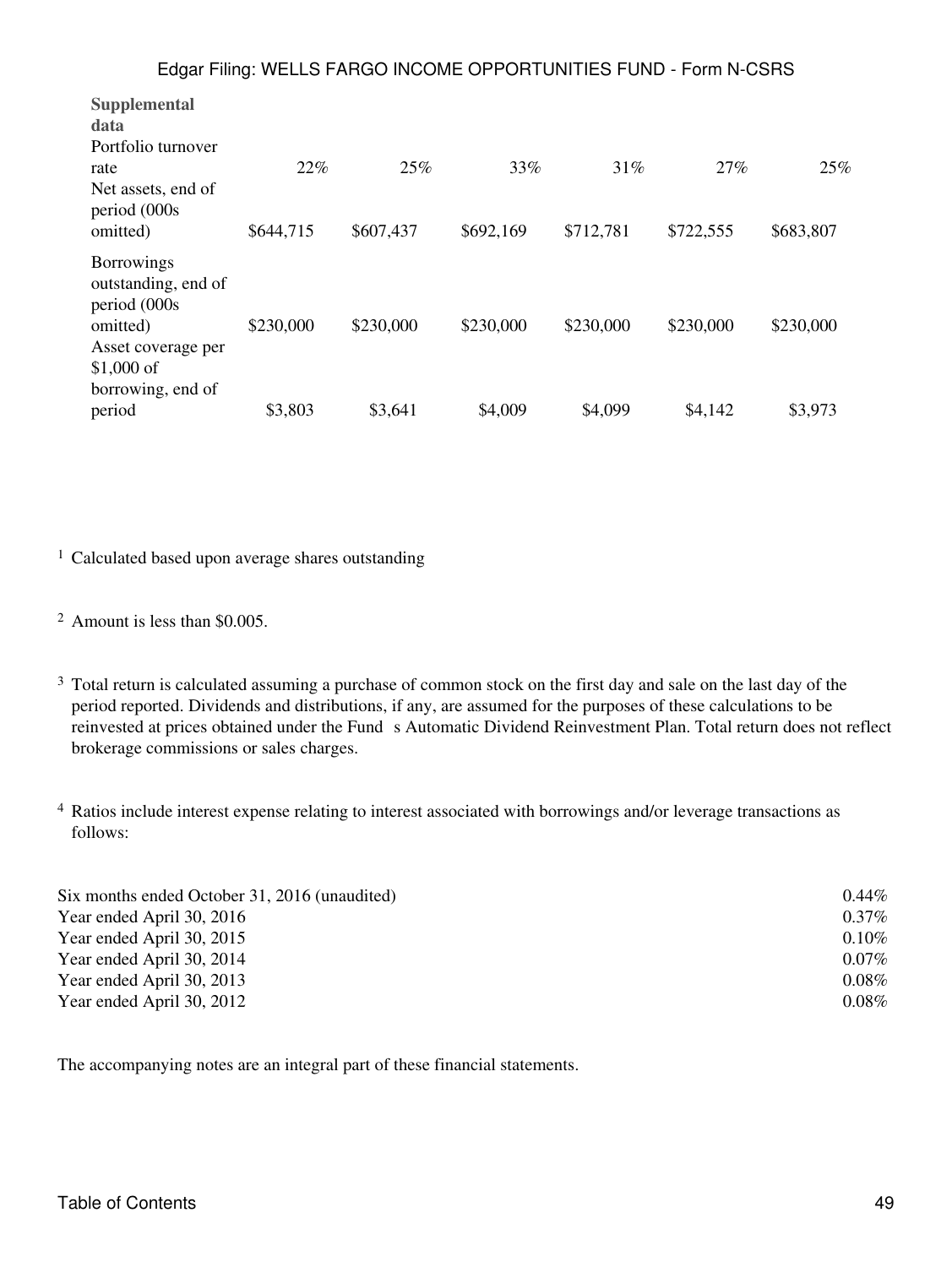# 24 Wells Fargo Income Opportunities Fund Notes to financial statements (unaudited) **1. ORGANIZATION**

The Wells Fargo Income Opportunities Fund (the Fund) was organized as a statutory trust under the laws of the state of Delaware on December 3, 2002 and is registered as a diversified closed-end management investment company under the Investment Company Act of 1940, as amended. As an investment company, the Fund follows the accounting and reporting guidance in Financial Accounting Standards Board (FASB) Accounting Standards Codification Topic 946, *Financial Services Investment Companies.*

# **2. SIGNIFICANT ACCOUNTING POLICIES**

The following significant accounting policies, which are consistently followed in the preparation of the financial statements of the Fund, are in conformity with U.S. generally accepted accounting principles which require management to make estimates and assumptions that affect the reported amounts of assets and liabilities, disclosure of contingent assets and liabilities at the date of the financial statements, and the reported amounts of revenues and expenses during the reporting period. Actual results could differ from those estimates.

# **Securities valuation**

All investments are valued each business day as of the close of regular trading on the New York Stock Exchange (generally 4 p.m. Eastern Time), although the Fund may deviate from this calculation time under unusual or unexpected circumstances.

Debt securities are valued at the evaluated bid price provided by an independent pricing service or, if a reliable price is not available, the quoted bid price from an independent broker-dealer.

Equity securities that are listed on a foreign or domestic exchange or market are valued at the official closing price or, if none, the last sales price. If no sale occurs on the principal exchange or market that day, the prior days price will be deemed stale and a fair value price will be determined in accordance with the Fund s Valuation Procedures.

Investments in registered open-end investment companies are valued at net asset value.

Investments which are not valued using any of the methods discussed above are valued at their fair value, as determined in good faith by the Board of Trustees of the Fund. The Board of Trustees has established a Valuation Committee comprised of the Trustees and has delegated to it the authority to take any actions regarding the valuation of portfolio securities that the Valuation Committee deems necessary or appropriate, including determining the fair value of portfolio securities, unless the determination has been delegated to the Management Valuation Team of Wells Fargo Funds Management, LLC (Funds Management). The Board of Trustees retains the authority to make or ratify any valuation decisions or approve any changes to the Valuation Procedures as it deems appropriate. On a quarterly basis, the Board of Trustees receives reports on any valuation actions taken by the Valuation Committee or the Management Valuation Team which may include items for ratification.

Valuations of fair valued securities are compared to the next actual sales price when available, or other appropriate market values, to assess the continued appropriateness of the fair valuation methodologies used. These securities are fair valued on a day-to-day basis, taking into consideration changes to appropriate market information and any significant changes to the inputs considered in the valuation process until there is a readily available price provided on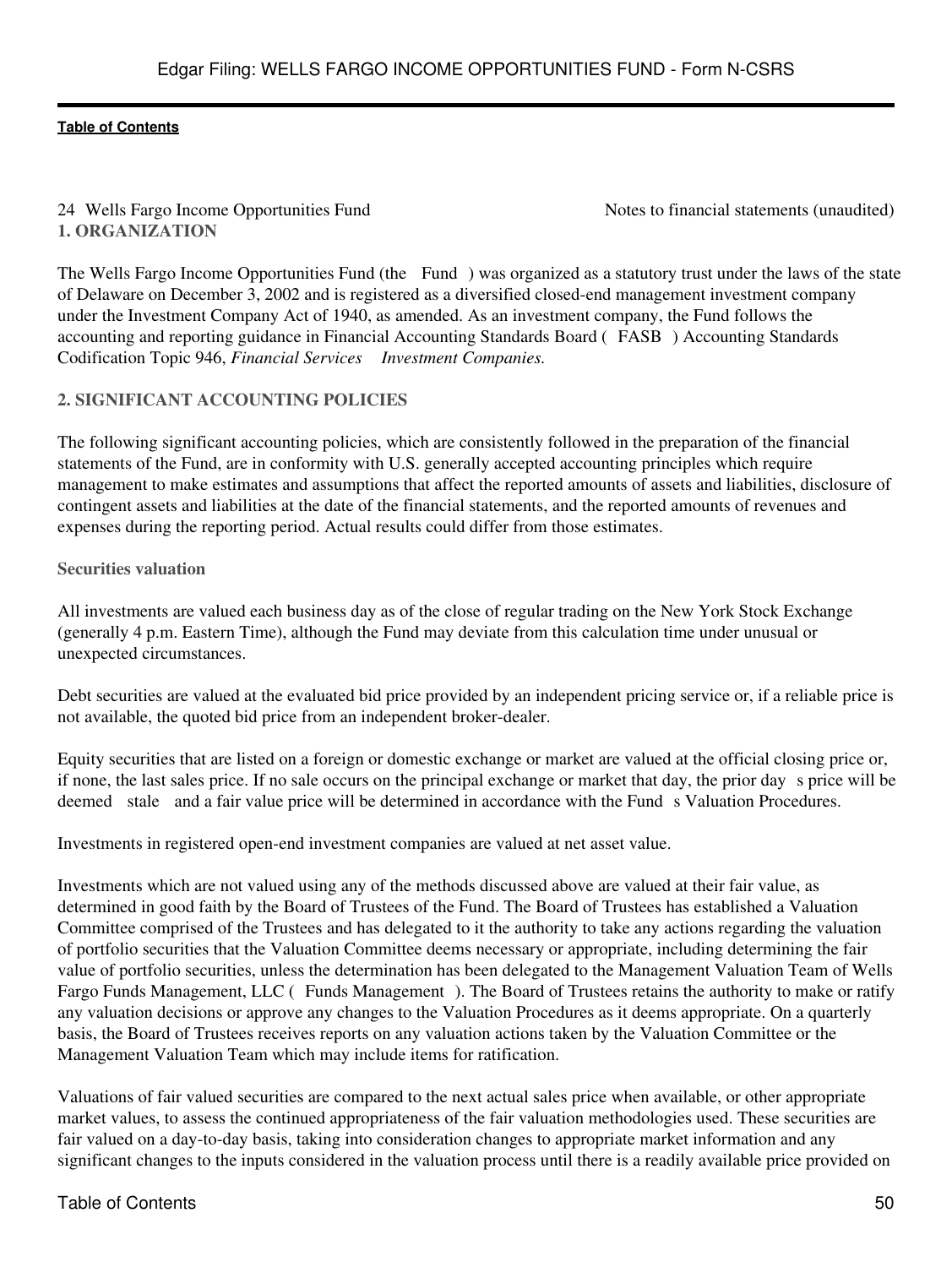an exchange or by an independent pricing service. Valuations received from an independent pricing service or independent broker-dealer quotes are periodically validated by comparisons to most recent trades and valuations provided by other independent pricing services in addition to the review of prices by the adviser and/or subadviser. Unobservable inputs used in determining fair valuations are identified based on the type of security, taking into consideration factors utilized by market participants in valuing the investment, knowledge about the issuer and the current market environment.

# **When-issued transactions**

The Fund may purchase securities on a forward commitment or when-issued basis. The Fund records a when-issued transaction on the trade date and will segregate assets in an amount at least equal in value to the Funds commitment to purchase when-issued securities. Securities purchased on a when-issued basis are marked-to-market daily and the Fund begins earning interest on the settlement date. Losses may arise due to changes in the market value of the underlying securities or if the counterparty does not perform under the contract.

# **Loans**

The Fund may invest in direct debt instruments which are interests in amounts owed to lenders by corporate or other borrowers. The loans pay interest at rates which are periodically reset by reference to a base lending rate plus a spread. Investments in loans may be in the form of participations in loans or assignments of all or a portion of loans from third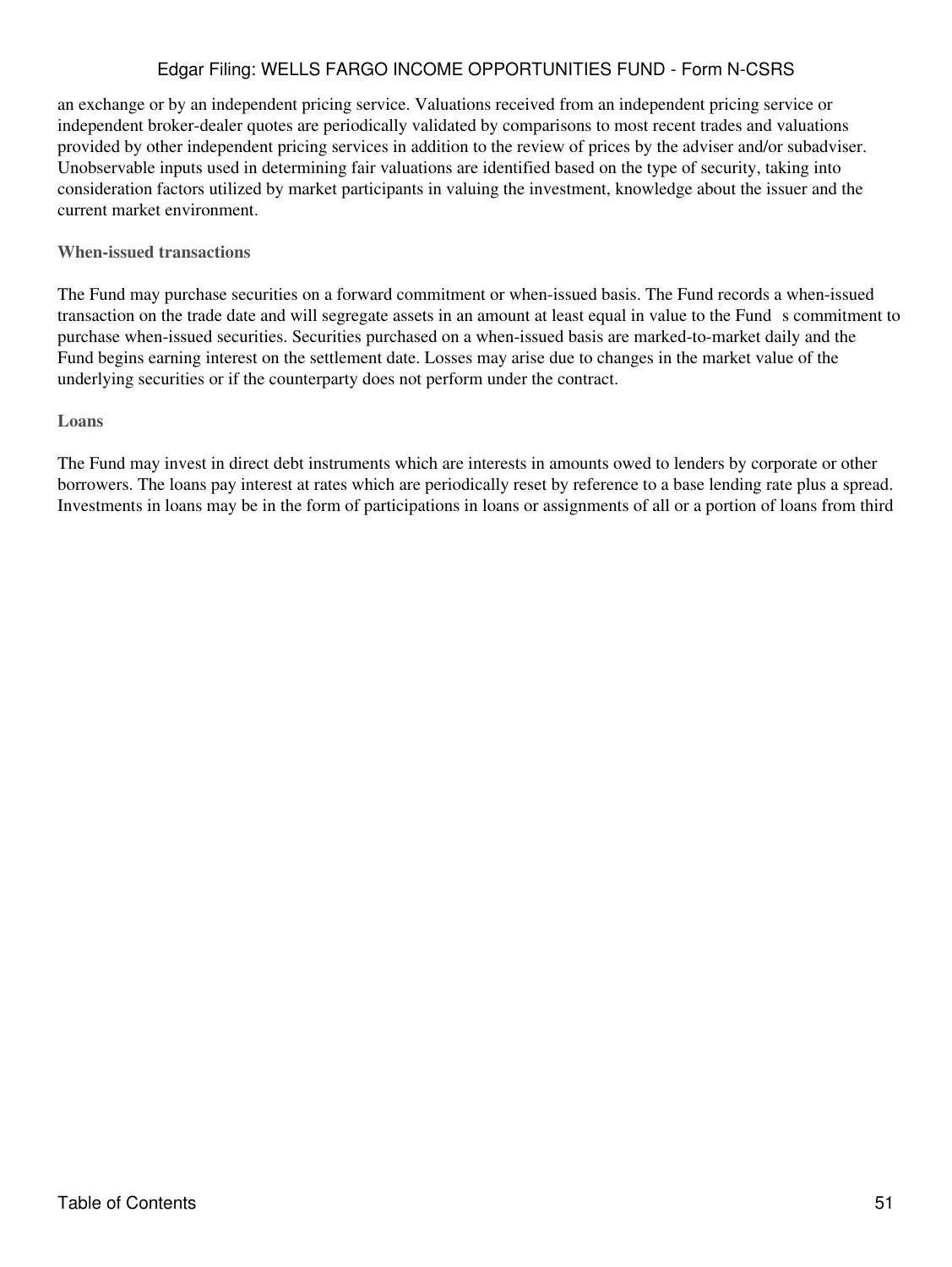Notes to financial statements (unaudited) Wells Fargo Income Opportunities Fund 25 parties. When the Fund purchases participations, it generally has no rights to enforce compliance with terms of the loan agreement with the borrower. As a result, the Fund assumes the credit risk of both the borrower and the lender that is selling the participation. When the Fund purchases assignments from lenders, it acquires direct rights against the borrower on the loan and may enforce compliance by the borrower with the terms of the loan agreement. Loans may include fully funded term loans or unfunded loan commitments, which are contractual obligations for future funding.

**Security transactions and income recognition**

Securities transactions are recorded on a trade date basis. Realized gains or losses are recorded on the basis of identified cost.

Interest income is accrued daily and bond discounts are accreted and premiums are amortized daily based on the effective interest method. To the extent debt obligations are placed on non-accrual status, any related interest income may be reduced by writing off interest receivables when the collection of all or a portion of interest has become doubtful based on consistently applied procedures. If the issuer subsequently resumes interest payments or when the collectability of interest is reasonably assured, the debt obligation is removed from non-accrual status.

Dividend income is recognized on the ex-dividend date.

**Distributions to shareholders**

Distributions to shareholders from net investment income and net realized gains, if any, are recorded on the ex-dividend date. Such distributions are determined in conformity with federal income tax regulations, which may differ in amount or character from net investment income and realized gains recognized for purposes of U.S. generally accepted accounting principles.

**Federal and other taxes**

The Fund intends to continue to qualify as a regulated investment company by distributing substantially all of its investment company taxable income and any net realized capital gains (after reduction for capital loss carryforwards) sufficient to relieve it from all, or substantially all, federal income taxes. Accordingly, no provision for federal income taxes was required.

The Funds income and federal excise tax returns and all financial records supporting those returns for the prior three fiscal years are subject to examination by the federal and Delaware revenue authorities. Management has analyzed the Fund s tax positions taken on federal, state, and foreign tax returns for all open tax years and does not believe that there are any uncertain tax positions that require recognition of a tax liability.

Capital loss carryforwards that do not expire are required to be utilized prior to capital loss carryforwards that expire. As of April 30, 2016, capital loss carryforwards available to offset future net realized capital gains were as follows through the indicated expiration dates: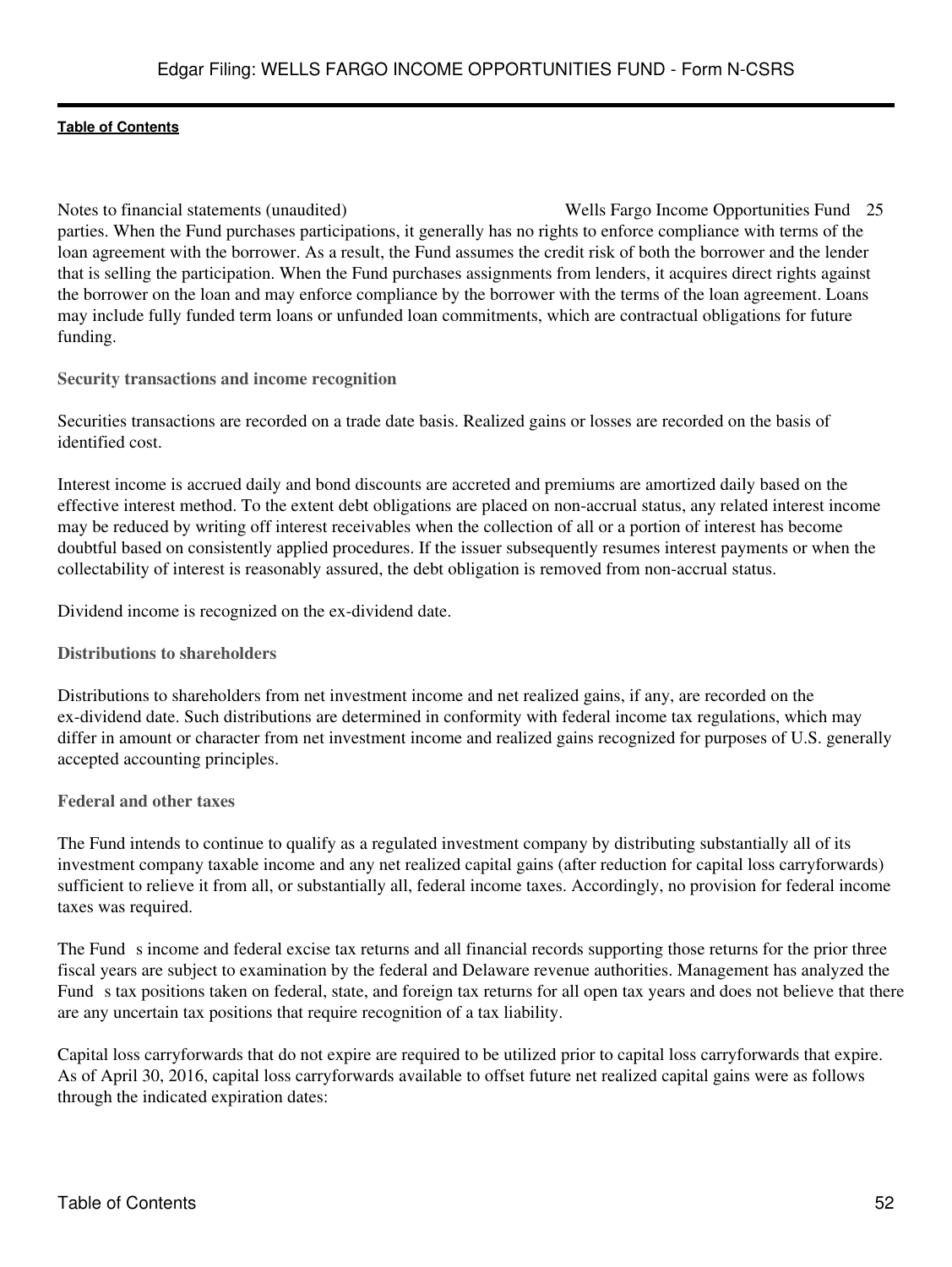|               |               | No expiration |
|---------------|---------------|---------------|
| 2017          | 2018          | Short-term    |
| \$130,598,584 | \$155,329,141 | \$4,979,470   |

As of April 30, 2016, the Fund had current year deferred post-October capital losses consisting of \$612,706 in short-term losses and \$7,312,748 in long-term losses which will be recognized on the first day of the following fiscal year.

# **3. FAIR VALUATION MEASUREMENTS**

Fair value measurements of investments are determined within a framework that has established a fair value hierarchy based upon the various data inputs utilized in determining the value of the Fund s investments. The three-level hierarchy gives the highest priority to unadjusted quoted prices in active markets for identical assets or liabilities (Level 1) and the lowest priority to significant unobservable inputs (Level 3). The Funds investments are classified within the fair value hierarchy based on the lowest level of input that is significant to the fair value measurement. The inputs are summarized into three broad levels as follows:

Level 1 quoted prices in active markets for identical securities

Level 2 other significant observable inputs (including quoted prices for similar securities, interest rates, prepayment speeds, credit risk, use of amortized cost, etc.)

Level 3 significant unobservable inputs (including the Funds own assumptions in determining the fair value of investments)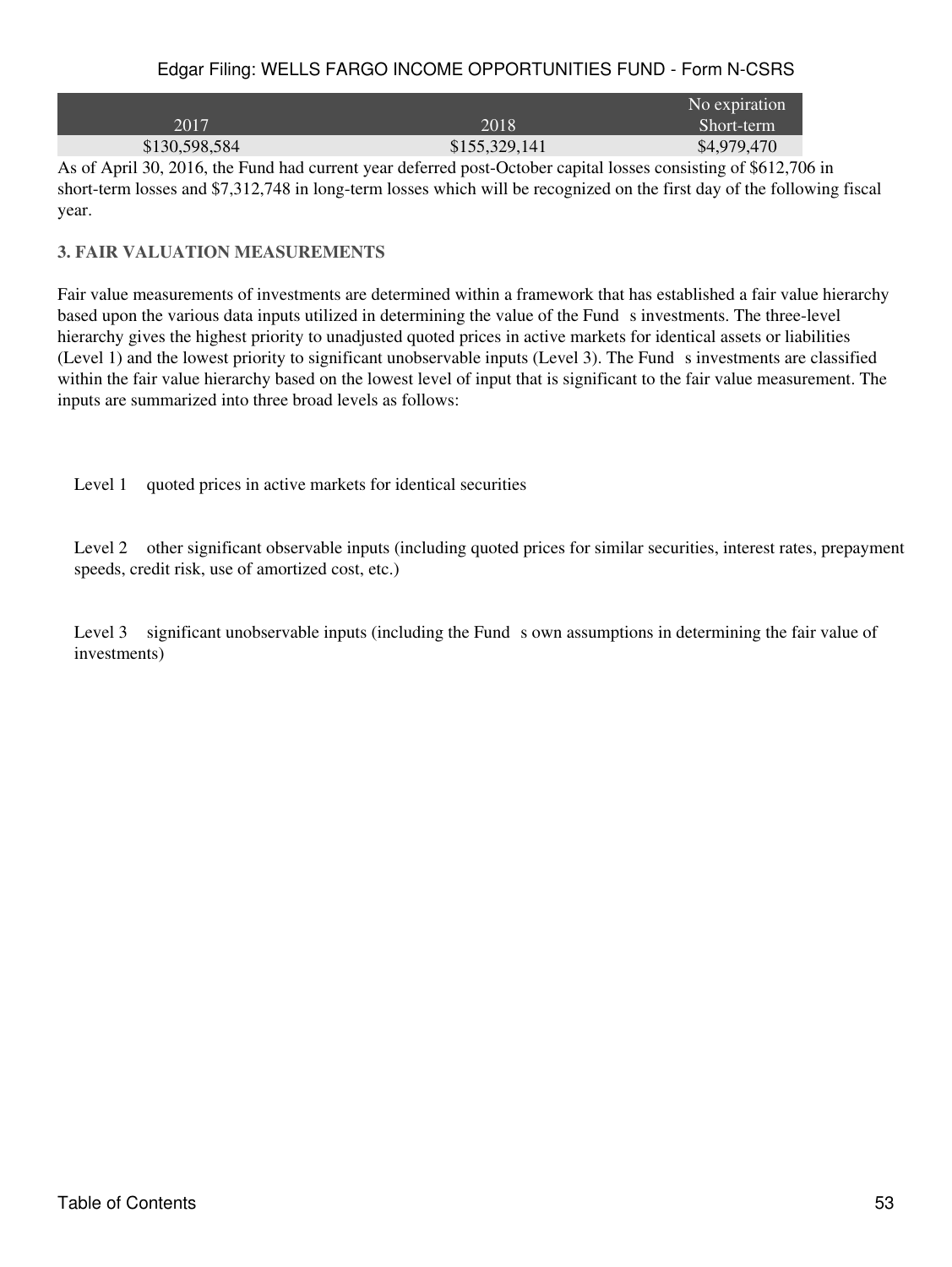26 Wells Fargo Income Opportunities Fund Notes to financial statements (unaudited) The inputs or methodologies used for valuing investments in securities are not necessarily an indication of the risk associated with investing in those securities.

The following is a summary of the inputs used in valuing the Fund s assets and liabilities as of October 31, 2016:

|                |                                                          |          |                                                                                                               |           |                                                 | Total                                                                                                                       |
|----------------|----------------------------------------------------------|----------|---------------------------------------------------------------------------------------------------------------|-----------|-------------------------------------------------|-----------------------------------------------------------------------------------------------------------------------------|
|                |                                                          |          |                                                                                                               |           |                                                 |                                                                                                                             |
|                |                                                          |          |                                                                                                               |           |                                                 |                                                                                                                             |
| \$<br>864,288  | \$                                                       | $\theta$ | \$                                                                                                            | $\Omega$  | $\mathcal{S}$                                   | 864,288                                                                                                                     |
| 557            |                                                          | $\Omega$ |                                                                                                               | $\Omega$  |                                                 | 557                                                                                                                         |
| $\theta$       |                                                          |          |                                                                                                               | $\Omega$  |                                                 | 733,468,545                                                                                                                 |
| $\overline{0}$ |                                                          |          |                                                                                                               | 3,036,442 |                                                 | 29,741,553                                                                                                                  |
|                |                                                          |          |                                                                                                               |           |                                                 |                                                                                                                             |
| $\overline{0}$ |                                                          |          |                                                                                                               | 9,638     |                                                 | 61,385,768                                                                                                                  |
|                |                                                          |          |                                                                                                               |           |                                                 |                                                                                                                             |
|                |                                                          | $\Omega$ |                                                                                                               | $\Omega$  |                                                 | 41,370,627                                                                                                                  |
|                | \$                                                       |          | $\mathbf{\$}$                                                                                                 | 3,046,080 |                                                 | \$866,831,338                                                                                                               |
|                | Quoted prices<br>(Level 1)<br>41,370,627<br>\$42,235,472 |          | Other significant<br>observable inputs<br>(Level 2)<br>733,468,545<br>26,705,111<br>61,376,130<br>821,549,786 |           | Significant<br>unobservable inputs<br>(Level 3) | The Found are openings togethers heaters on levels within the foin value biomerates of the and of the accounts opening A.A. |

The Fund recognizes transfers between levels within the fair value hierarchy at the end of the reporting period. At October 31, 2016, the Fund did not have any transfers into/out of Level 1. The Fund had no material transfers between Level 2 and Level 3.

# **4. TRANSACTIONS WITH AFFILIATES**

# **Advisory fee**

Funds Management, an indirect wholly owned subsidiary of Wells Fargo & Company (Wells Fargo), is the adviser to the Fund and is entitled to receive a fee at an annual rate of  $0.60\%$  of the Fund s average daily total assets. Total assets consist of the net assets of the Fund plus borrowings or other leverage for investment purposes to the extent excluded in calculating net assets. Funds Management has committed through March 31, 2017 to waive fees and/or reimburse expenses to the extent necessary to limit the Fund s borrowing expenses to an amount that is  $0.05\%$  lower than what the borrowing expenses would have been if the Fund had not redeemed its Auction Market Preferred Shares. The Fund previously utilized Auction Market Preferred Shares for leverage but secured debt financing to fully redeem those shares in 2010. Funds Management contractually waived its advisory fee in the amount of \$636,004 for the six months ended October 31, 2016.

Funds Management has retained the services of a subadviser to provide daily portfolio management to the Fund. The fee for subadvisory services is borne by Funds Management. Wells Capital Management Incorporated, an affiliate of Funds Management and an indirect wholly owned subsidiary of Wells Fargo, is the subadviser to the Fund and is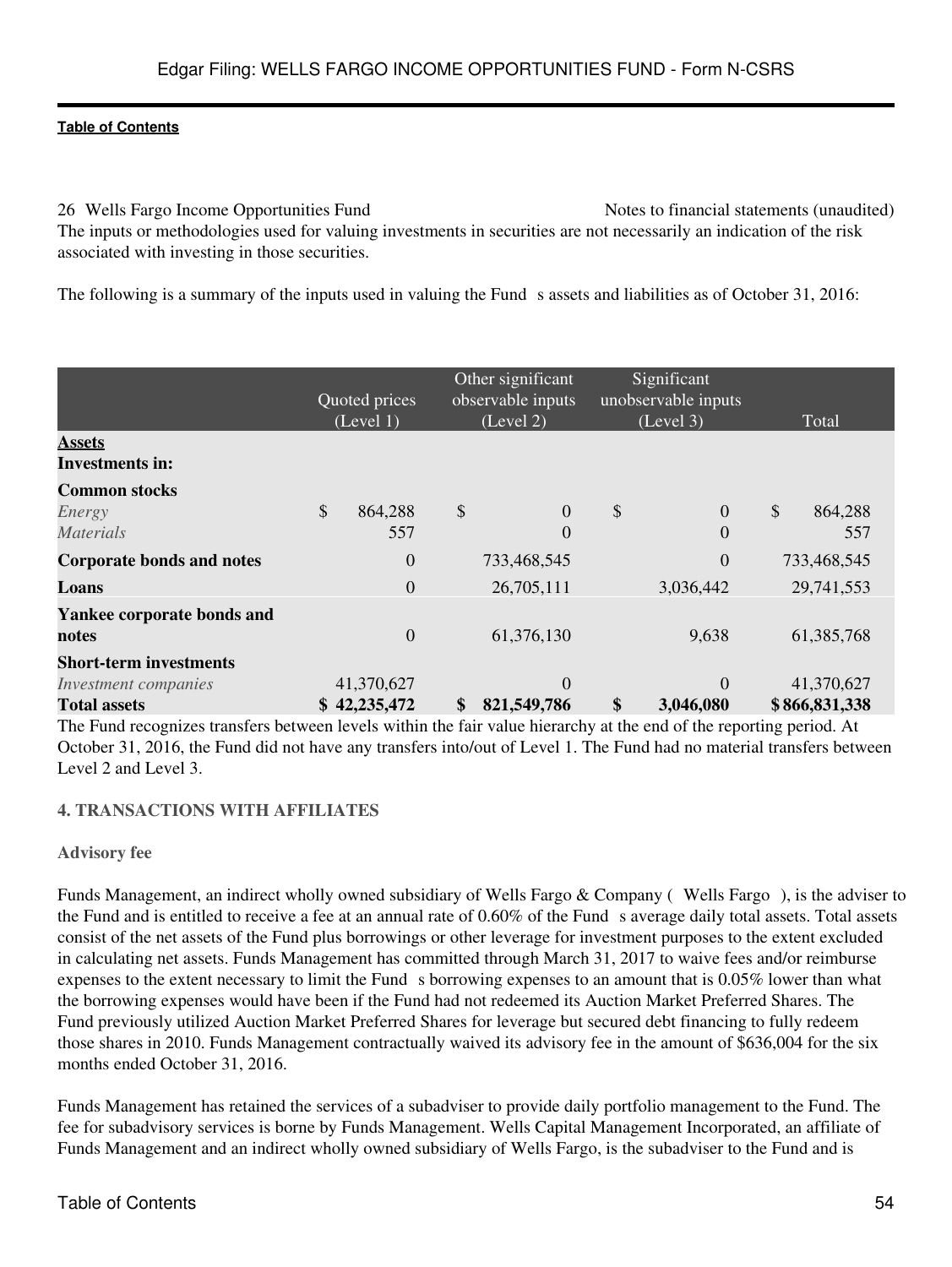entitled to receive a fee from Funds Management at an annual rate of 0.40% of the Fund s average daily total assets.

# **Administration fee**

Funds Management also serves as the administrator to the Fund, providing the Fund with a wide range of administrative services necessary to the operation of the Fund. Funds Management is entitled to receive an annual administration fee from the Fund equal to  $0.05\%$  of the Fund s average daily total assets.

# **5. CAPITAL SHARE TRANSACTIONS**

The Fund has authorized capital of 100,000,000 shares with no par value. For the six months ended October 31, 2016 and year ended April 30, 2016, the Fund did not issue any shares.

On December 17, 2015, the Fund announced an open-market share repurchase program (the Buyback Program). Under the Buyback Program, the Fund may repurchase up to 10% of its outstanding shares within one year of December 17, 2015. The Fund s Board of Trustees has delegated to Funds Management full discretion to administer the Buyback Program including the determination of the amount and timing of repurchases in accordance with the best interests of the Fund and subject to applicable legal limitations. During the six months ended October 31, 2016, the Fund purchased 76,871 of its shares on the open market at a total cost of \$633,809 (weighted average price per share of \$8.25). The weighted average discount of these repurchased shares was 10.59%.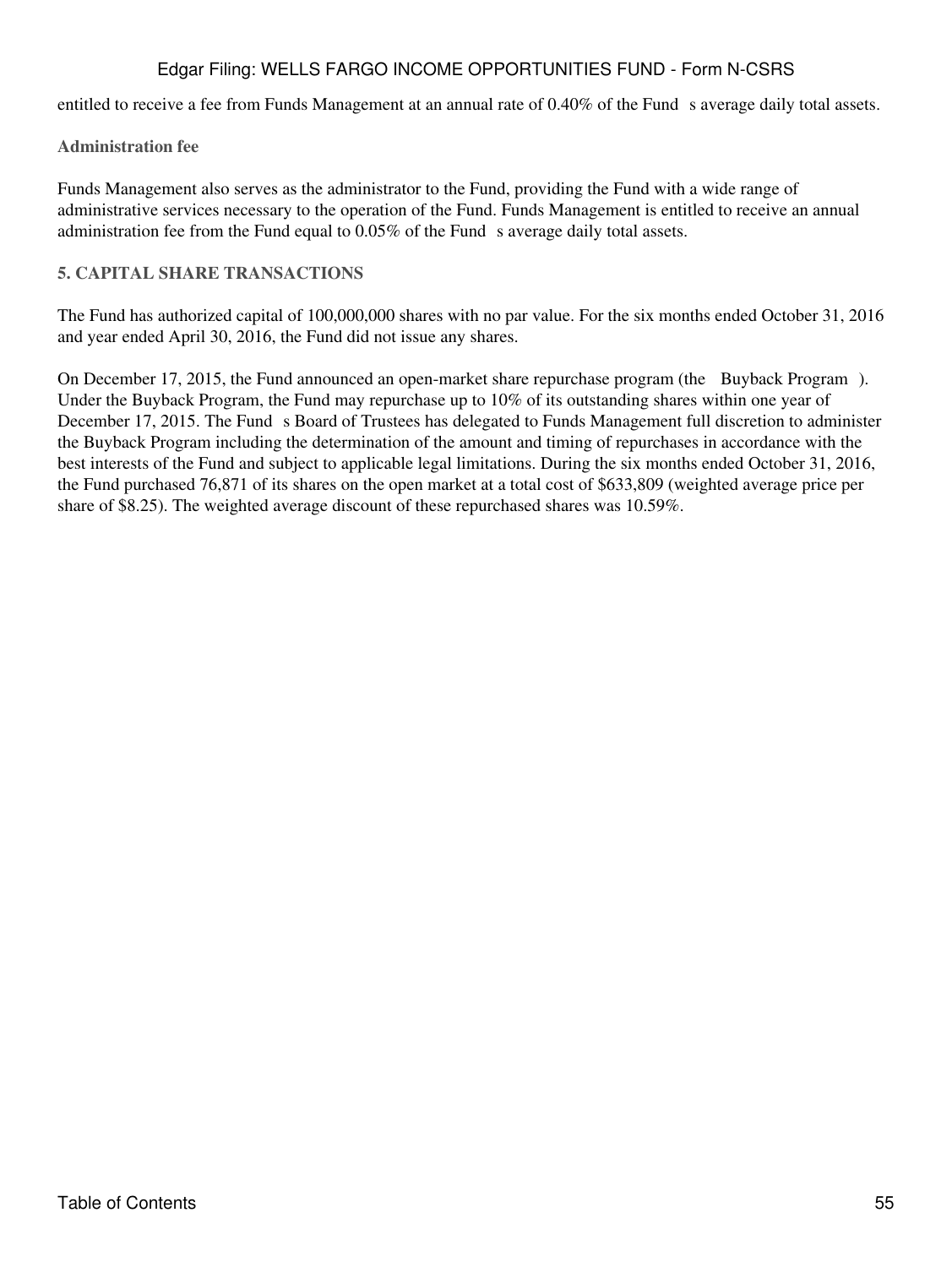**6. BORROWINGS**

Notes to financial statements (unaudited) Wells Fargo Income Opportunities Fund 27

As of October 31, 2016, the Fund has borrowed \$230 million through a revolving credit facility administered by a major financial institution (the Facility). The Facility has a commitment amount of \$230 million with no specific contract expiration date but the Facility can be terminated upon 180 days notice. The Fund is charged interest at London Interbank Offered Rate (LIBOR) plus 0.70% and a commitment fee of 0.30% of the average daily unutilized amount of the commitment which may be waived if the amount drawn on the Facility is over 75% of the committed amount.

During the six months ended October 31, 2016, the Fund had average borrowings outstanding of \$230,000,000 at an average rate of 1.20% and paid interest in the amount of \$1,379,216, which represents 0.44% of its average daily net assets.

# **7. INVESTMENT PORTFOLIO TRANSACTIONS**

Purchases and sales of investments, excluding U.S. government obligations (if any) and short-term securities, for the six months ended October 31, 2016 were \$194,667,230 and \$176,979,059, respectively.

The Fund may purchase or sell investment securities to other Wells Fargo funds under procedures adopted by the Board of Trustees. The procedures have been designed to ensure that these interfund transactions, which generally do not incur broker commissions, are effected at current market prices. Interfund trades are included within the respective purchases and sales amounts shown.

As of October 31, 2016, the Fund had unfunded term loan commitments of \$247,500.

# **8. INDEMNIFICATION**

Under the Fund s organizational documents, the officers and Trustees have been granted certain indemnification rights against certain liabilities that may arise out of performance of their duties to the Fund. Additionally, in the normal course of business, the Fund may enter into contracts with service providers that contain a variety of indemnification clauses. The Fund s maximum exposure under these arrangements is dependent on future claims that may be made against the Fund and, therefore, cannot be estimated.

# **9. NEW ACCOUNTING PRONOUNCEMENTS**

In August 2016, the Financial Accounting Standards Board (FASB) issued Accounting Standard Update (ASU) No. 2016-15, *Classification of Certain Cash Receipts and Cash Payments (a Consensus of the Emerging Issues Task Force*), which is intended to reduce diversity in practice in how certain transactions are classified in the statement of cash flows. Management is currently assessing the potential impact on the financial statements that may result from adopting this ASU. This ASU is effective for annual reporting periods beginning after December 15, 2017, including interim periods within those financial years, with early adoption permitted.

In November 2016, FASB issued ASU No. 2016-18, *Statement of Cash Flows (Topic 230), Restricted Cash (a Consensus of the Emerging Issues Task Force),* which requires that a statement of cash flows explain the change during the period in the total of cash, cash equivalents, and amounts general described as restricted cash or restricted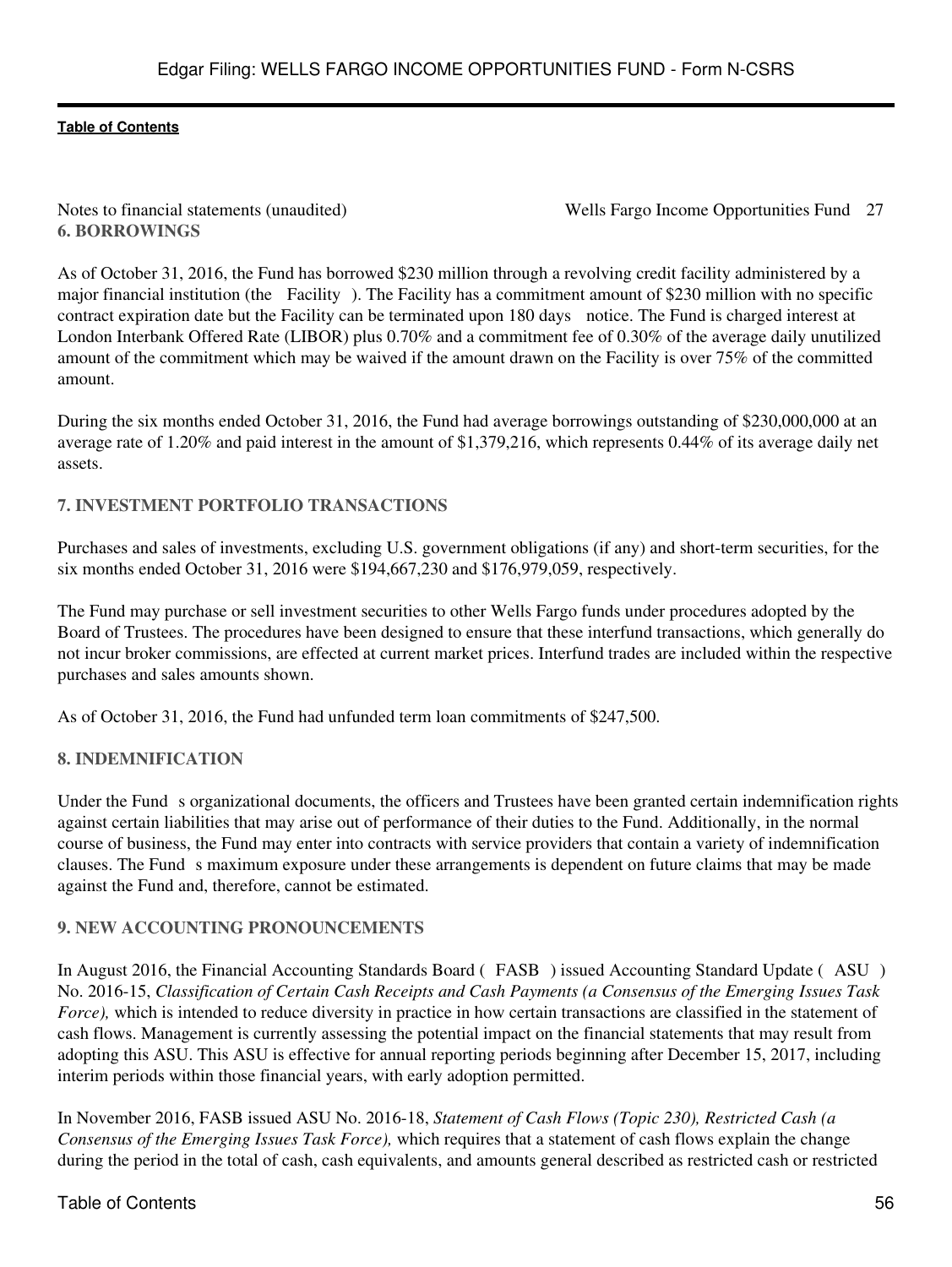cash equivalents. Amounts described as restricted cash and restricted cash equivalents should be included with the cash and cash equivalents in reconciling the beginning and end of period total amounts shown on the statement of cash flows. Management is currently assessing the potential impact on the financial statements that may result from adopting this ASU. This ASU is effective for interim and annual reporting periods beginning after December 15, 2017.

# **10. REGULATORY CHANGES**

In October 2016, the Securities and Exchange Commission (SEC) adopted new rules and forms and amended existing rules and forms (together, final rules) intended to modernize and enhance the reporting and disclosure of information by registered investment companies and to enhance liquidity risk management by open-end mutual funds and exchange-traded funds. The final rules will enhance the quality of information available to investors and will allow the SEC to more effectively collect and use data reported by funds. In part, the final rules amend Regulation S-X and require standardized, enhanced disclosure about derivatives in the Fund s financial statements, as well as other amendments. The compliance date for the amendments to Regulation S-X is August 1, 2017 while the compliance date for the new form types is June 1, 2018 and the compliance date for the liquidity risk management program requirements is December 1, 2018. Management is currently assessing the potential impact of these enhancements and their impact on the financial statement disclosures and reporting requirements.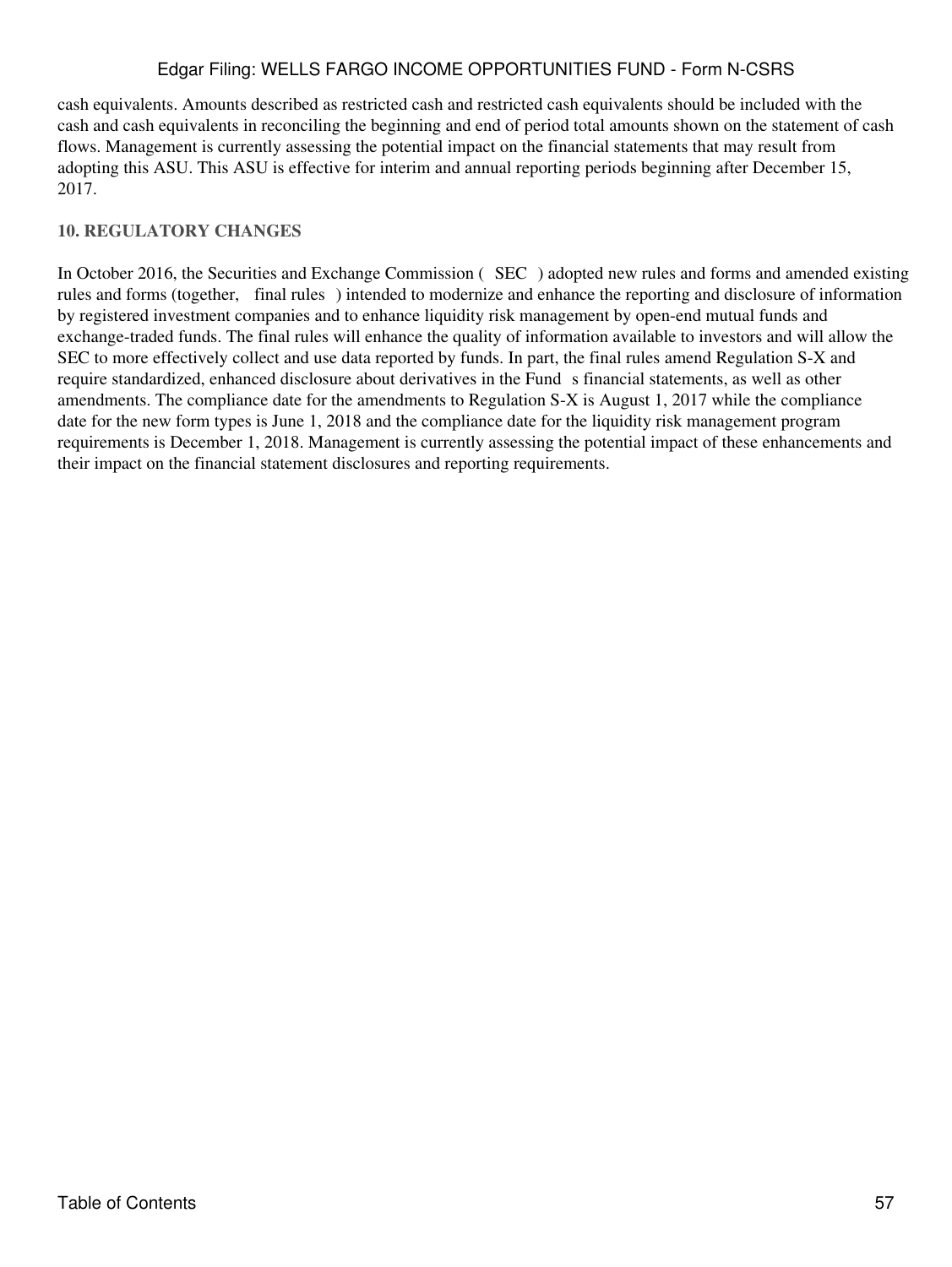#### 28 Wells Fargo Income Opportunities Fund Notes to financial statements (unaudited) **11. SUBSEQUENT DISTRIBUTIONS**

The Fund declared the following distributions to common shareholders:

| Declaration date  | Record date         | Pavable date       | Per share amount |
|-------------------|---------------------|--------------------|------------------|
| October 28, 2016  | November $14, 2016$ | December 1, $2016$ | \$0.068          |
| November 16, 2016 | December 12, 2016   | January 3, 2017    | 0.068            |

These distributions are not reflected in the accompanying financial statements. The final determination of the source of all distributions is subject to change and made after the Fund s tax year-end.

# **12. SUBSEQUENT EVENT**

On November 23, 2016, the Fund announced an extension of its Buyback Program. Under the extended Buyback Program, the Fund may repurchase up to 10% of its outstanding shares during the period beginning December 17, 2016 and ending December 31, 2017.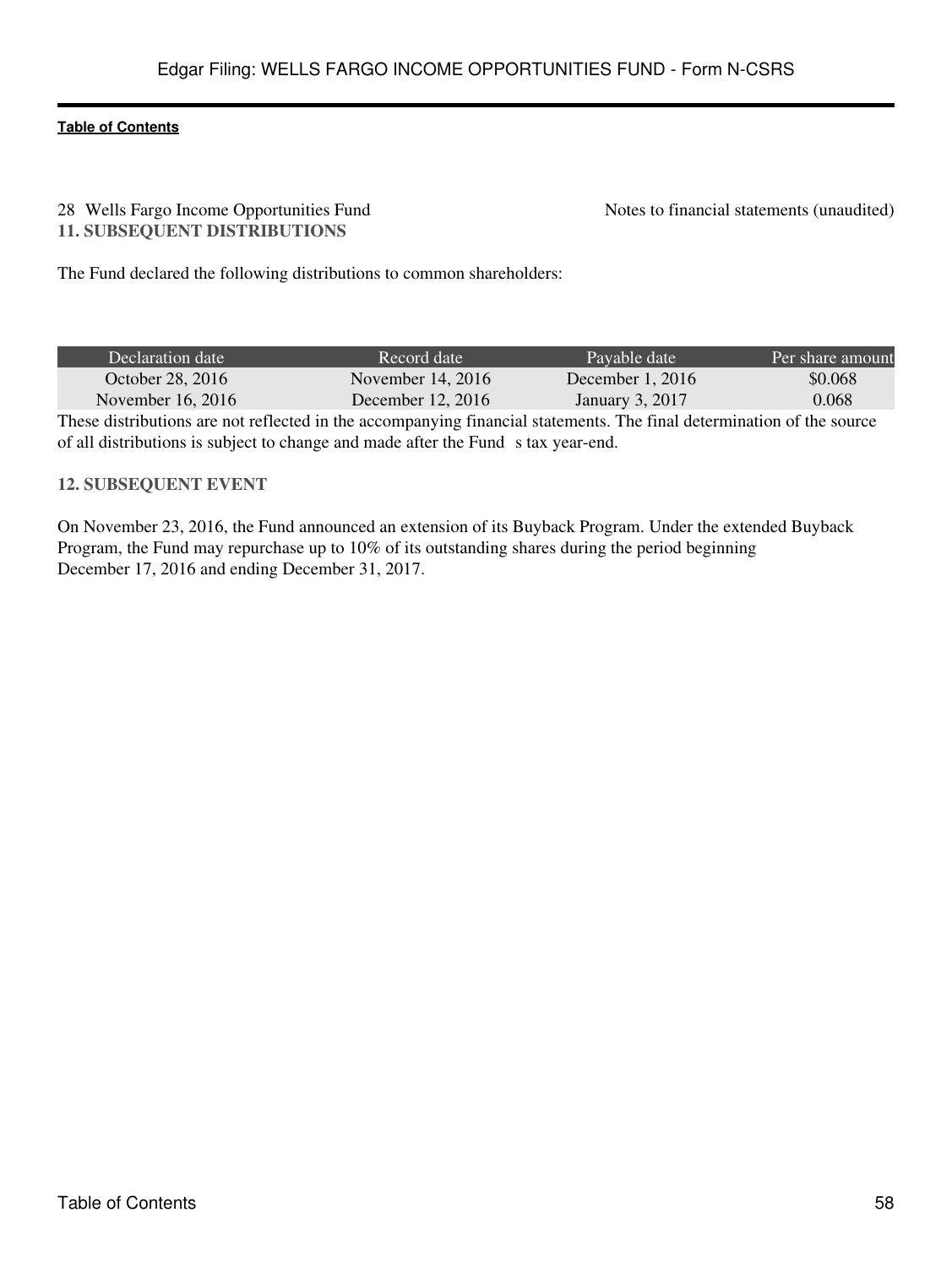# **PROXY VOTING INFORMATION**

Other information (unaudited) Wells Fargo Income Opportunities Fund 29

A description of the policies and procedures that the Fund uses to determine how to vote proxies relating to portfolio securities is available, upon request, by calling **1-800-222-8222**, visiting our website at **wellsfargofunds.com**, or visiting the SEC website at sec.gov. Information regarding how the Fund voted proxies relating to portfolio securities during the most recent 12-month period ended June 30 is available on the Funds website at **wellsfargofunds.com** or by visiting the SEC website at sec.gov.

# **ANNUAL MEETING OF SHAREHOLDERS**

On August 8, 2016, an Annual Meeting of Shareholders for the Fund was held to consider the following proposal. The results of the proposal are indicated below.

**Proposal 1** Election of trustees:

| Net assets voted For           | Peter G. Gordon     | \$504,010,681 |
|--------------------------------|---------------------|---------------|
| Net assets voted Withhold      |                     | \$18,872,584  |
| Net assets voted For           | Timothy J. Penny    | \$504,536,569 |
| Net assets voted Withhold      |                     | \$18,346,696  |
| Net assets voted For           | Michael S. Scofield | \$504,114,652 |
| Net assets voted Withhold      |                     | \$18,768,613  |
| PORTFOLIO HOLDINGS INFORMATION |                     |               |

The complete portfolio holdings for the Fund are publicly available monthly on the Fund s website (**wellsfargofunds.com**), on a one-month delayed basis. The Fund files its complete schedule of portfolio holdings with the SEC for the first and third quarters of each fiscal year on Form N-Q, which is available by visiting the SEC website at sec.gov. In addition, the Fund s Form N-Q may be reviewed and copied at the SEC s Public Reference Room in Washington, DC, and at regional offices in New York City, at 233 Broadway, and in Chicago, at 175 West Jackson Boulevard, Suite 900. Information about the Public Reference Room may be obtained by calling 1-800-SEC-0330.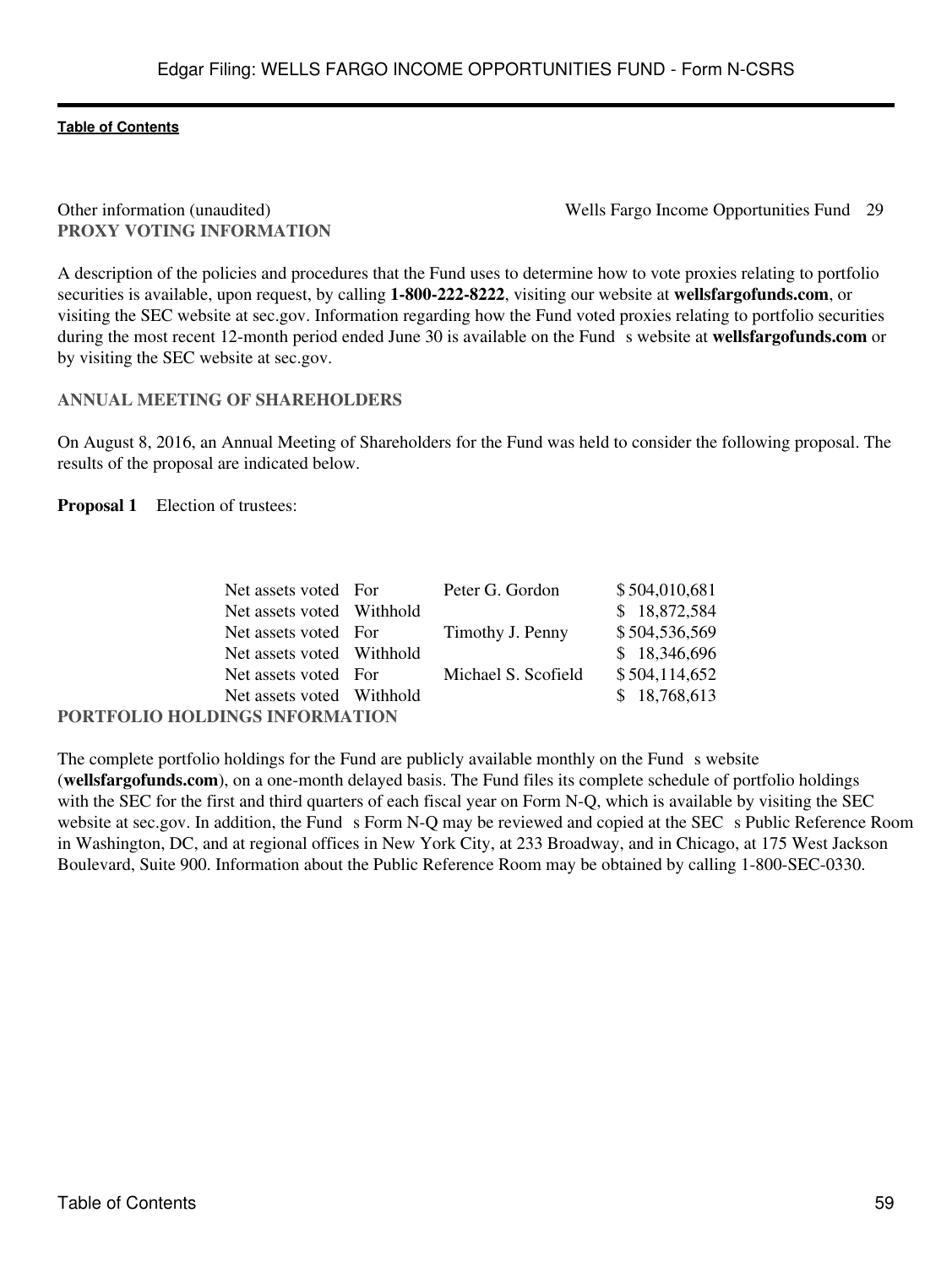# 30 Wells Fargo Income Opportunities Fund Other information (unaudited) **BOARD OF TRUSTEES AND OFFICERS**

The following table provides basic information about the Board of Trustees (the Trustees) and Officers of the Fund. Each of the Trustees and Officers<sup>1</sup> listed below acts in identical capacities for each fund in the Wells Fargo family of funds, which consists of 139 mutual funds comprising the Wells Fargo Funds Trust, Wells Fargo Variable Trust, Wells Fargo Master Trust, and four closed-end funds, including the Fund (collectively the Fund Complex). The mailing address of each Trustee and Officer is 525 Market Street, 12th Floor, San Francisco, CA 94105. The Board of Trustees is classified into three classes of which one is elected annually. Each Trustee serves a three-year term concurrent with the class from which the Trustee is elected. Each Officer serves an indefinite term.

**Independent Trustees**

|                    |                   |                                                                                             | Current other<br>public company or |
|--------------------|-------------------|---------------------------------------------------------------------------------------------|------------------------------------|
| Name and           | Position held and |                                                                                             | investment company                 |
| year of birth      | length of service | Principal occupations during past five years or longer                                      | directorships                      |
|                    |                   | <b>Class I - Non-Interested Trustees to serve until 2017 Annual Meeting of Shareholders</b> |                                    |
| Isaiah Harris, Jr. | Trustee, since    | Retired. Chairman of the Board of CIGNA                                                     | <b>CIGNA</b>                       |
|                    | 2010              | Corporation since 2009, and Director since 2005.                                            | Corporation; Asset                 |
| (Born 1952)        |                   | From 2003 to 2011, Director of Deluxe Corporation.                                          | <b>Allocation Trust</b>            |
|                    |                   | Prior thereto, President and CEO of BellSouth                                               |                                    |
|                    |                   | Advertising and Publishing Corp. from 2005 to 2007,                                         |                                    |
|                    |                   | President and CEO of BellSouth Enterprises from                                             |                                    |
|                    |                   | 2004 to 2005 and President of BellSouth Consumer                                            |                                    |
|                    |                   | Services from 2000 to 2003. Emeritus member of the                                          |                                    |
|                    |                   | Iowa State University Foundation Board of Governors.                                        |                                    |
|                    |                   | Emeritus Member of the Advisory Board of Iowa                                               |                                    |
|                    |                   | State University School of Business. Advisory Board                                         |                                    |
|                    |                   | Member, Palm Harbor Academy (charter school).                                               |                                    |
|                    |                   | Advisory Board Member, Child Evangelism                                                     |                                    |
|                    |                   | Fellowship (non-profit). Mr. Harris is a certified                                          |                                    |
|                    |                   | public accountant (inactive status).                                                        |                                    |
| David F. Larcker   | Trustee, since    | James Irvin Miller Professor of Accounting at the                                           | <b>Asset Allocation</b>            |
|                    | 2010              | Graduate School of Business, Stanford University,                                           | <b>Trust</b>                       |
| (Born 1950)        |                   | Director of the Corporate Governance Research                                               |                                    |
|                    |                   | Initiative and Senior Faculty of The Rock Center for                                        |                                    |
|                    |                   | Corporate Governance since 2006. From 2005 to                                               |                                    |
|                    |                   | 2008, Professor of Accounting at the Graduate School                                        |                                    |
|                    |                   | of Business, Stanford University. Prior thereto, Ernst                                      |                                    |
|                    |                   | & Young Professor of Accounting at The Wharton                                              |                                    |
|                    |                   | School, University of Pennsylvania from 1985 to                                             |                                    |
|                    |                   | 2005.                                                                                       |                                    |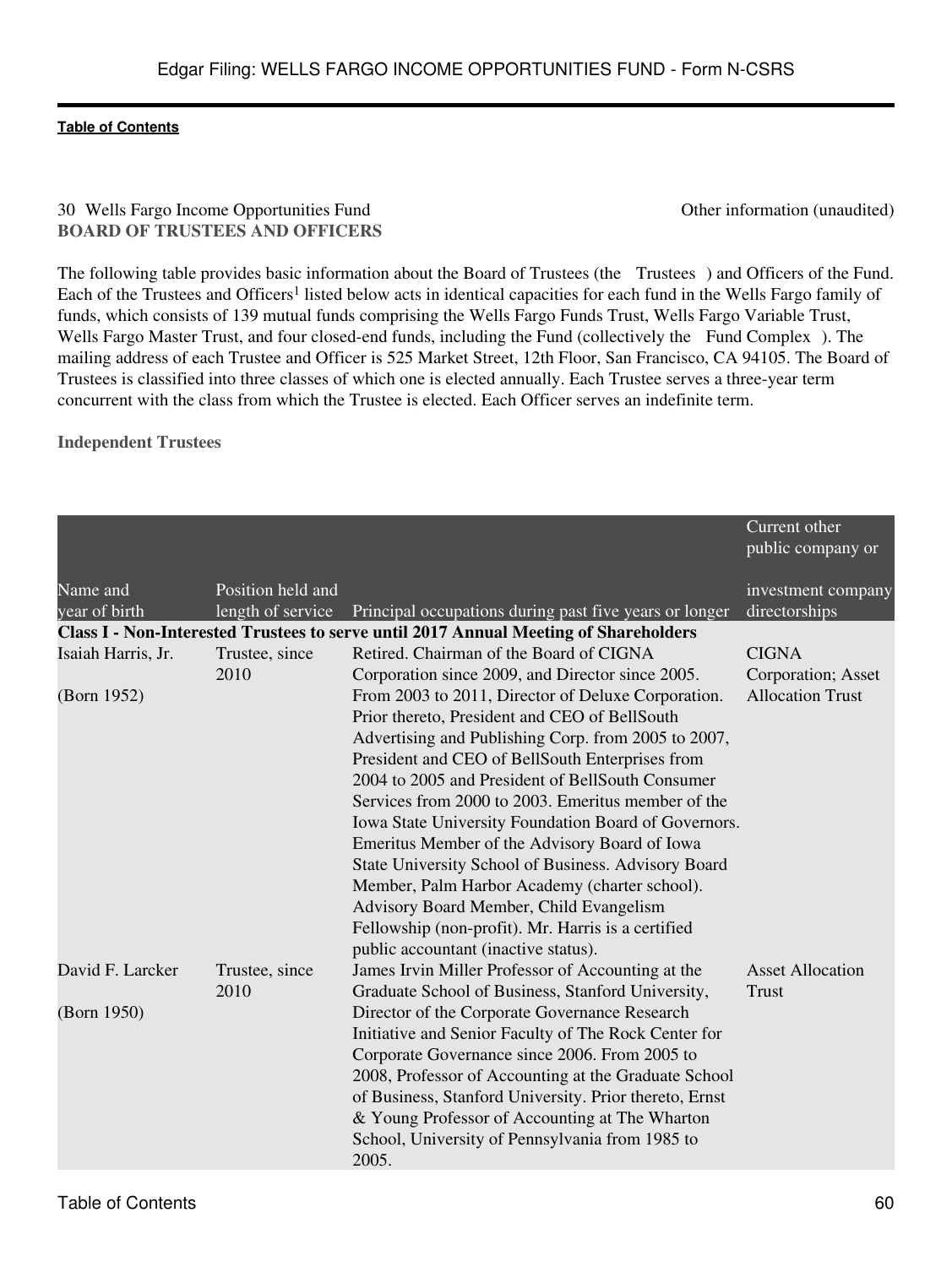| Olivia S. Mitchell                 | Trustee, since<br>2010 | <b>International Foundation of Employee Benefit Plans</b><br>Professor, Wharton School of the University of | <b>Asset Allocation</b><br><b>Trust</b> |
|------------------------------------|------------------------|-------------------------------------------------------------------------------------------------------------|-----------------------------------------|
| (Born 1953)                        |                        | Pennsylvania since 1993. Director of Wharton s                                                              |                                         |
|                                    |                        | Pension Research Council and Boettner Center on                                                             |                                         |
|                                    |                        | Pensions & Retirement Research, and Research                                                                |                                         |
|                                    |                        | Associate at the National Bureau of Economic                                                                |                                         |
|                                    |                        | Research. Previously, Cornell University Professor                                                          |                                         |
|                                    |                        | from 1978 to 1993.                                                                                          |                                         |
|                                    |                        | Class II - Non-Interested Trustees to serve until 2018 Annual Meeting of Shareholders                       |                                         |
| William R. Ebsworth Trustee, since |                        | Retired. From 1984 to 2013, equities analyst, portfolio Asset Allocation                                    |                                         |
|                                    | 2015                   | manager, research director and chief investment                                                             | <b>Trust</b>                            |
| (Born 1957)                        |                        | officer at Fidelity Management and Research                                                                 |                                         |
|                                    |                        | Company in Boston, Tokyo, and Hong Kong and                                                                 |                                         |
|                                    |                        | retired in 2013 as Chief Investment Officer of Fidelity                                                     |                                         |
|                                    |                        | Strategic Advisers, Inc. where he lead a team of                                                            |                                         |
|                                    |                        | investment professionals managing client assets. Prior                                                      |                                         |
|                                    |                        | thereto, Board member of Hong Kong Securities                                                               |                                         |
|                                    |                        | Clearing Co., Hong Kong Options Clearing Corp., the                                                         |                                         |
|                                    |                        | Thailand International Fund, Ltd., Fidelity                                                                 |                                         |
|                                    |                        | Investments Life Insurance Company, and Empire                                                              |                                         |
|                                    |                        | Fidelity Investments Life Insurance Company. Mr.                                                            |                                         |
|                                    |                        | Ebsworth is a $CFA^{\circledast}$ charterholder and an Adjunct                                              |                                         |
|                                    |                        | Lecturer, Finance, at Babson College.                                                                       |                                         |
| Jane A. Freeman                    | Trustee, since         | Retired. From 2012 to 2014 and 1999 to 2008, Chief                                                          | <b>Asset Allocation</b>                 |
|                                    | 2015                   | Financial Officer of Scientific Learning Corporation.                                                       | <b>Trust</b>                            |
| (Born 1953)                        |                        | From 2008 to 2012, Ms. Freeman provided consulting                                                          |                                         |
|                                    |                        | services related to strategic business projects. Prior to                                                   |                                         |
|                                    |                        |                                                                                                             |                                         |
|                                    |                        | 1999, Portfolio Manager at Rockefeller & Co. and                                                            |                                         |
|                                    |                        | Scudder, Stevens & Clark. Board member of the                                                               |                                         |
|                                    |                        | Harding Loevner Funds from 1996 to 2014, serving as                                                         |                                         |
|                                    |                        | both Lead Independent Director and chair of the Audit                                                       |                                         |
|                                    |                        | Committee. Board member of the Russell Exchange                                                             |                                         |
|                                    |                        | Traded Funds Trust from 2011 to 2012 and the chair                                                          |                                         |
|                                    |                        | of the Audit Committee. Ms. Freeman is a Board                                                              |                                         |
|                                    |                        | Member of Ruth Bancroft Garden (non-profit                                                                  |                                         |
|                                    |                        | organization) and an inactive chartered financial                                                           |                                         |
|                                    |                        | analyst.                                                                                                    |                                         |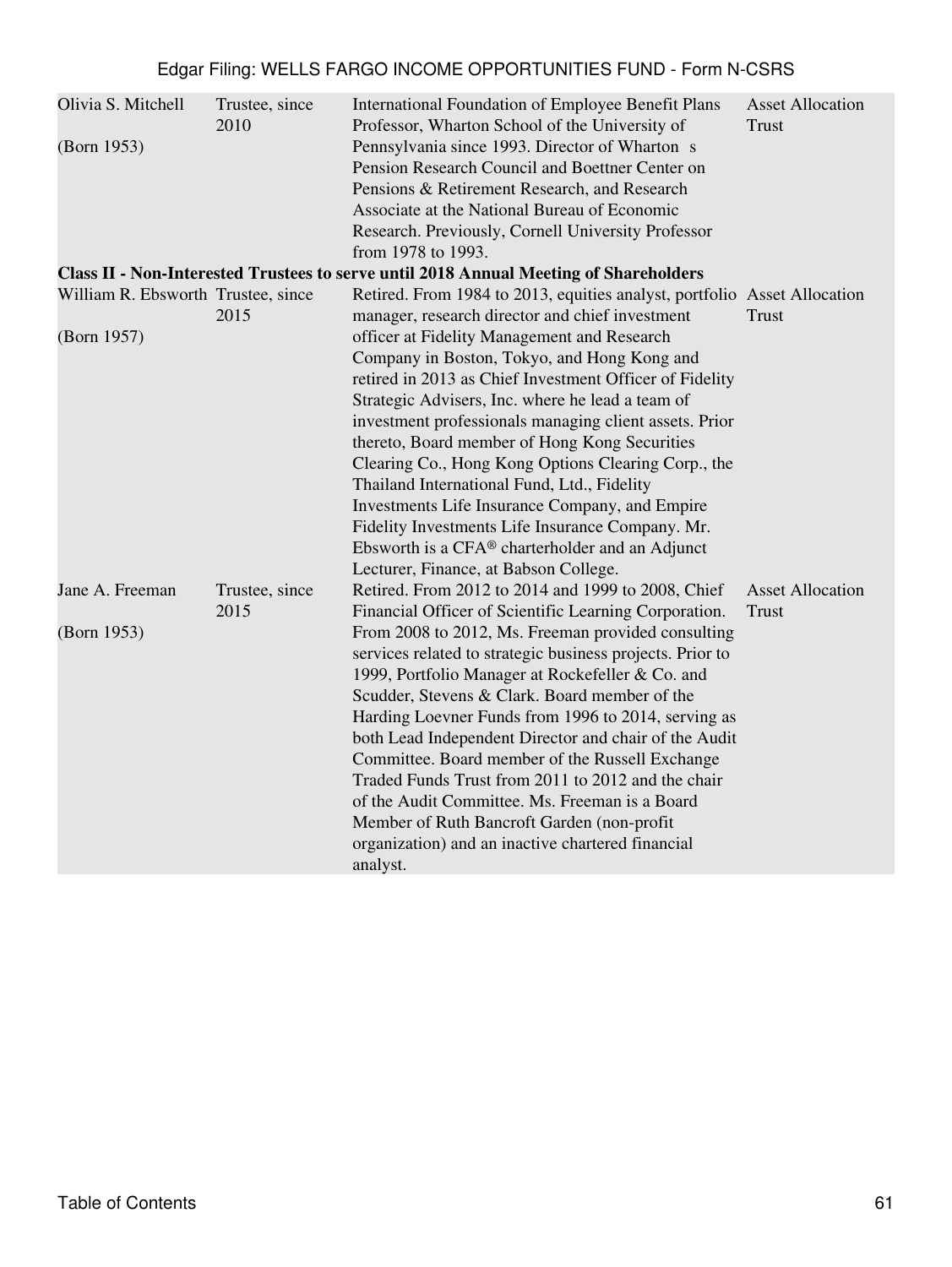| Other information (unaudited)         |                                                   | Wells Fargo Income Opportunities Fund                                                                                                                                                                                                                                                                                                                                                                                                                                                                                                | 31                                      |
|---------------------------------------|---------------------------------------------------|--------------------------------------------------------------------------------------------------------------------------------------------------------------------------------------------------------------------------------------------------------------------------------------------------------------------------------------------------------------------------------------------------------------------------------------------------------------------------------------------------------------------------------------|-----------------------------------------|
|                                       |                                                   |                                                                                                                                                                                                                                                                                                                                                                                                                                                                                                                                      | Current other<br>public company or      |
| Name and<br>year of birth             | Position held and<br>length of service            | Principal occupations during past five years or longer                                                                                                                                                                                                                                                                                                                                                                                                                                                                               | investment company<br>directorships     |
| Judith M.<br>Johnson (Born<br>1949)   | <b>Audit Committee</b><br>Chairman, since<br>2010 | Trustee, since 2010; Retired. Prior thereto, Chief Executive Officer and Chief<br>Investment Officer of Minneapolis Employees Retirement Trust<br>Fund from 1996 to 2008. Ms. Johnson is an attorney,<br>certified public accountant and a certified managerial<br>accountant.                                                                                                                                                                                                                                                       | <b>Asset Allocation</b>                 |
|                                       |                                                   | <b>Class III - Non-Interested Trustees to serve until 2019 Annual Meeting of Shareholders</b>                                                                                                                                                                                                                                                                                                                                                                                                                                        |                                         |
| Peter G.<br>Gordon* (Born<br>1942)    | Chairman, since<br>2010                           | Trustee, since 2010; Co-Founder, Retired Chairman, President and CEO of<br>Crystal Geyser Water Company. Trustee Emeritus, Colby<br>College.                                                                                                                                                                                                                                                                                                                                                                                         | <b>Asset Allocation</b><br><b>Trust</b> |
| Timothy J.<br>Penny (Born<br>1951)    |                                                   | Trustee, since 2010 President and Chief Executive Officer of Southern<br>Minnesota Initiative Foundation, a non-profit<br>organization, since 2007 and Senior Fellow at the<br>Humphrey Institute Policy Forum at the University of<br>Minnesota since 1995. Member of the Board of Trustees<br>of NorthStar Education Finance, Inc., a non-profit<br>organization, since 2007.                                                                                                                                                      | <b>Asset Allocation</b><br><b>Trust</b> |
| Michael S.<br>Scofield (Born<br>1943) | Trustee, since 2003                               | Served on the Investment Company Institute s Board of<br>Governors and Executive Committee from 2008-2011 as<br>well the Governing Council of the Independent Directors<br>Council from 2006-2011 and the Independent Directors<br>Council Executive Committee from 2008-2011. Chairman<br>of the IDC from 2008-2010. Institutional Investor (Fund<br>Directions) Trustee of Year in 2007. Trustee of the<br>Evergreen Funds complex (and its predecessors) from<br>1984 to 2010. Chairman of the Evergreen Funds from<br>2000-2010. | <b>Asset Allocation</b><br><b>Trust</b> |
|                                       |                                                   | Former Trustee of the Mentor Funds. Retired Attorney,<br>Law Offices of Michael S. Scofield.                                                                                                                                                                                                                                                                                                                                                                                                                                         |                                         |

\*Peter Gordon is expected to retire on December 31, 2017. **Officers**

Name and year of birth Position held and length of service Principal occupations during past five years or longer Karla M. Rabusch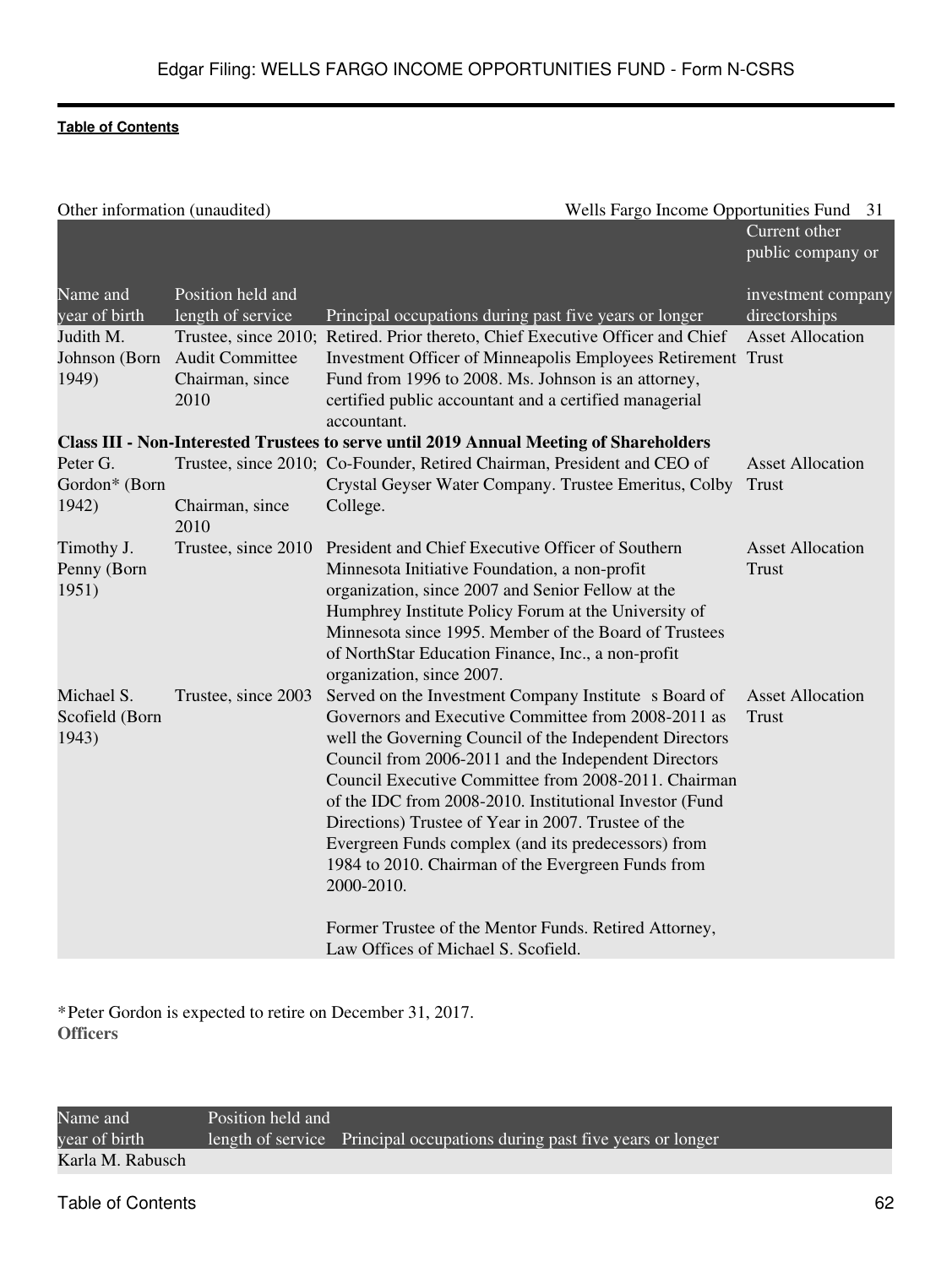| (Born 1959)                   | President, since<br>2010        | Executive Vice President of Wells Fargo Bank, N.A. and<br>President of Wells Fargo Funds Management, LLC since<br>2003.                                                                                                                                    |
|-------------------------------|---------------------------------|------------------------------------------------------------------------------------------------------------------------------------------------------------------------------------------------------------------------------------------------------------|
| Jeremy DePalma <sup>1</sup>   | Treasurer, since<br>2012        | Senior Vice President of Wells Fargo Funds Management,<br>LLC since 2009. Senior Vice President of Evergreen                                                                                                                                               |
| (Born 1974)                   |                                 | Investment Management Company, LLC from 2008 to 2010<br>and head of the Fund Reporting and Control Team within<br>Fund Administration from 2005 to 2010.                                                                                                   |
| C. David Messman              | Secretary, since<br>2010; Chief | Senior Vice President and Secretary of Wells Fargo Funds<br>Management, LLC since 2001. Assistant General Counsel                                                                                                                                          |
| (Born 1960)                   | Legal Officer,<br>since 2010    | of Wells Fargo Bank, N.A. since 2013 and Vice President<br>and Managing Counsel of Wells Fargo Bank, N.A. from<br>1996 to 2013.                                                                                                                            |
| Michael Whitaker <sup>2</sup> | Chief<br>Compliance             | <b>Executive Vice President of Wells Fargo Funds</b><br>Management, LLC since 2016. Chief Compliance Officer of                                                                                                                                            |
| (Born 1967)                   | Officer, since<br>2016          | Fidelity s Fixed Income Funds and Asset Allocation Funds<br>from 2008 to 2016, Compliance Officer of FMR Co., Inc.<br>from 2014 to 2016, Fidelity Investments Money<br>Management, Inc. from 2014 to 2016, Fidelity Investments<br>from $2007$ to $2016$ . |
| David Berardi                 | Assistant<br>Treasurer, since   | Vice President of Wells Fargo Funds Management, LLC<br>since 2009. Vice President of Evergreen Investment                                                                                                                                                  |
| (Born 1975)                   | 2009                            | Management Company, LLC from 2008 to 2010. Manager<br>of Fund Reporting and Control for Evergreen Investment<br>Management Company, LLC from 2004 to 2010.                                                                                                 |

<sup>1</sup> Jeremy DePalma acts as Treasurer of 69 funds and Assistant Treasurer of 70 funds in the Fund Complex.

<sup>2</sup> Michael Whitaker became Chief Compliance Officer effective May 16, 2016.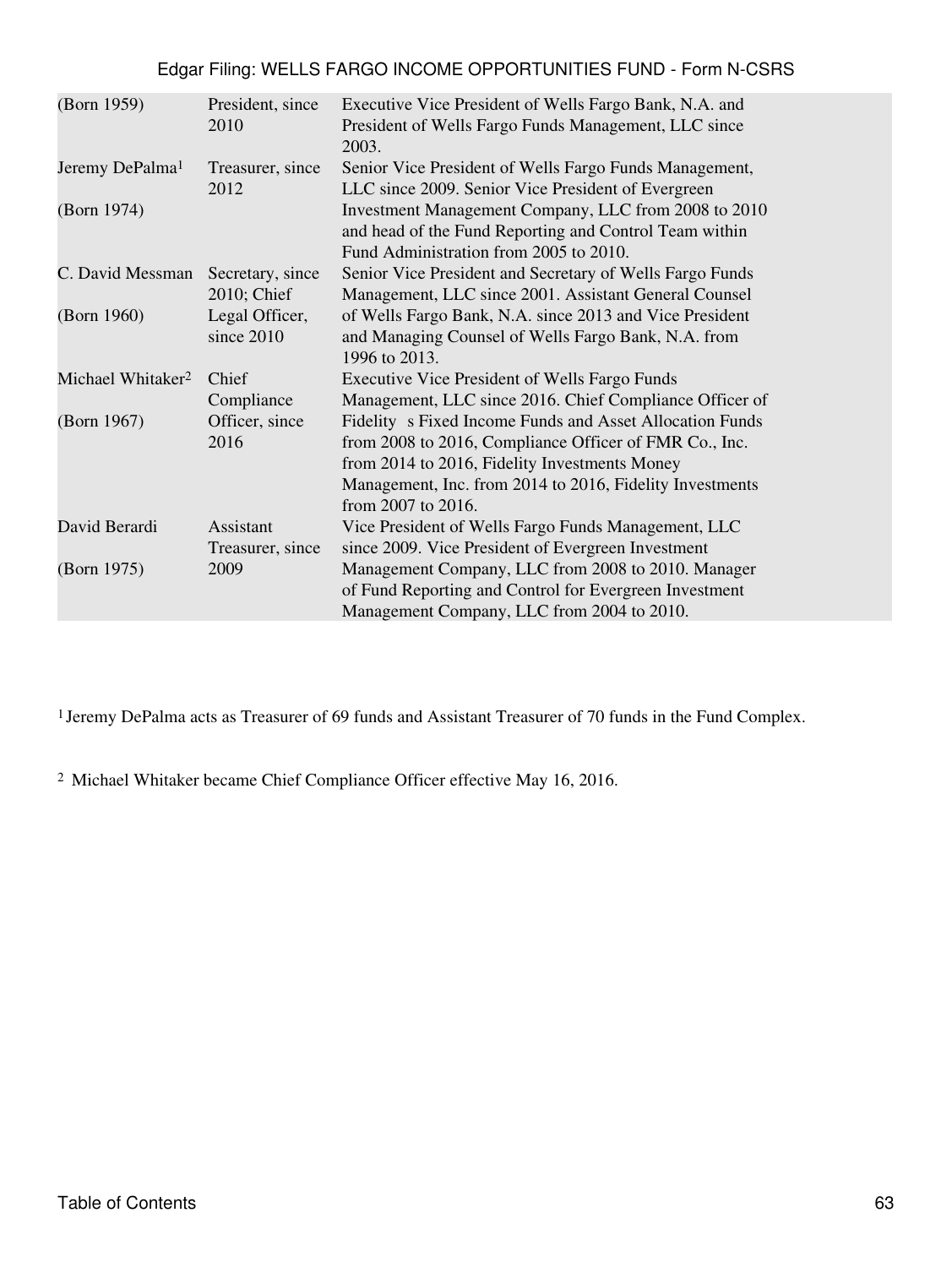# 32 Wells Fargo Income Opportunities Fund **Other information (unaudited)** Other information (unaudited) **BOARD CONSIDERATION OF INVESTMENT ADVISORY AND SUB-ADVISORY AGREEMENTS:**

Under the Investment Company Act of 1940 (the 1940 Act), the Board of Trustees (the Board) of Wells Fargo Income Opportunities Fund (the Fund) must determine whether to approve the continuation of the Fund s investment advisory and sub-advisory agreements. In this regard, at an in-person meeting held on May 24-25, 2016 (the Meeting), the Board, all the members of which have no direct or indirect interest in the investment advisory and sub-advisory agreements and are not interested persons of the Fund, as defined in the 1940 Act (the Independent Trustees), reviewed and approved: (i) an investment advisory agreement with Wells Fargo Funds Management, LLC (Funds Management), and (ii) an investment sub-advisory agreement with Wells Capital Management Incorporated (the Sub-Adviser), an affiliate of Funds Management. The investment advisory agreement with Funds Management and the investment sub-advisory agreement with the Sub-Adviser are collectively referred to as the Advisory Agreements.

At the Meeting, the Board considered the factors and reached the conclusions described below relating to the selection of Funds Management and the Sub-Adviser and the continuation of the Advisory Agreements. Prior to the Meeting, including at an in-person meeting in April 2016, the Trustees conferred extensively among themselves and with representatives of Funds Management about these matters. Also, the Board has adopted a team-based approach, with each team consisting of a sub-set of Trustees, to assist the full Board in the discharge of its duties in reviewing performance and other matters throughout the year. The Independent Trustees were assisted in their evaluation of the Advisory Agreements by independent legal counsel, from whom they received separate legal advice and with whom they met separately.

In providing information to the Board, Funds Management and the Sub-Adviser were guided by a detailed set of requests for information submitted to them by independent legal counsel on behalf of the Independent Trustees at the start of the Board s annual contract renewal process earlier in 2016. In considering and approving the Advisory Agreements, the Trustees considered the information they believed relevant, including but not limited to the information discussed below. The Board considered not only the specific information presented in connection with the Meeting, but also the knowledge gained over time through interaction with Funds Management and the Sub-Adviser about various topics. In this regard, the Board reviewed reports of Funds Management at each of its quarterly meetings, which included, among other things, portfolio reviews and performance reports. In addition, the Board and the teams mentioned above confer with portfolio managers at various times throughout the year. The Board did not identify any particular information or consideration that was all-important or controlling, and each individual Trustee may have attributed different weights to various factors.

After its deliberations, the Board unanimously approved the continuation of the Advisory Agreements and determined that the compensation payable to Funds Management and the Sub-Adviser is reasonable. The Board considered the continuation of the Advisory Agreements for the Fund as part of its consideration of agreements for funds across the complex, but its approvals were made on a fund-by-fund basis. The following summarizes a number of important, but not necessarily all, factors considered by the Board in support of its approvals.

# **Nature, extent and quality of services**

The Board received and considered various information regarding the nature, extent and quality of services provided to the Fund by Funds Management and the Sub-Adviser under the Advisory Agreements. This information included, among other things, a summary of the background and experience of senior management of Funds Management, and the qualifications, background, tenure and responsibilities of each of the portfolio managers primarily responsible for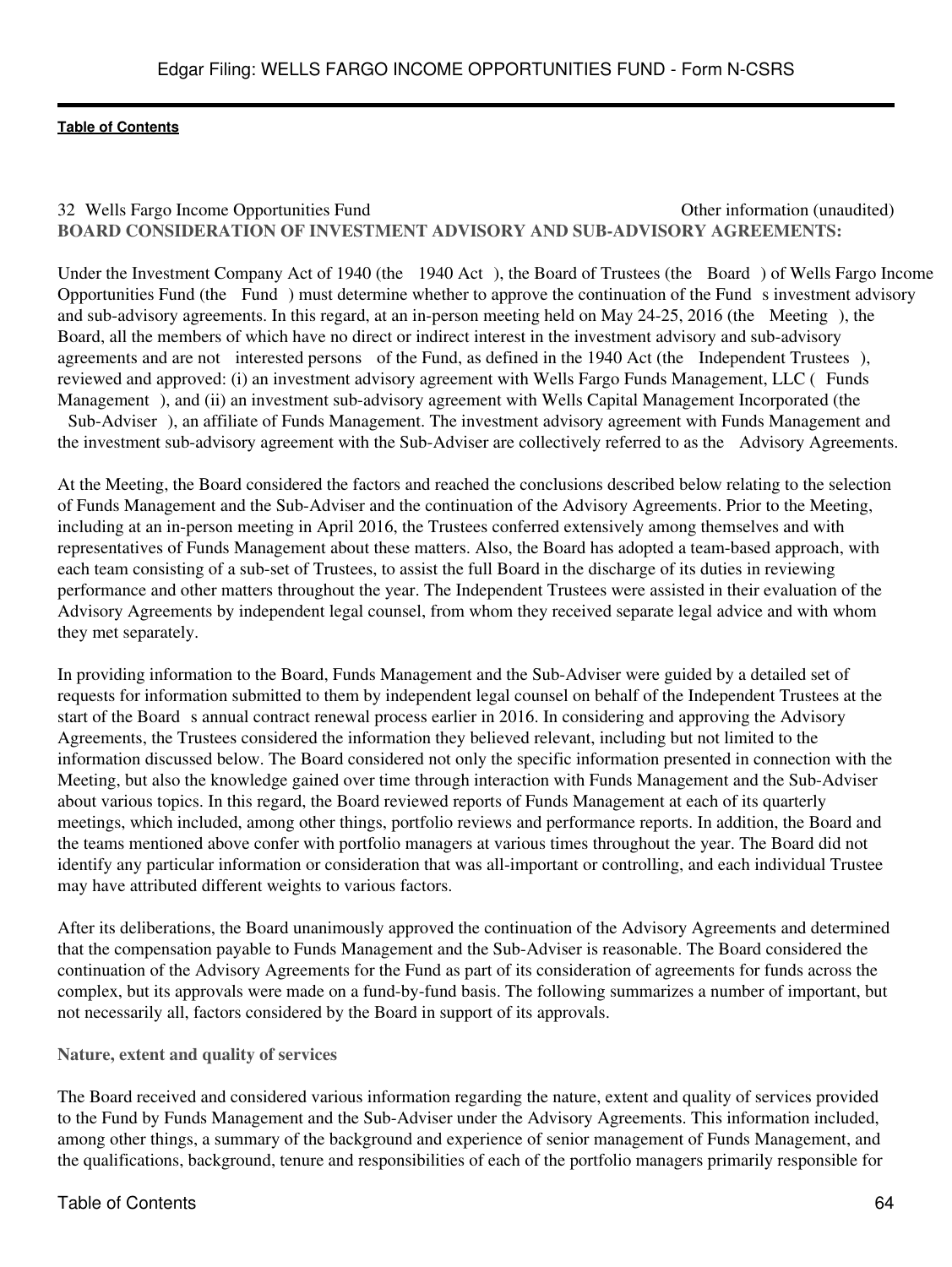the day-to-day portfolio management of the Fund.

The Board evaluated the ability of Funds Management and the Sub-Adviser to attract and retain qualified investment professionals, including research, advisory and supervisory personnel. The Board further considered the compliance programs and compliance records of Funds Management and the Sub-Adviser. In addition, the Board took into account the full range of services provided to the Fund by Funds Management and its affiliates.

**Fund performance and expenses**

The Board considered the performance results for the Fund over various time periods ended December 31, 2015. The Board considered these results in comparison to the performance of funds in a Universe that was determined by Broadridge Inc. (Broadridge) to be similar to the Fund (the Universe), and in comparison to the Fund s benchmark index and to other comparative data. The Board received a description of the methodology used by Broadridge to select the funds in the performance Universe. The Board noted that the performance of the Fund was higher than or in range of the average performance of the Universe for all periods under review. The Board also noted that the performance of the Fund was higher than its benchmark, the BofA Merrill Lynch High Yield Master II Index, for all periods under review except the one-year period.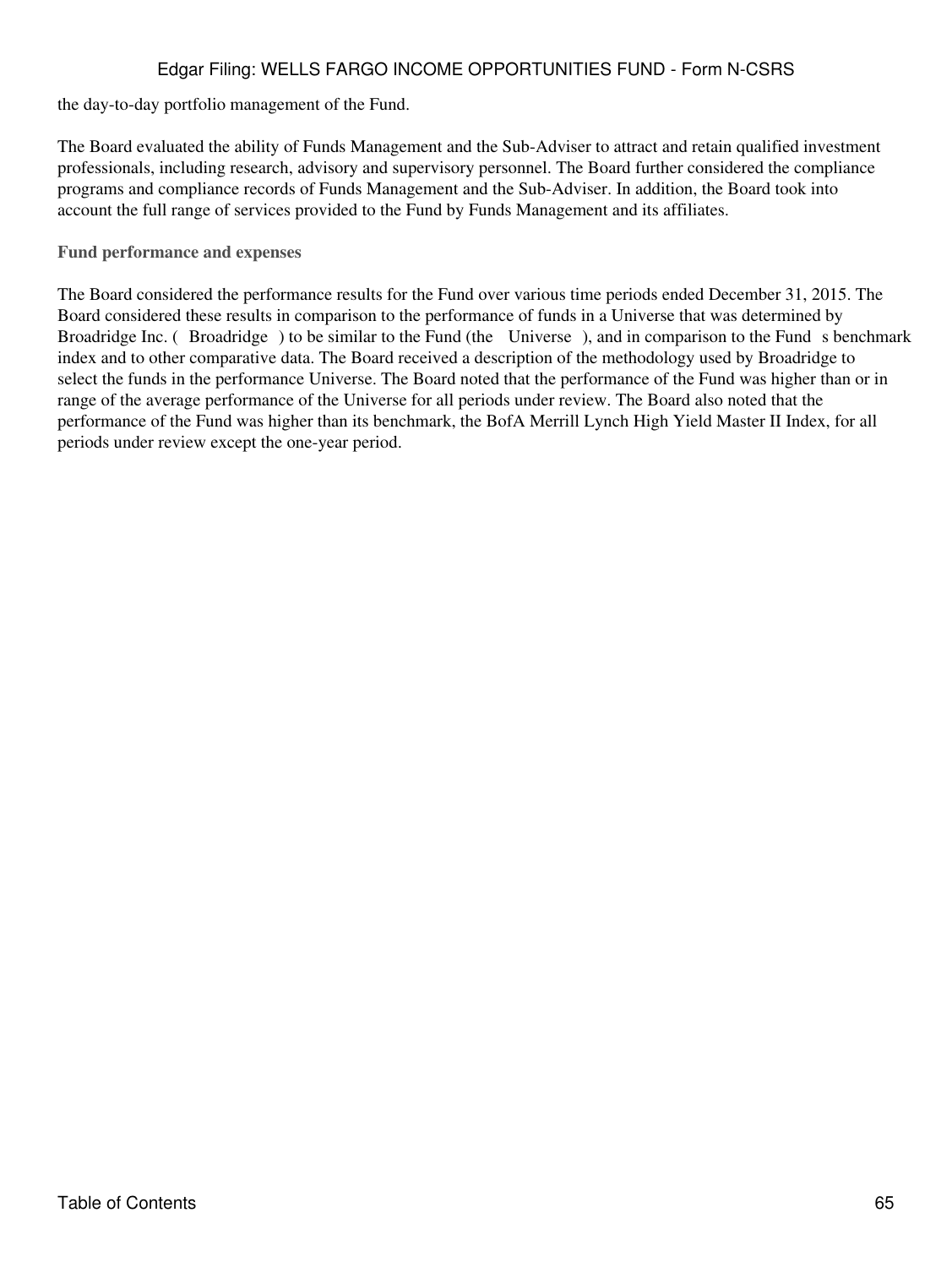Other information (unaudited) Wells Fargo Income Opportunities Fund 33 The Board also received and considered information regarding the Fund s net operating expense ratio and its various components, including actual management fees, and custodian and other non-management fees. The Board considered this ratio in comparison to the median ratio of funds in an expense group that was determined by Broadridge to be similar to the Fund (the Group). Broadridge is an independent provider of investment company data. The Board received a description of the methodology used by Broadridge to select the funds in the expense Group and an explanation of how funds comprising expense groups and their expense ratios may vary from year-to-year. Based on the Broadridge reports, the Board noted that the net operating expense ratio of the Fund was lower than the median net operating expense ratio of the expense Group.

The Board took into account the Fund performance and expense information provided to it among the factors considered in deciding to re-approve the Advisory Agreements.

**Investment advisory and sub-advisory fee rates**

The Board reviewed and considered the contractual investment advisory fee rate that is payable by the Fund to Funds Management for investment advisory services (the Advisory Agreement Rate), both on a stand-alone basis and on a combined basis with the Fund s contractual administration fee rate (the Management Rate). The Board also reviewed and considered the contractual investment sub-advisory fee rate that is payable by Funds Management to the Sub-Adviser for investment sub-advisory services (the Sub-Advisory Agreement Rate).

Among other information reviewed by the Board was a comparison of the Management Rate of the Fund with those of other funds in the expense Group at a common asset level. The Board noted that the Management Rate of the Fund was lower than the average rate for the Fund s expense Group.

The Board also received and considered information about the portion of the total advisory fee that was retained by Funds Management after payment of the fee to the Sub-Adviser for sub-advisory services. In assessing the reasonableness of this amount, the Board received and evaluated information about the nature and extent of responsibilities retained and risks assumed by Funds Management and not delegated to or assumed by the Sub-Adviser, and about Funds Management s on-going oversight services. However, given the affiliation between Funds Management and the Sub-Adviser, the Board ascribed limited relevance to the allocation of the advisory fee between them.

Based on its consideration of the factors and information it deemed relevant, including those described here, the Board determined that the Advisory Agreement Rate and the Sub-Advisory Agreement Rate was reasonable, in light of the services covered by the Advisory Agreements.

# **Profitability**

The Board received and considered information concerning the profitability of Funds Management, as well as the profitability of Wells Fargo as a whole, from providing services to the Fund and the fund family as a whole. The Board also received and considered information concerning the profitability of the Sub-Adviser from providing services to the fund family as a whole, noting that the Sub-Adviser s profitability information with respect to providing services to the Fund was subsumed in the Wells Fargo and Funds Management profitability analysis.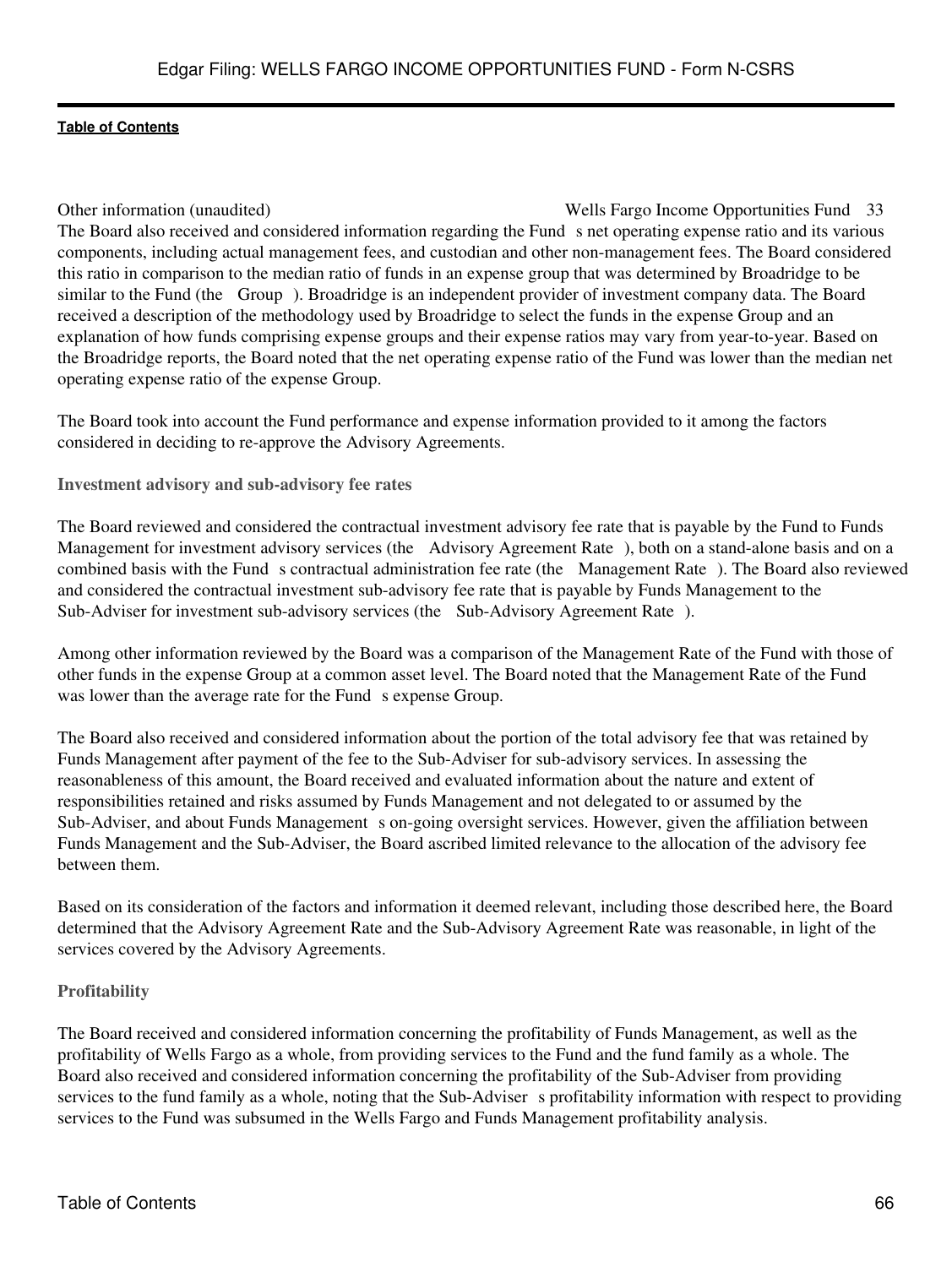Funds Management reported on the methodologies and estimates used in calculating profitability. Among other things, the Board noted that the levels of profitability reported on a fund-by-fund basis varied widely, depending on factors such as the size and type of fund. Based on its review, the Board did not deem the profits reported by Funds Management or Wells Fargo from its services to the Fund to be at a level that would prevent it from approving the continuation of the Advisory Agreements.

# **Economies of scale**

The Board considered the extent to which there may be sharing with the Fund of potential economies of scale in the provision of advisory services to the Fund. The Board noted that, as is typical of closed-end funds, there are no breakpoints in the Management Rate. Although the Fund would not share in any potential economies of scale through contractual breakpoints, the Board noted that fee waiver and expense reimbursement arrangements and competitive fee rates at the outset are means of sharing potential economies of scale with shareholders of the Fund and the fund family as a whole. The Board concluded that the Fund s fee waiver and expense arrangements constituted a reasonable approach to sharing potential economies of scale with the Fund and its shareholders. The Board also noted that it would have opportunities to revisit the Management Rate as part of future contract reviews.

**Other benefits to Funds Management and the Sub-Adviser**

The Board received and considered information regarding potential fall-out or ancillary benefits received by Funds Management and its affiliates, including the Sub-Adviser, as a result of their relationships with the Fund. Ancillary benefits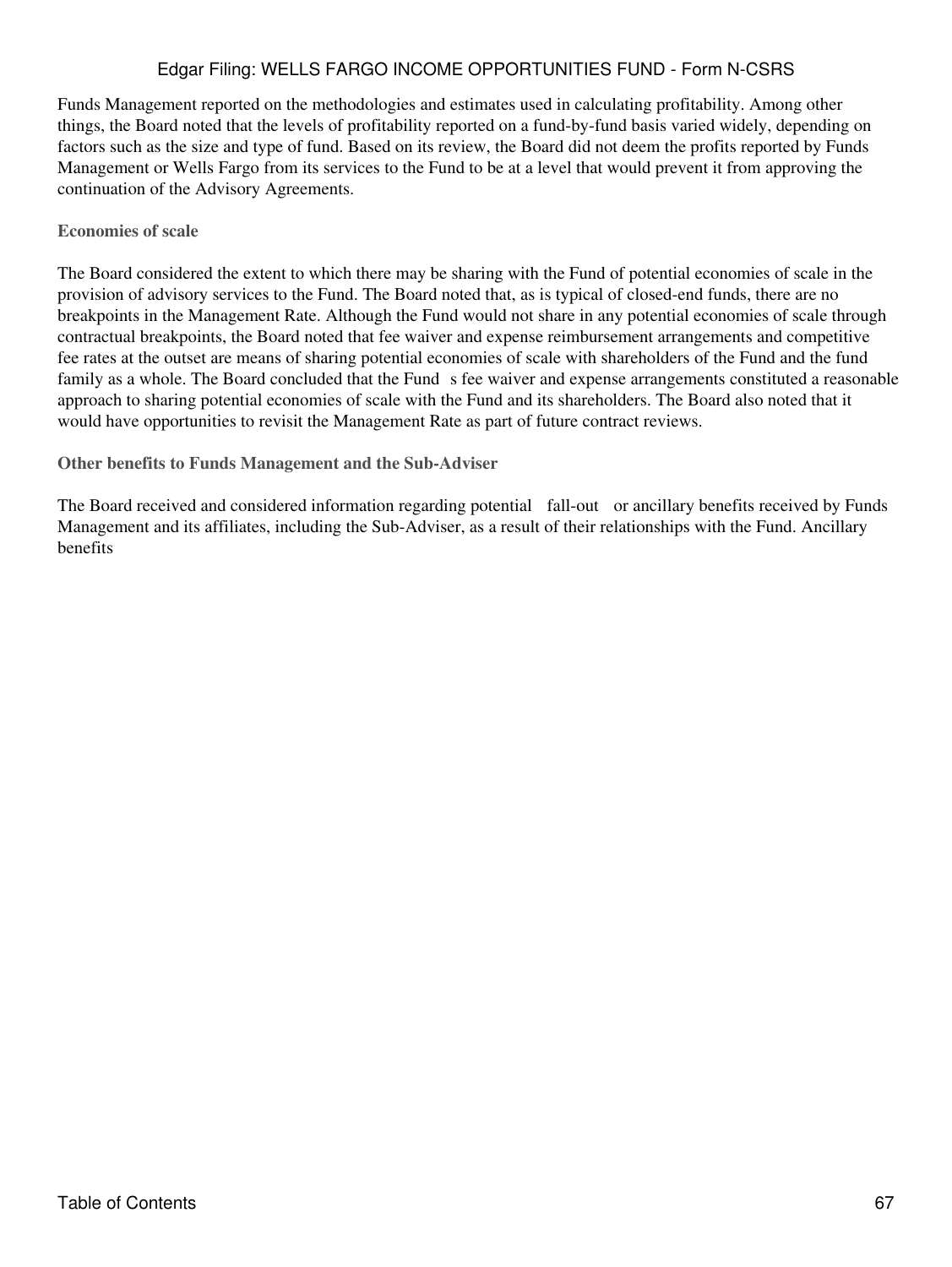34 Wells Fargo Income Opportunities Fund Other information (unaudited) could include, among others, benefits directly attributable to other relationships with the Fund and benefits potentially derived from an increase in Funds Management s and the Sub-Adviser s business as a result of their relationships with the Fund. The Board also reviewed information about soft dollar credits earned and utilized by the Sub-Adviser and commissions earned by affiliated brokers from portfolio transactions.

Based on its consideration of the factors and information it deemed relevant, including those described here, the Board did not find that any ancillary benefits received by Funds Management and its affiliates, including the Sub-Adviser, were unreasonable.

#### **Conclusion**

At the Meeting, after considering the above-described factors and based on its deliberations and its evaluation of the information described above, the Board unanimously approved the continuation of the Advisory Agreements for an additional one-year period and determined that the compensation payable to Funds Management and the Sub-Adviser is reasonable.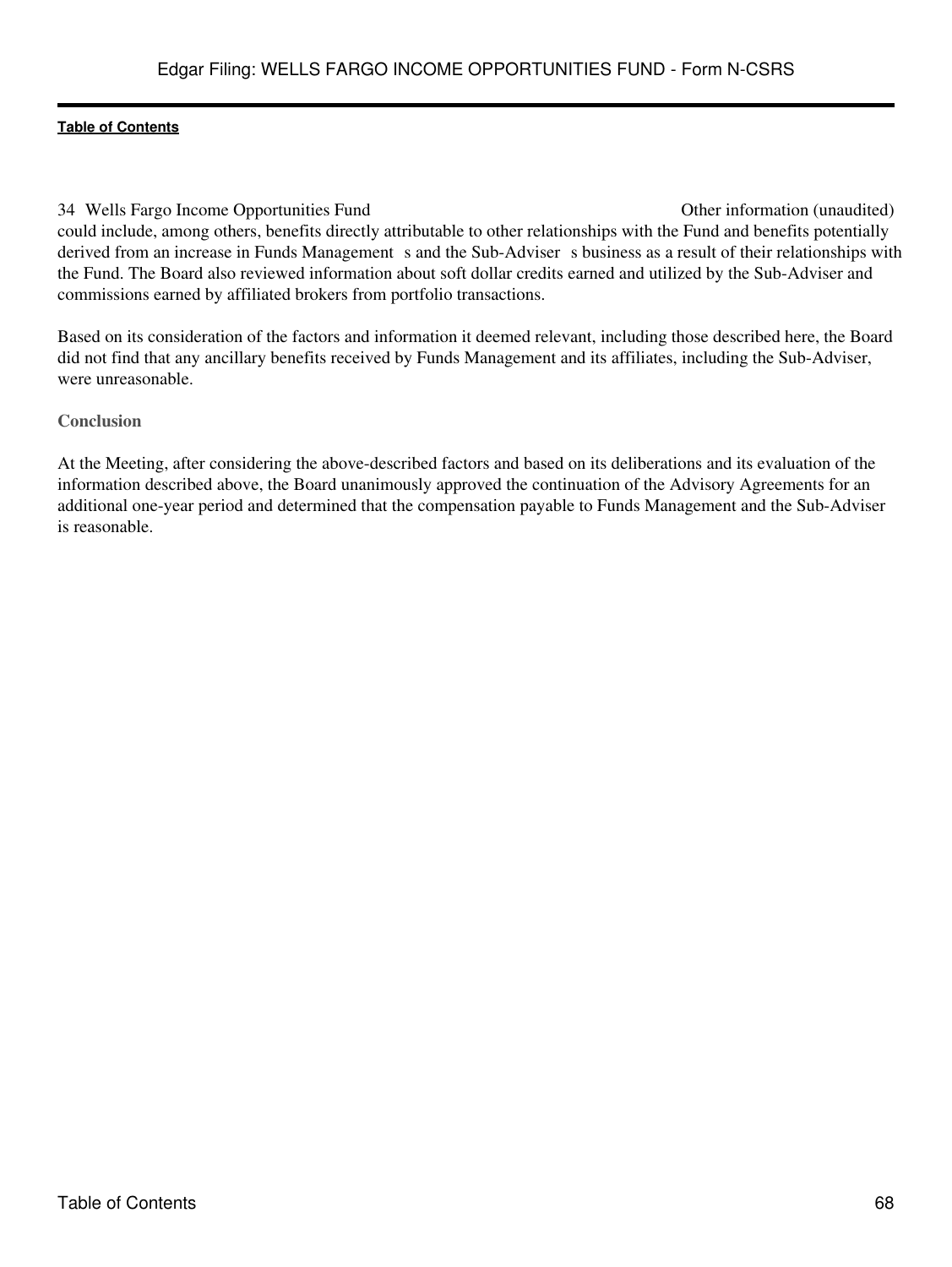# Automatic dividend reinvestment plan Wells Fargo Income Opportunities Fund 35 **AUTOMATIC DIVIDEND REINVESTMENT PLAN**

All common shareholders are eligible to participate in the Automatic Dividend Reinvestment Plan (the Plan). Pursuant to the Plan, unless a common shareholder is ineligible or elects otherwise, all cash dividends and capital gains distributions are automatically reinvested by Computershare Trust Company, N.A., as agent for shareholders in administering the Plan (Plan Agent), in additional common shares of the Fund. Whenever the Fund declares an ordinary income dividend or a capital gain dividend (collectively referred to as dividends) payable either in shares or in cash, nonparticipants in the Plan will receive cash, and participants in the Plan will receive the equivalent in common shares. The shares are acquired by the Plan Agent for the participant s account, depending upon the circumstances described below, either (i) through receipt of additional unissued but authorized common shares from the Fund (newly issued common shares) or (ii) by purchase of outstanding common shares on the open-market (open-market purchases) on the NYSE Amex or elsewhere. If, on the payment date for any dividend or distribution, the net asset value per share of the common shares is equal to or less than the market price per common share plus estimated brokerage commissions (market premium), the Plan Agent will invest the amount of such dividend or distribution in newly issued shares on behalf of the participant. The number of newly issued common shares to be credited to the participant s account will be determined by dividing the dollar amount of the dividend by the net asset value per share on the date the shares are issued, provided that the maximum discount from the then current market price per share on the date of issuance may not exceed 5%. If on the dividend payment date the net asset value per share is greater than the market value (market discount), the Plan Agent will invest the dividend amount in shares acquired on behalf of the participant in open-market purchases. There will be no brokerage charges with respect to shares issued directly by the Fund as a result of dividends or capital gains distributions payable either in shares or in cash. However, each participant will pay a pro rata share of brokerage commissions incurred with respect to the Plan Agent s open-market purchases in connection with the reinvestment of dividends. The automatic reinvestment of dividends and distributions will not relieve participants of any federal, state or local income tax that may be payable (or required to be withheld) on such dividends. All correspondence concerning the Plan should be directed to the Plan Agent at P.O. Box 30170, College Station, Texas 77842-3170 or by calling 1-800-730-6001.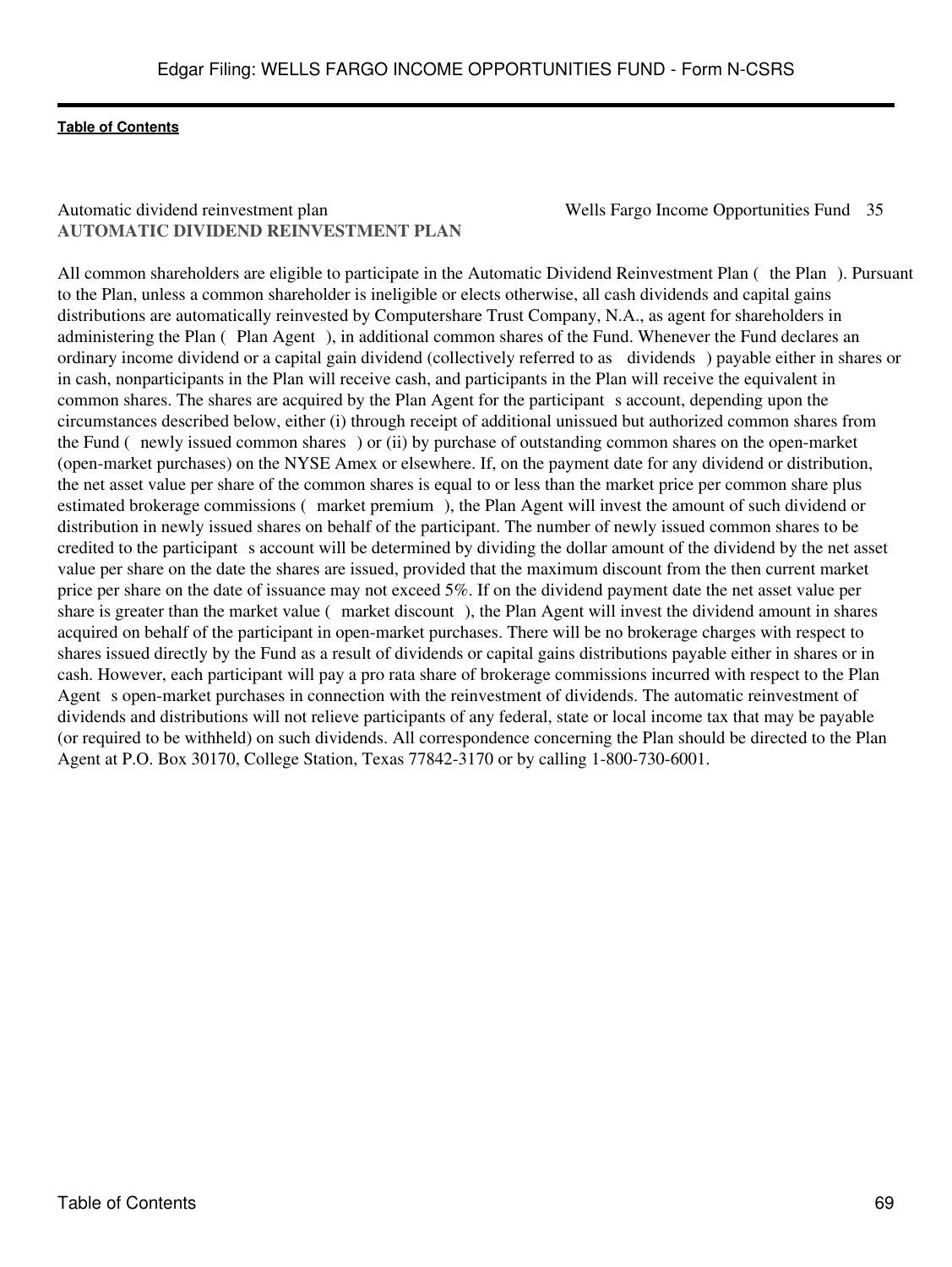36 Wells Fargo Income Opportunities Fund List of abbreviations The following is a list of common abbreviations for terms and entities that may have appeared in this report.

| <b>ACA</b>    | <b>ACA Financial Guaranty Corporation</b>       |
|---------------|-------------------------------------------------|
| <b>ADR</b>    | American depositary receipt                     |
| <b>ADS</b>    | American depositary shares                      |
| <b>AGC</b>    | <b>Assured Guaranty Corporation</b>             |
| <b>AGM</b>    | <b>Assured Guaranty Municipal</b>               |
| Ambac         | Ambac Financial Group Incorporated              |
| AMT           | Alternative minimum tax                         |
| <b>AUD</b>    | Australian dollar                               |
| BAN           | Bond anticipation notes                         |
| <b>BHAC</b>   | Berkshire Hathaway Assurance Corporation        |
| <b>BRL</b>    | Brazilian real                                  |
| CAB           | Capital appreciation bond                       |
| CAD           | Canadian dollar                                 |
| <b>CCAB</b>   | Convertible capital appreciation bond           |
| <b>CDA</b>    | <b>Community Development Authority</b>          |
| <b>CDO</b>    | Collateralized debt obligation                  |
| <b>CHF</b>    | Swiss franc                                     |
| <b>COP</b>    | Colombian peso                                  |
| <b>CLP</b>    | Chilean peso                                    |
| <b>DKK</b>    | Danish krone                                    |
| <b>DRIVER</b> | Derivative inverse tax-exempt receipts          |
| DW&P          | Department of Water & Power                     |
| <b>DWR</b>    | Department of Water Resources                   |
| <b>ECFA</b>   | Educational & Cultural Facilities Authority     |
| <b>EDA</b>    | <b>Economic Development Authority</b>           |
| <b>EDFA</b>   | <b>Economic Development Finance Authority</b>   |
| <b>ETF</b>    | Exchange-traded fund                            |
| <b>EUR</b>    | Euro                                            |
| <b>FDIC</b>   | <b>Federal Deposit Insurance Corporation</b>    |
| <b>FFCB</b>   | <b>Federal Farm Credit Banks</b>                |
| <b>FGIC</b>   | <b>Financial Guaranty Insurance Corporation</b> |
| <b>FHA</b>    | <b>Federal Housing Administration</b>           |
| <b>FHLB</b>   | <b>Federal Home Loan Bank</b>                   |
| <b>FHLMC</b>  | Federal Home Loan Mortgage Corporation          |
| <b>FICO</b>   | The Financing Corporation                       |
| <b>FNMA</b>   | Federal National Mortgage Association           |
| <b>FSA</b>    | Farm Service Agency                             |
| <b>GBP</b>    | Great British pound                             |
| <b>GDR</b>    | Global depositary receipt                       |
| <b>GNMA</b>   | Government National Mortgage Association        |
| GO            | General obligation                              |
|               |                                                 |

Table of Contents 70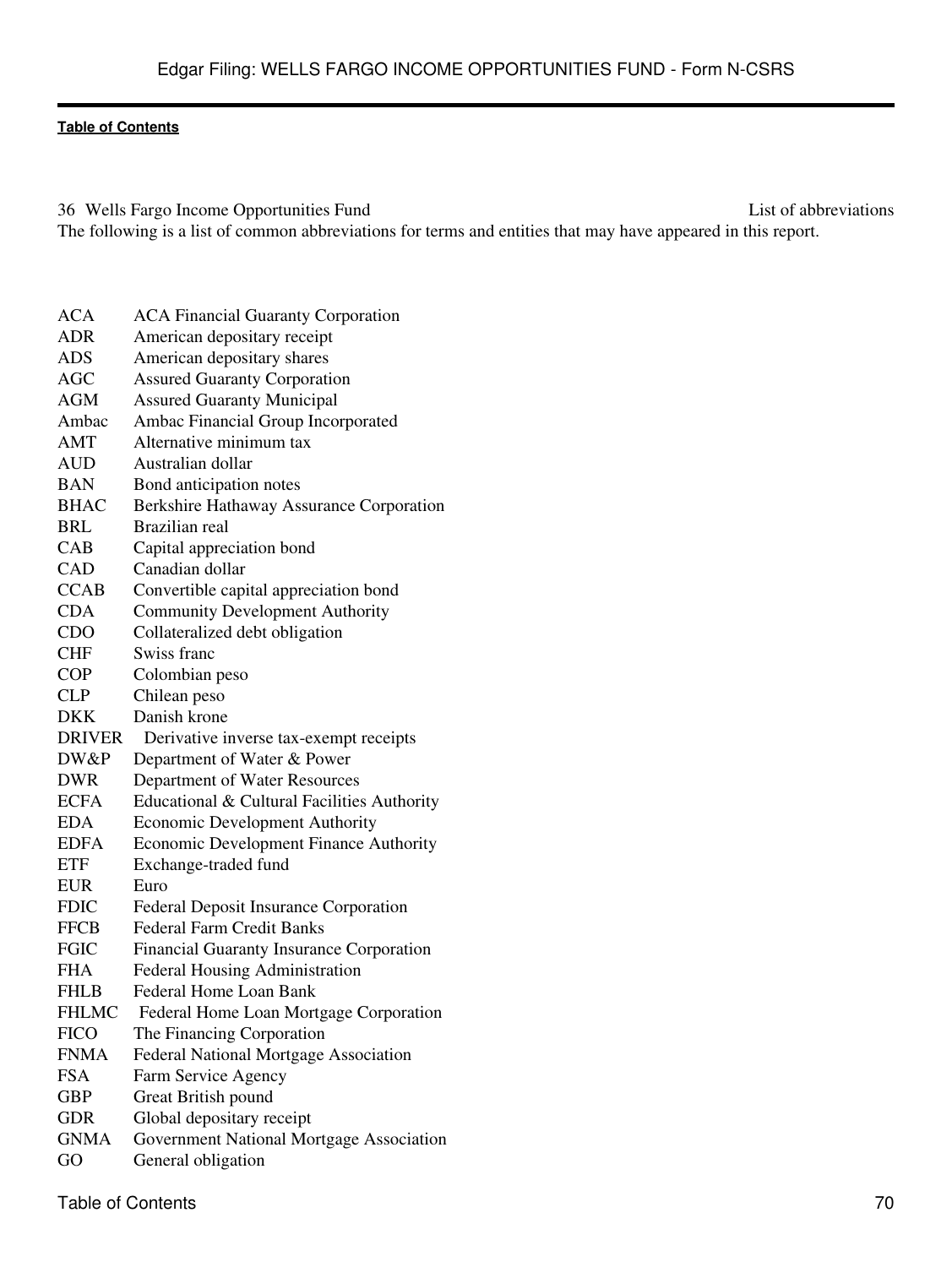| <b>HCFR</b>   | Healthcare facilities revenue                 |
|---------------|-----------------------------------------------|
| <b>HEFA</b>   | Health & Educational Facilities Authority     |
| <b>HEFAR</b>  | Higher education facilities authority revenue |
| <b>HFA</b>    | Housing Finance Authority                     |
| <b>HFFA</b>   | <b>Health Facilities Financing Authority</b>  |
| <b>HKD</b>    | Hong Kong dollar                              |
| <b>HUD</b>    |                                               |
|               | Department of Housing and Urban Development   |
| <b>HUF</b>    | Hungarian forint                              |
| <b>IDA</b>    | <b>Industrial Development Authority</b>       |
| <b>IDAG</b>   | <b>Industrial Development Agency</b>          |
| <b>IDR</b>    | Indonesian rupiah                             |
| IEP           | Irish pound                                   |
| JPY           | Japanese yen                                  |
| <b>KRW</b>    | Republic of Korea won                         |
| <b>LIBOR</b>  | London Interbank Offered Rate                 |
| <b>LIFER</b>  | Long Inverse Floating Exempt Receipts         |
| LIQ           | Liquidity agreement                           |
| <b>LLC</b>    | Limited liability company                     |
| <b>LLLP</b>   | Limited liability limited partnership         |
| <b>LLP</b>    | Limited liability partnership                 |
| LOC           | Letter of credit                              |
| LP            | Limited partnership                           |
| <b>MBIA</b>   | Municipal Bond Insurance Association          |
| <b>MFHR</b>   | Multifamily housing revenue                   |
| <b>MSTR</b>   | Municipal securities trust receipts           |
| <b>MTN</b>    | Medium-term note                              |
| <b>MUD</b>    | Municipal Utility District                    |
| <b>MXN</b>    | Mexican peso                                  |
| <b>MYR</b>    | Malaysian ringgit                             |
| National      | National Public Finance Guarantee Corporation |
| <b>NGN</b>    | Nigerian naira                                |
| <b>NOK</b>    | Norwegian krone                               |
| <b>NZD</b>    | New Zealand dollar                            |
| <b>PCFA</b>   | Pollution Control Financing Authority         |
| PCL           | Public Company Limited                        |
| <b>PCR</b>    | Pollution control revenue                     |
| <b>PFA</b>    | <b>Public Finance Authority</b>               |
| <b>PFFA</b>   | Public Facilities Financing Authority         |
| <b>PFOTER</b> | Puttable floating option tax-exempt receipts  |
| plc           | Public limited company                        |
| <b>PLN</b>    | Polish zloty                                  |
| <b>PUTTER</b> | Puttable tax-exempt receipts                  |
| R&D           |                                               |
|               | Research & development                        |
| Radian        | <b>Radian Asset Assurance</b>                 |
| <b>RAN</b>    | Revenue anticipation notes                    |
| <b>RDA</b>    | Redevelopment Authority                       |
| <b>RDFA</b>   | Redevelopment Finance Authority               |
| <b>REIT</b>   | Real estate investment trust                  |
| <b>ROC</b>    | Reset option certificates                     |
| <b>RON</b>    | Romanian lei                                  |
| <b>RUB</b>    | Russian ruble                                 |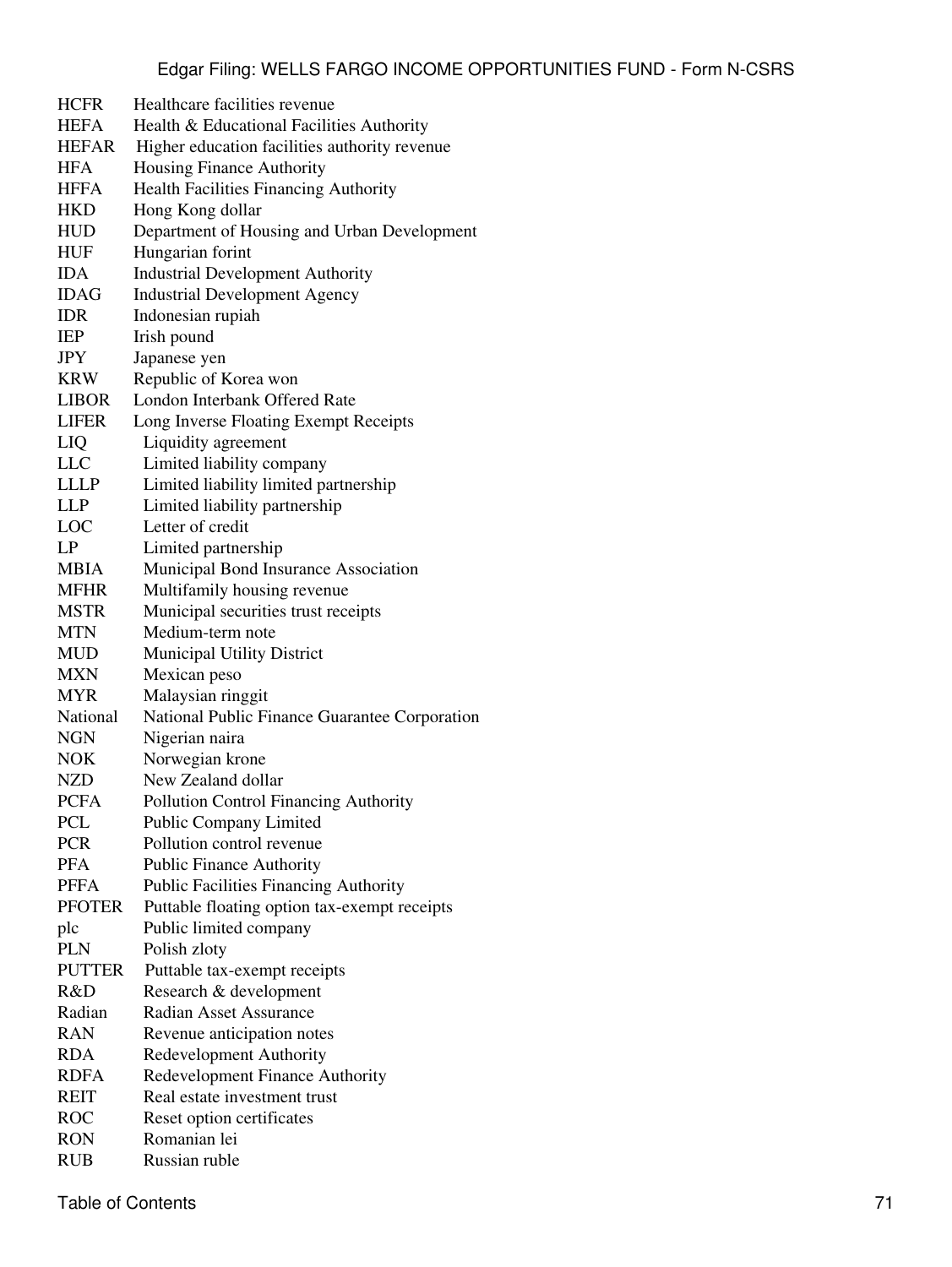| <b>SAVRS</b>  | Select auction variable rate securities     |
|---------------|---------------------------------------------|
| <b>SBA</b>    | <b>Small Business Authority</b>             |
| SDR           | Swedish depositary receipt                  |
| <b>SEK</b>    | Swedish krona                               |
| <b>SFHR</b>   | Single-family housing revenue               |
| <b>SFMR</b>   | Single-family mortgage revenue              |
| SGD           | Singapore dollar                            |
| <b>SPA</b>    | Standby purchase agreement                  |
| <b>SPDR</b>   | Standard & Poor s Depositary Receipts       |
| <b>SPEAR</b>  | Short Puttable Exempt Adjustable Receipts   |
| <b>STRIPS</b> | Separate trading of registered interest and |
|               | principal securities                        |
| TAN           | Tax anticipation notes                      |
| <b>TBA</b>    | To be announced                             |
| THB           | Thai baht                                   |
| <b>TIPS</b>   | Treasury inflation-protected securities     |
| TRAN          | Tax revenue anticipation notes              |
| TRY           | Turkish lira                                |
| <b>TTFA</b>   | <b>Transportation Trust Fund Authority</b>  |
| <b>TVA</b>    | Tennessee Valley Authority                  |
| ZAR           | South African rand                          |
|               |                                             |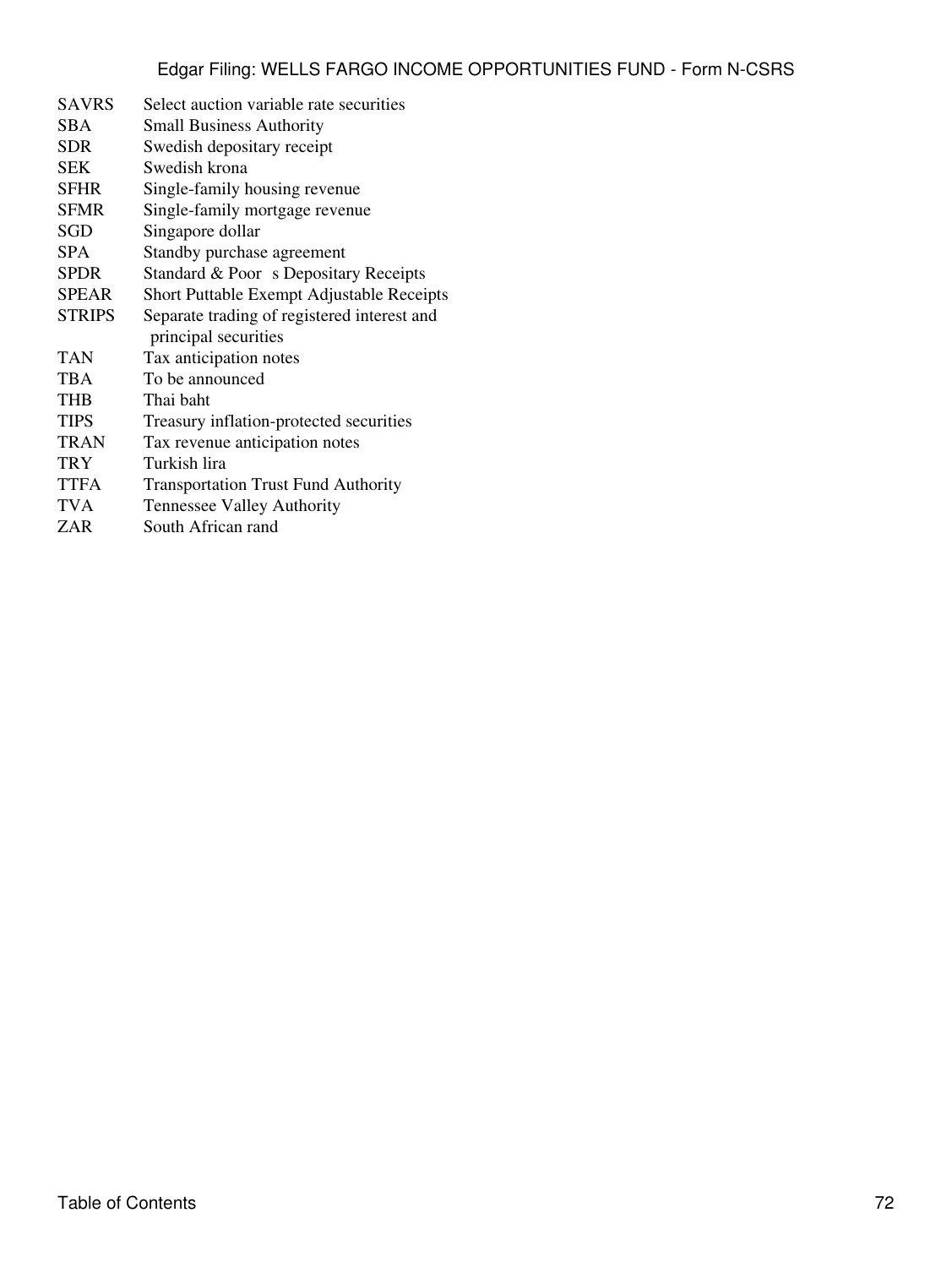Transfer Agent, Registrar, Shareholder Servicing

Agent & Dividend Disbursing Agent

Computershare Trust Company, N.A.

P.O. Box 30170

College Station, TX 77842-3170

1-800-730-6001

Website: wellsfargofunds.com

Wells Fargo Funds Management, LLC, is a subsidiary of Wells Fargo & Company and is an affiliate of Wells Fargo & Company s broker/dealer subsidiaries. Certain material contained in this report may be considered marketing material and has been reviewed by **Wells Fargo Funds Distributor, LLC,** Member FINRA, an affiliate of Wells Fargo & Company. Neither Wells Fargo Funds Management nor Wells Fargo Funds Distributor has Fund customer accounts/assets, and neither provides investment advice/recommendations or acts as an investment advice fiduciary to any investor.

# **NOT FDIC INSURED NO BANK GUARANTEE MAY LOSE VALUE**

© 2016 Wells Fargo Funds Management, LLC. All rights reserved.

247348 12-16

SIO/SAR148 10-16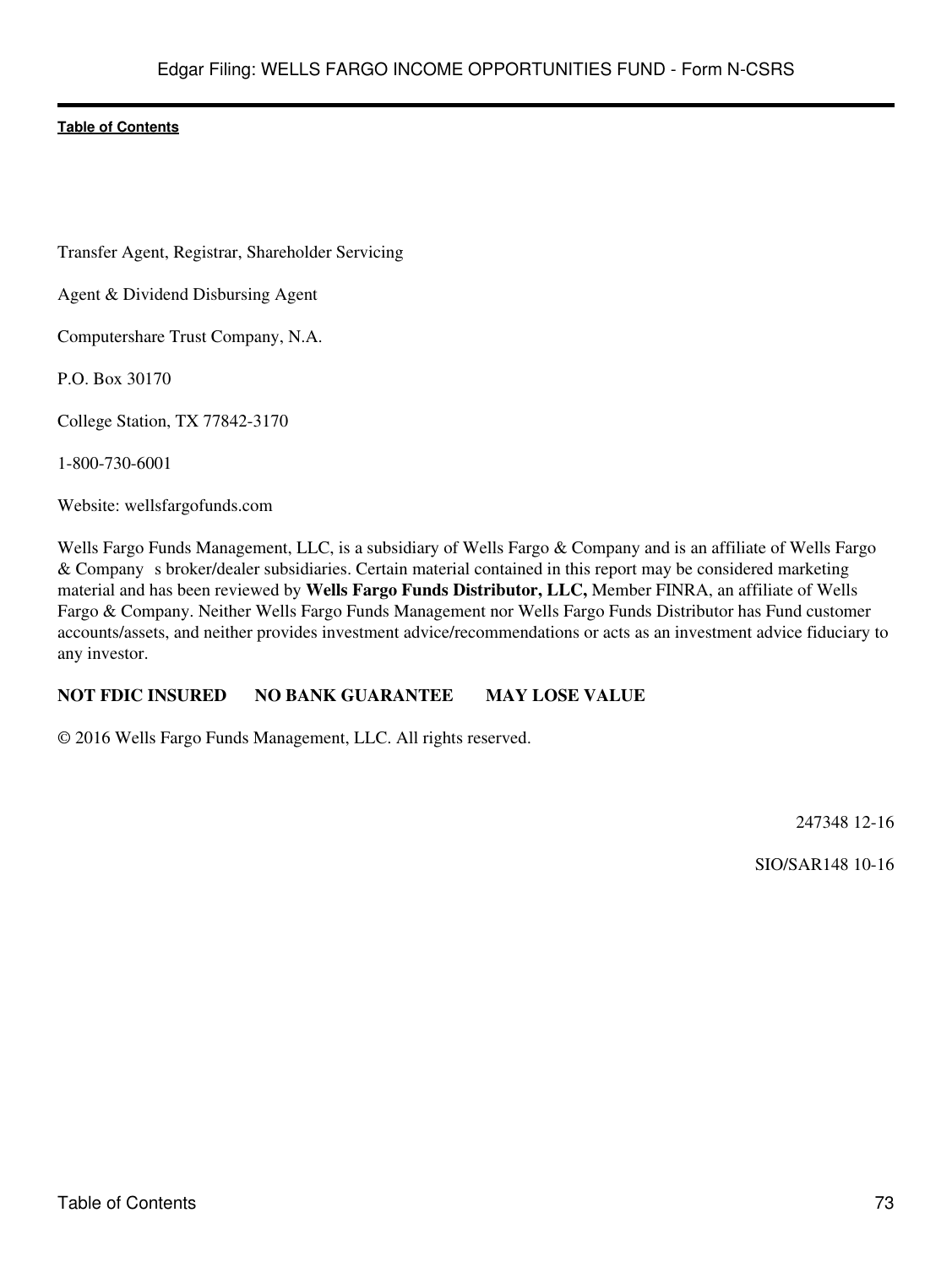# ITEM 2. CODE OF ETHICS

Not applicable.

## ITEM 3. AUDIT COMMITTEE FINANCIAL EXPERT

Not applicable.

# ITEM 4. PRINCIPAL ACCOUNTANT FEES AND SERVICES

Not applicable.

# ITEM 5. AUDIT COMMITTEE OF LISTED REGISTRANTS

Not applicable.

## ITEM 6. INVESTMENTS

A Portfolio of investments is included as part of the report to shareholders filed under Item 1 of this Form.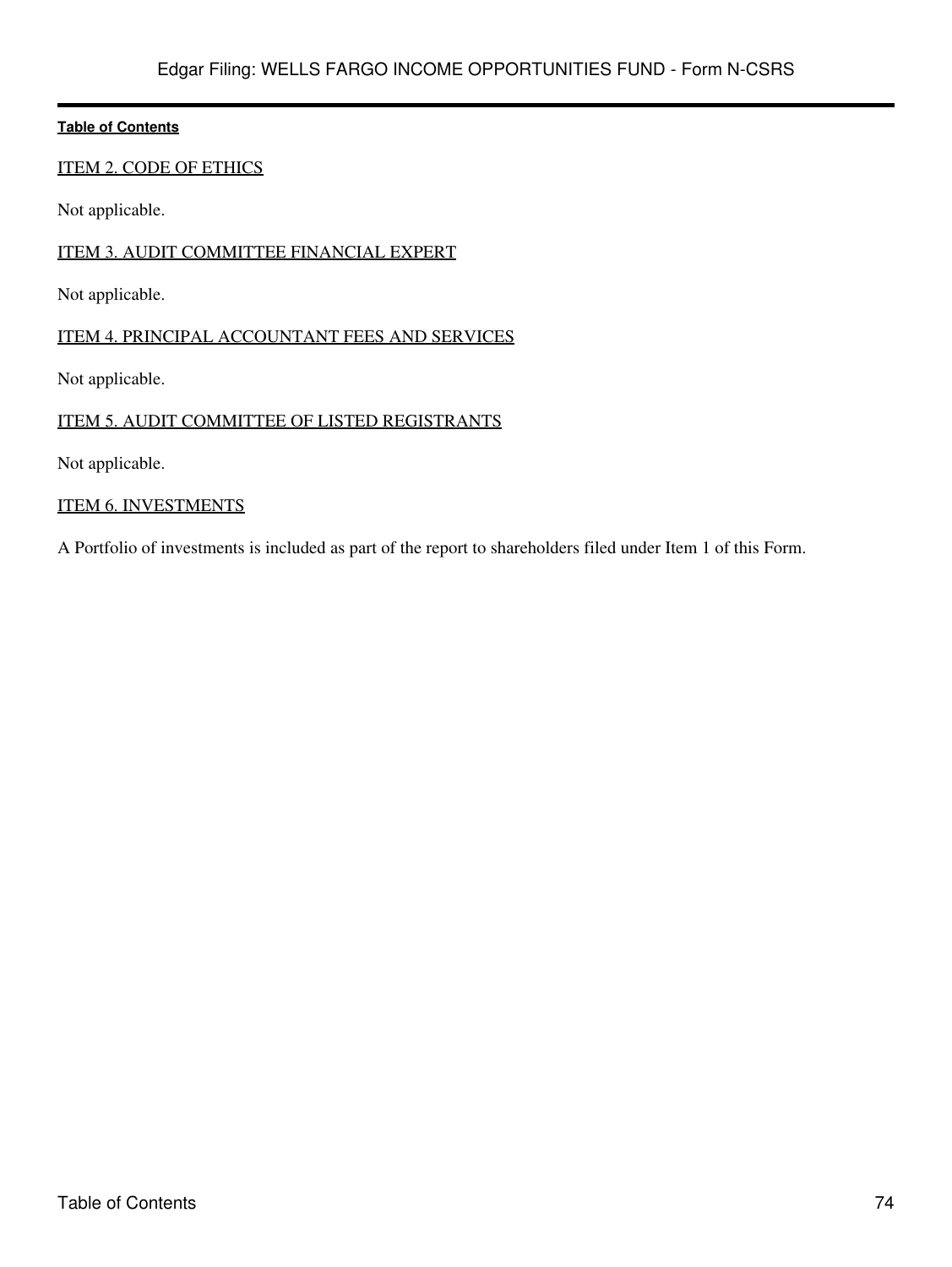# ITEM 7. DISCLOSURE OF PROXY VOTING POLICIES AND PROCEDURES FOR CLOSED-END MANAGEMENT INVESTMENT COMPANIES

Not applicable.

#### ITEM 8. PORTFOLIO MANAGERS OF CLOSED-END MANAGEMENT INVESTMENT COMPANIES

Not applicable.

# ITEM 9. PURCHASES OF EQUITY SECURITIES BY CLOSED-END MANAGEMENT INVESTMENT COMPANY AND AFFILIATED PURCHASERS

|                       |               |            | (c)                 | (d)          |
|-----------------------|---------------|------------|---------------------|--------------|
|                       |               |            | <b>Total Number</b> | Maximum      |
|                       |               |            | of Shares           | Number of    |
|                       |               |            | Purchased as        | Shares that  |
|                       | (a)           |            | Part of             | May Yet Be   |
|                       | Total         | (b)        | Publicly            | Purchased    |
|                       | Number of     | Average    | Announced           | Under the    |
|                       | <b>Shares</b> | Price Paid | Plans or            | Plans or     |
| Period                | Purchased     | per Share  | Programs            | Programs     |
| 5/1/2016 to 5/31/2016 | $\theta$      | 0          | 0                   | 7,098,300.10 |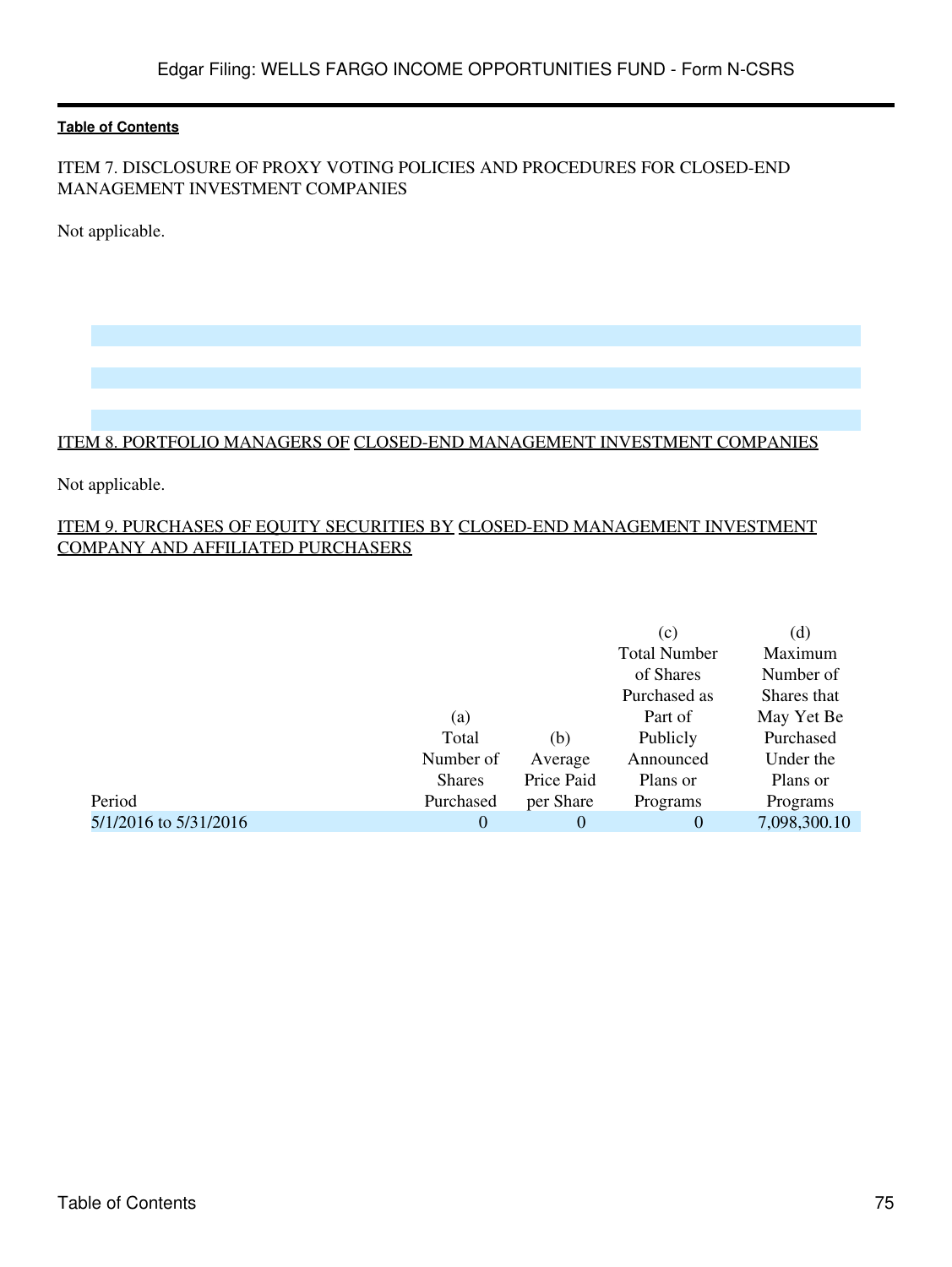| $6/1/2016$ to $6/30/2016$ |        |          | $\mathbf{0}$ | 7.098.300.10 |
|---------------------------|--------|----------|--------------|--------------|
| 7/1/2016 to 7/31/2016     |        |          |              | 7,098,300.10 |
| 8/1/2016 to 8/31/2016     |        | $\theta$ | $\theta$     | 7,098,300.10 |
| $9/1/2016$ to $9/30/2016$ |        |          |              | 7,098,300.10 |
| 10/1/2016 to 10/31/2016   | 76.871 | 8.24322  | 76.871       | 7,021,429.10 |
| Total                     | 76.871 | 8.24322  | 76.871       | 7,021,429.10 |

On December 17, 2015, the Fund announced an open-market share repurchase program (the Buyback Program). Under the Buyback Program, the Fund may repurchase up to 10% of its outstanding shares within one year of December 17, 2015.

#### ITEM 10. SUBMISSION OF MATTERS TO A VOTE OF SECURITY HOLDERS

There have been no material changes to the procedures by which shareholders may recommend nominees to the registrant s Board of Trustees that have been implemented since the registrant s last provided disclosure in response to the requirements of this Item.

# ITEM 11. CONTROLS AND PROCEDURES

(a) The President and Treasurer have concluded that Wells Fargo Income Opportunities Fund (the Fund) disclosure controls and procedures (as defined in Rule 30a-3(c) under the Investment Company Act of 1940) provide reasonable assurances that material information relating to the Fund is made known to them by the appropriate persons based on their evaluation of these controls and procedures as of a date within 90 days of the filing of this report.

(b) There were no significant changes in the Fund s internal controls over financial reporting (as defined in Rule 30a-3(d) under the Investment Company Act of 1940) that occurred during the second fiscal quarter of the period covered by this report that materially affected, or is reasonably likely to materially affect, the registrant s internal control over financial reporting.

# ITEM 12. EXHIBITS

 $(a)(1)$  Not applicable.

(a)(2) Certification pursuant to Rule 30a-2(a) under the Investment Company Act of 1940 (17 CFR 270.30a-2(a)) is filed and attached hereto as Exhibit 99.CERT.

(a)(3) Not applicable.

(b) Certification pursuant to Rule 30a-2(b) under the Investment Company Act of 1940 (17 CFR 270.30a-2(b)) is filed and attached hereto as Exhibit 99.906CERT.